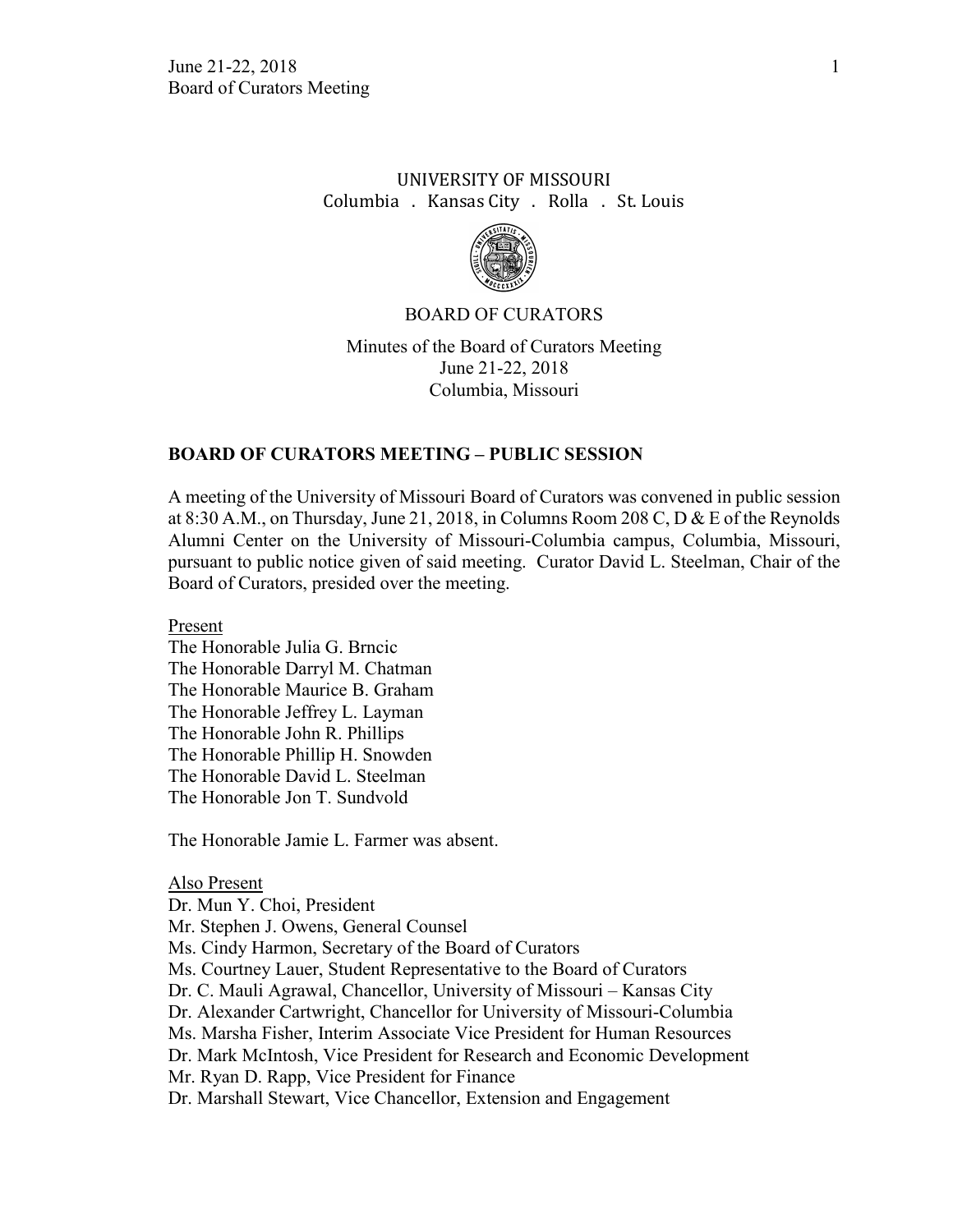Ms. Christine Holt, Chief of Staff, UM System Mr. Christian Basi, Director of Media Relations Media representatives

## **General Business**

## Resolution for Executive Session of the Board of Curators Meeting

It was moved by Curator Graham and seconded by Curator Sundvold, that there shall be an executive session with a closed record and closed vote of the Board of Curators meeting June 21-22, 2018 for consideration of:

- **Section 610.021(1), RSMo**, relating to matters identified in that provision, which include legal actions, causes of action or litigation, and confidential or privileged communications with counsel; and
- **Section 610.021(2), RSMo,** relating to matters identified in that provision, which include leasing, purchase, or sale of real estate; and
- **Section 610.021(3), RSMo**, relating to matters identified in that provision, which include hiring, firing, disciplining, or promoting of particular employees; and
- **Section 610.021(12), RSMo,** relating to matters identified in that provision, which include sealed bids and related documents and sealed proposals and related documents or documents related to a negotiated contract; and
- **Section 610.021 (13), RSMo**, relating to matters identified in that provision, which include individually identifiable personnel records, performance ratings, or records pertaining to employees or applicants for employment.

Roll call vote of the Board:

Curator Brncic voted yes. Curator Chatman voted yes. Curator Farmer was absent for vote. Curator Graham voted yes. Curator Layman voted yes. Curator Phillips voted yes. Curator Snowden voted yes. Curator Steelman voted yes. Curator Sundvold voted yes.

The motion carried.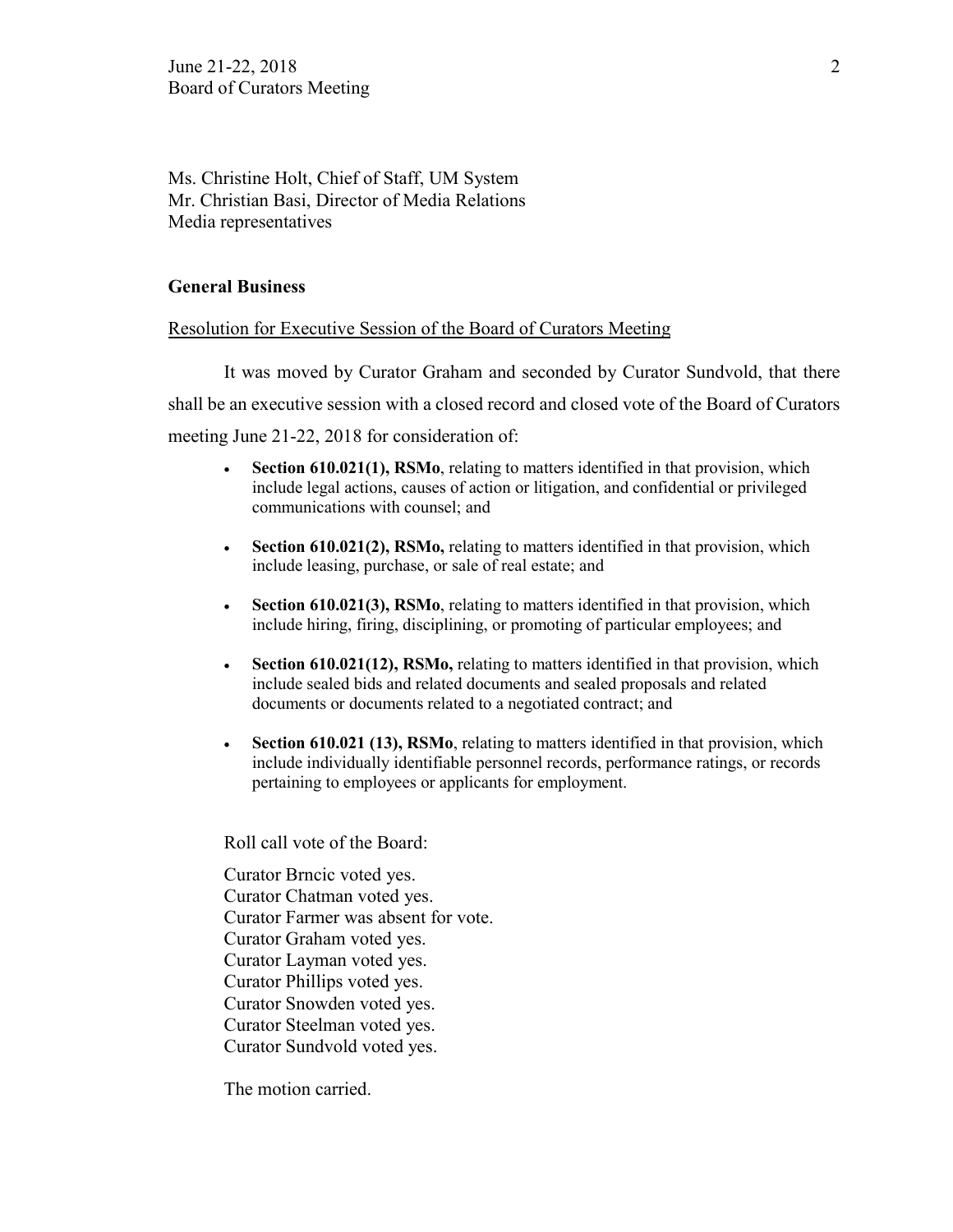## **Health Affairs Committee**

Mr. Ron Ashworth joined the meeting as a member of the Health Affairs Committee

Information:

Quarterly Financial Update (written report only) – (information on file)

No questions were presented from the Board.

MU Health Quarterly Compliance Report – presented by Jennifer May (slides and information on file)

Proposed Amendment, Collected Rules and Regulations 440.040, University Physicians Medical Practice Plan – presented by Dr. Ted Choma (slides on file)

Update - Recommendation for MU Health Boards Structure and Meetings – presented by President Choi and Mr. Robert Hess (slides on file)

Minutes, April 12, 2018 Health Affairs Committee Meeting – approved as presented to the Committee.

The public session of the Board of Curators meeting recessed at 9:30 A.M. on Thursday, June 21, 2018.

## **Board of Curators Meeting – Executive Session**

A meeting of the University of Missouri Board of Curators was convened in executive session at 9:45 A.M., on Thursday, June 21, 2018, in the Columns Room 208 C, D & E of the Reynolds Alumni Center on the University of Missouri-Columbia campus, Columbia, Missouri, pursuant to public notice given of said meeting. Curator David L. Steelman, Chair of the Board of Curators, presided over the meeting.

Present The Honorable Julia G. Brncic The Honorable Darryl M. Chatman The Honorable Jamie L. Farmer The Honorable Maurice B. Graham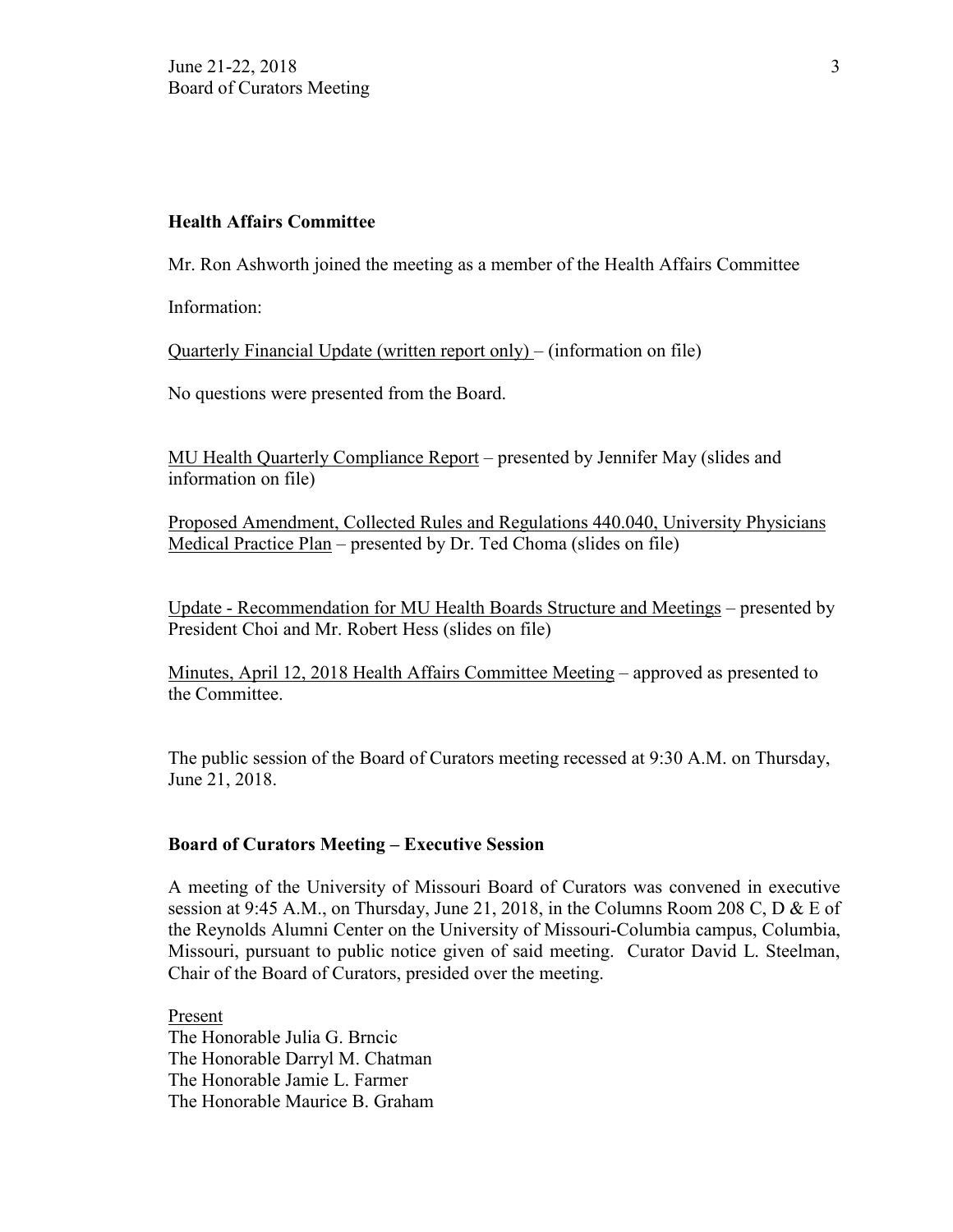June 21-22, 2018  $\frac{4}{3}$ Board of Curators Meeting

The Honorable Jeffrey L. Layman The Honorable John R. Phillips The Honorable Phillip H. Snowden The Honorable David L. Steelman The Honorable Jon T. Sundvold

Also Present Dr. Mun Y. Choi, President Mr. Stephen J. Owens, General Counsel Ms. Cindy Harmon, Secretary of the Board of Curators Ms. Courtney Lauer, Student Representative to the Board of Curators

#### **Health Affairs Committee – Executive Session**

Mr. Ron Ashworth joined the meeting as a member of the Health Affairs Committee.

Others who joined the meeting included Chancellor Cartwright, Mr. Jonathon Curtright (by phone), Vice President Rapp, Mr. Robert Hess, Dr. Steve Whitt, Mr. Mike Blair, Dr. Ted Choma and Ms. Jeri Doty.

Report on personnel, contract items and legal advice – presented by Mr. Robert Hess, Ms. Doty, Mr. Curtright and President Choi

No action taken by the Board.

Chancellor Cartwright, Mr. Jonathon Curtright, Mr. Robert Hess, Dr. Whitt, Mr. Blair, Dr Choma and Ms. Jeri Doty excused themselves from the meeting.

#### **General Business**

Legal advice for personnel matter – presented by General Counsel Owens and Vice President Fischer

No action taken by the Board.

Report on personnel and contract matters – presented by President Choi

No action taken by the Board.

The executive session of the Board of Curators meeting recessed at 10:27 AM on Thursday, June 21, 2018.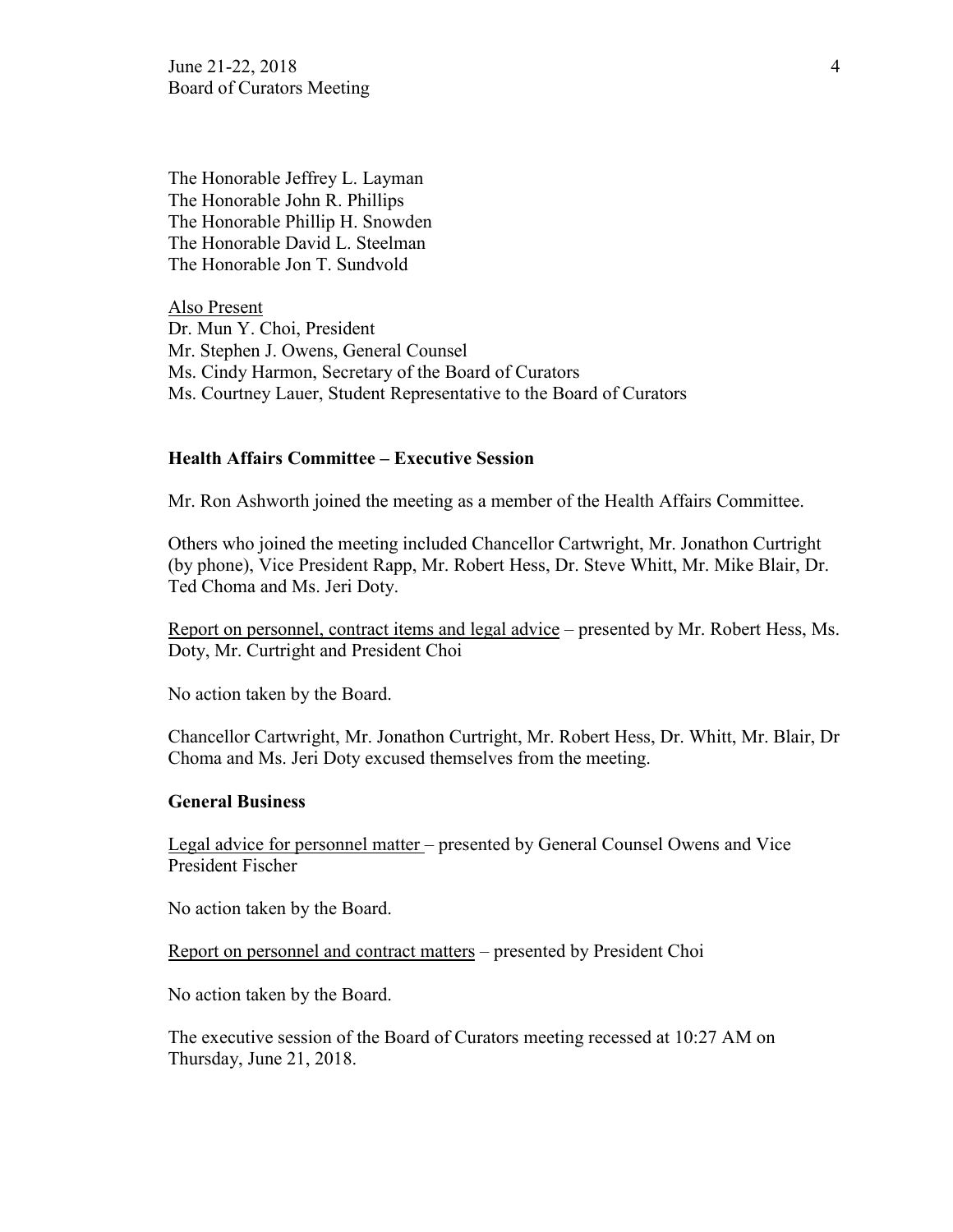- **10:30 A.M. Meeting by invitation for the Board of Curators, President and Intercampus Faculty Council** Columns A&B, Reynolds Alumni Center
- **12:15 P.M. Luncheon by invitation for the Board of Curators, President, General Officers and Intercampus Staff Advisory Council Members** Great Room, Reynolds Alumni Center

### **2:00 P.M. Reconvened Public Session**

A meeting of the University of Missouri Board of Curators was reconvened in public session at 2:00 P.M., on Thursday, June 21, 2018, in Columns Room C, D & E of the Reynolds Alumni Center on the University of Missouri - Columbia campus, Columbia, Missouri, pursuant to public notice given of said meeting. Curator David L. Steelman, Chair of the Board of Curators, presided over the meeting.

Present

The Honorable Julia G. Brncic The Honorable Darryl M. Chatman The Honorable Jamie L. Farmer The Honorable Maurice B. Graham The Honorable Jeffrey L. Layman The Honorable John R. Phillips The Honorable Phillip H. Snowden The Honorable David L. Steelman The Honorable Jon T. Sundvold

Also Present

Dr. Mun Y. Choi, President Mr. Stephen J. Owens, General Counsel Ms. Cindy Harmon, Secretary of the Board of Curators Ms. Courtney Lauer, Student Representative to the Board of Curators Dr. C. Mauli Agrawal, Chancellor, University of Missouri – Kansas City Dr. Gary K. Allen, Vice President for Information Technology Dr. Alexander Cartwright, Chancellor for University of Missouri-Columbia Mr. Jonathan Curtright, Chief Executive Officer, MU Health Ms. Marsha Fisher, Chief Human Resources Officer Dr. Thomas F. George, Chancellor for University of Missouri-St. Louis Dr. Steven W. Graham, Senior Associate Vice President for Academic Affairs Dr. Chris Maples, Interim Chancellor for Missouri University of Science and Technology Dr. Mark McIntosh, Vice President for Research and Economic Development Dr. Kevin G. McDonald, Chief Diversity Officer Ms. Michelle M. Piranio, Interim Chief Audit Executive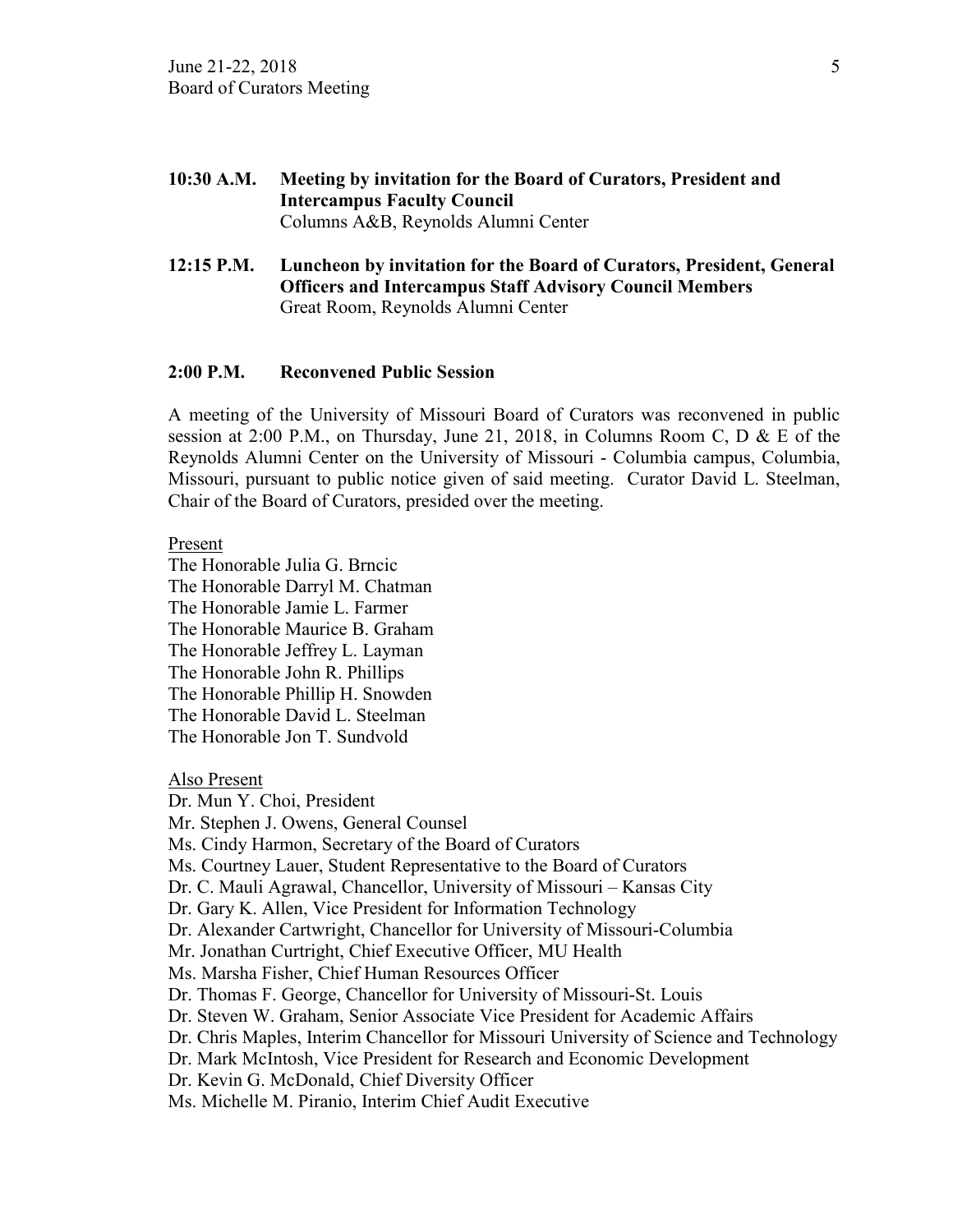June 21-22, 2018 6 Board of Curators Meeting

Mr. Ryan D. Rapp, Vice President for Finance Dr. Marshall Stewart, Vice Chancellor, Extension and Engagement Ms. Christine Holt, Chief of Staff, UM System Mr. Christian Basi, Director of Media Relations Media representatives

## **General Business**

Student Representative to the Board of Curators Report – presented by Courtney Lauer (information only)

Ms. Lauer reported on student leader activities for each campus.

### **Consent Agenda**

It was endorsed by President Choi, moved by Curator Brncic and seconded by

Curator Phillips, that the following items be approved by consent agenda:

## **Consent Agenda**

- 1. Minutes, April 12-13, 2018 Board of Curators Meeting
- 2. Minutes, April 12-13, 2018 Board of Curators Committee Meetings
- 3. Minutes, May 21, 2018 Special Board of Curators Meeting and Committee Meetings
- 4. Degrees, Summer Semester 2018 for all campuses
- 5. June 2018 Security Resolution
- 6. Amendment to Collected Rules and Regulations Section 490.020 Medical, Professional and Patient General Liability, UM
- 7. Amendment, Collected Rules and Regulations Section 300.040, Faculty Bylaws of the University of Missouri – St. Louis, UMSL
- 8. Project Approval, Medical Science Building Research Vivarium Upgrades and Maintenance, MU
- 9. Naming Opportunity, MU
- 1. Minutes, April 12-13, 2018 Board of Curators Meeting as provided to the curators for review and approval.
- 2. Minutes, April 12-13, 2018 Board of Curators Committee Meetings as provided to the curators for review and approval.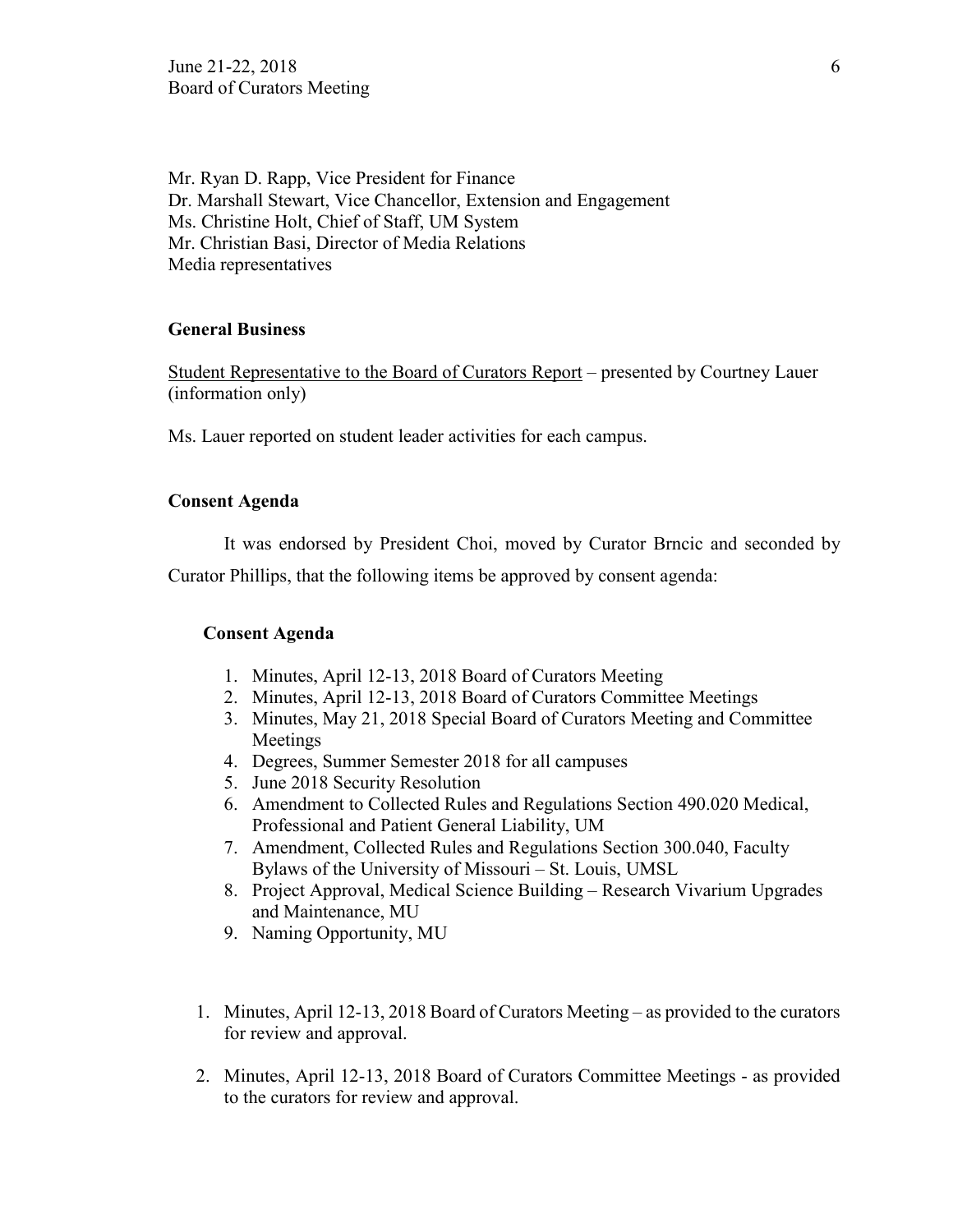- 3. Minutes, May 21, 2018 Special Board of Curators Meeting as provided to the curators for review and approval.
- 4. Degrees, Summer Semester 2018 for all campuses –

that the action of the President of the University of Missouri System in awarding degrees and certificates to candidates recommended by the various faculties and committees of the four University of Missouri System campuses who fulfill the requirements for such degrees and certificates at the end of the Summer Semester 2018, shall be approved, and that the lists of said students who have been awarded degrees and certificates be included in the records of the meeting.

5. June 2018 Security Resolution –

## Resolution

The Curators of the University of Missouri agree that the following individuals occupying the designated offices shall constitute a Security Executive Committee with full authority and responsibility for the negotiation, execution and administration of Department of Defense, or User Agency classified contracts as described in DoD 5520.22-M, "National Industrial Security Program":

The members of this Security Executive Committee have been processed for a personnel security clearance for access to classified information up to the level of the facility security clearance granted to this institution, as provided for under the aforementioned security program.

Once the following personnel complete all the requirements for a Department of Defense Top Secret personnel security clearance, they too will become full voting members of the Security Executive Committee.

- President, University of Missouri System, Mun Y. Choi, Ph.D.
- Curator, University of Missouri System (TBD)
- Chancellor, University of Missouri-Columbia, Alexander N. Cartwright, Ph.D.
- Provost, University of Missouri-Columbia (TBD)
- Chancellor Designate, University of Missouri-Kansas City, C. Mauli Agrawal, Ph.D.
- Provost, University of Missouri-Kansas City, Barbara A. Bichelmeyer, Ph.D.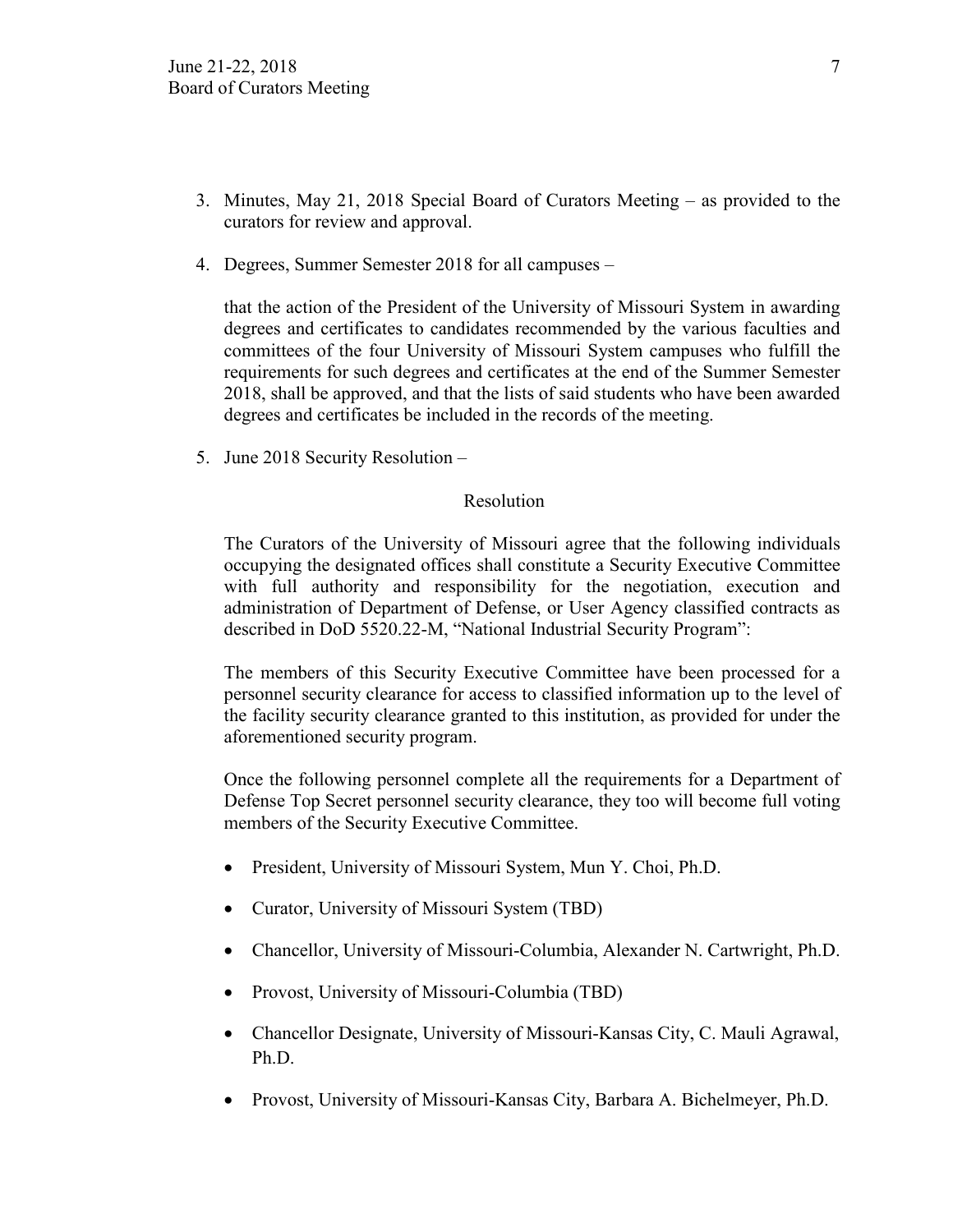- Interim Chancellor, Missouri University of Science and Technology, Christopher G. Maples, Ph.D.
- Provost, Missouri University of Science and Technology, Robert J. Marley, Ph.D.

The Security Executive Committee is hereby delegated all of the Board's duties and responsibilities pertaining to the protection of classified information under classified contracts of the Department of Defense or User Agencies awarded to the Curators of the University of Missouri.

The following officers and members of the University of Missouri Board of Curators shall not be required, shall not have, and can be effectively excluded from access to all classified information in the possession of the Curators of the University of Missouri, and do not occupy positions that would enable them to affect adversely the policies and practices of the Curators of the University of Missouri in the performance of classified contracts for the Department of Defense or User Agencies awarded to the Curators of the University of Missouri, and need not be processed for a personnel security clearance:

All members of the Board of Curators, except the designated member of the Security Executive Committee:

- Julia G. Brncic
- Darryl M. Chatman
- Jamie L. Farmer
- Maurice B. Graham
- Jeffrey L. Layman
- John R. Phillips
- Phillip H. Snowden
- David L. Steelman
- Jon T. Sundvold

## Officers:

- General Counsel, Stephen J. Owens, J.D.
- Vice President for Research and Economic Development, Mark McIntosh, Ph.D.
- Vice President for Finance and CFO, Ryan Rapp
- Vice President for Human Resources, Marsha Fischer
- Vice President for Information Technology, Gary K. Allen, DVM, Ph.D.
- Chancellor, University of Missouri-St. Louis, Thomas F. George, Ph.D.
- Chief of Staff, Christine Holt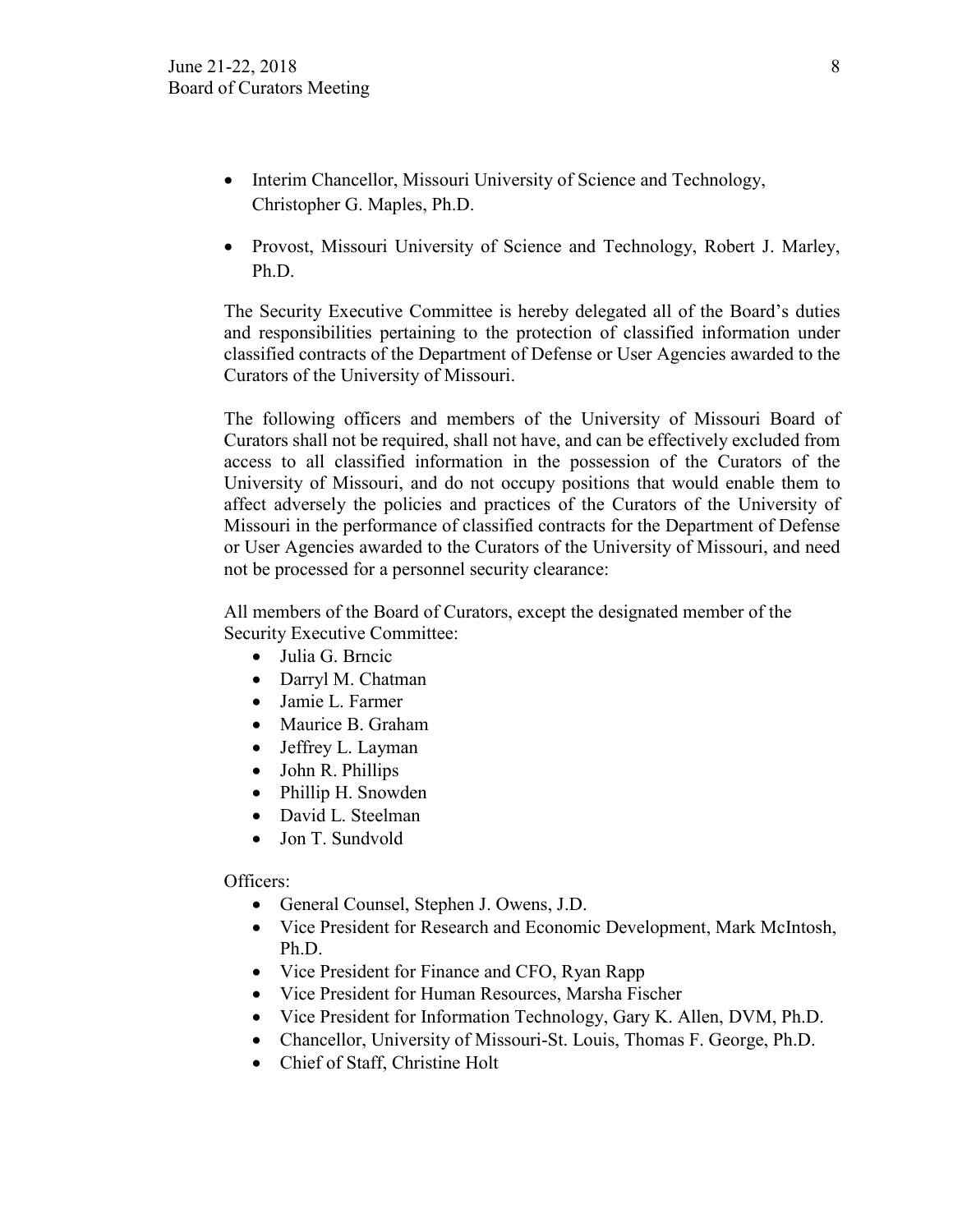6. Amendment, Collected Rules and Regulations Section 490.020 Medical, Professional and Patient General Liability, UM –

## **Collected Rules and**

### **Regulations Benefit**

#### **Plans**

#### **Chapter 490: Defense and Protection**

#### **490.20 Medical, Professional and Patient General Liability**

Bd. Min. 2-24-78, Amended Bd. Min. 5-26-78, Amended Bd. Min. 7-27-79; Revised 1-21-98; Revised 10-1-98, Amended Bd. Min. 11-22-02; Revised 1-31- 14; Revised 12-11-14; Revised 6-21-18.

### **A. Article I: Definitions -- As used herein:**

- 1. **Plan** -- The term "Plan" shall mean the University of Missouri Medical Professional and Patient General Liability Plan.
- 2. **Employer** -- The term "Employer" shall mean The Curators of the University of Missouri, a public corporation, including all its campuses, divisions, branches and parts and also including subsidiaries and affiliates of the University that are designated for coverage under this Plan by the Assistant Vice President.
- 3. **Injury** -- The term "injury" shall mean physical damage to or destruction of tangible property, bodily or mental injury, sickness or disease, including death, to which the Plan applies and resulted from an "occurrence" while the Plan was in effect. The term "injury" shall not be deemed to mean intentional torts.
- 4. **Damages** -- The term "damages" shall mean any monetary consideration due a claimant, including but not limited to money, services, waiver of amounts payable from patients and any other similar consideration approved pursuant to the Plan or the amount of a final judgment awarded by a court of competent jurisdiction.
- 5. **Covered Person** -- The term "covered person" shall mean any person or organization designated in the Covered Persons provision of the Plan.
- 6. **Occurrence** -- The term "occurrence" shall mean an "incident", including continuous or repeated exposure to conditions, which results in an "injury" neither expected nor intended from the standpoint of the covered person and/or neither expected nor intended from the standpoint of the claimant.
- 7. **Incident** -- The term "incident" shall mean any happening which is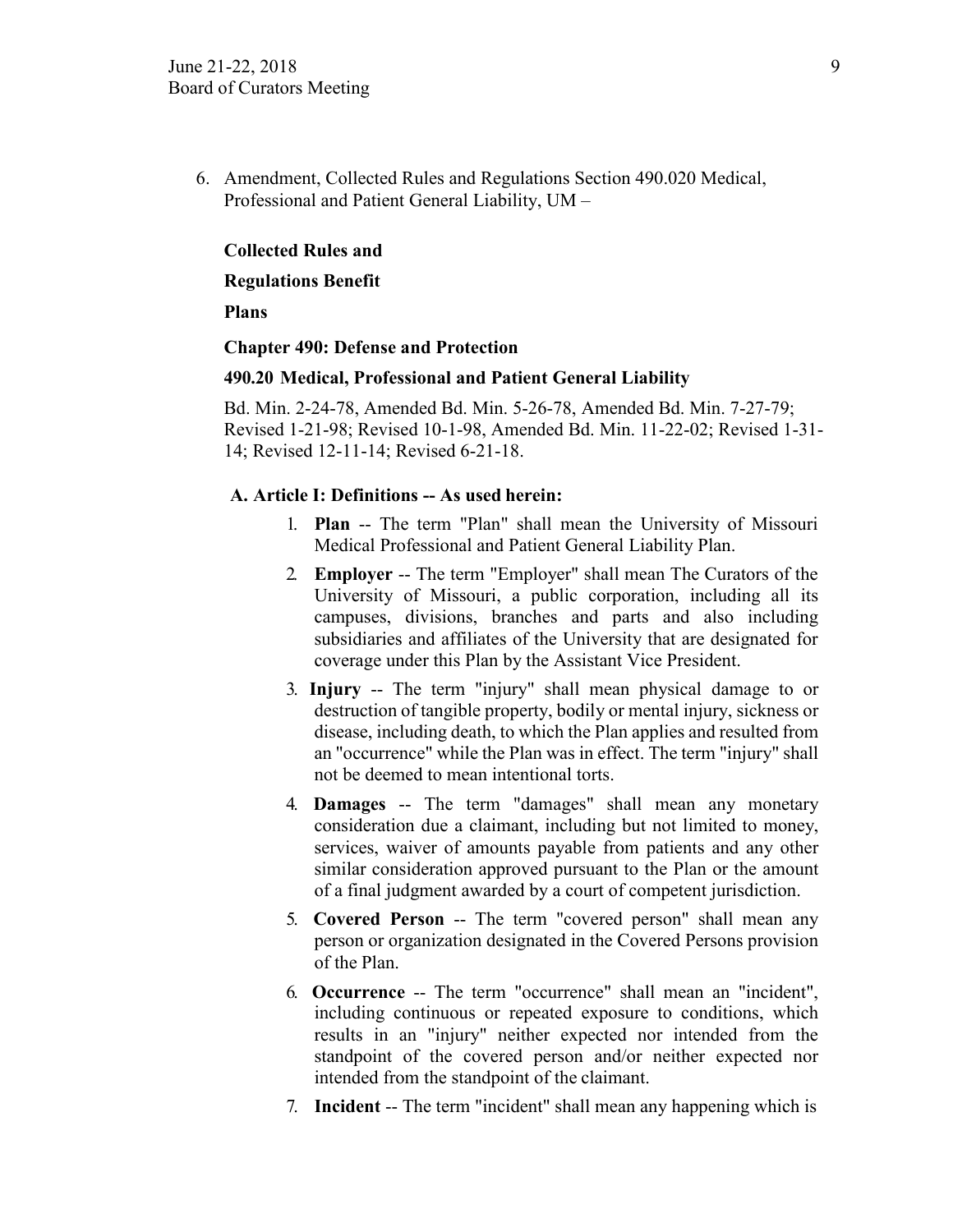not consistent with the routine or commonly practiced care of a patient, including an accident or a situation which might result in an accident. An incident is also an actual or alleged injury arising out of the rendering or failure to render professional services by a "covered person" or by any person for whose acts or omissions the "covered person" is legally responsible, which resulted from or was attendant to a therapeutic or diagnostic procedure. Also included as an incident is a claim by or on behalf of a "patient" that there was a failure to obtain an informed consent from a person or entitywith the legal authority to provide such consent. An incident shall also include a claim of negligence in regard to the handling of or performing post-mortem examinations on human bodies or animal bodies.

- 8. **Director** -- The term "Director" shall mean the Director of Insurance and Risk Management, or the successor position thereto by whatever name it is entitled, a UM position.
- 9. **Medical Facility** -- The term "medical facility" shall mean any hospital, Student Health Service, School of Medicine, School of Dentistry, School of Pharmacy, School of Nursing, College of Veterinary Medicine and any other similar facilities owned or operated by the "Employer" approved for coverage by the "Assistant Vice President" or a facility to which "covered persons" have been assigned by the "Employer" or at which "covered persons" rendered professional services with the permission of the "Employer" where the health care and treatment of persons or animals are performed.
- 10. **Employee** -- Except as otherwise provided in this paragraph, the term "employee" shall mean a person whose services are secured by written agreement by "Employer" at a "medical facility" or a person employed by "Employer" at a "medical facility" or who has administrative or supervisory authority with respect to a "medical facility" or personnel thereof and at the time of an "occurrence" was in the performance of his or her regularly assigned duties as determined by the appropriate person having supervisory authority of the employee, including the performance of attending to emergency medical care (commonly known as Good Samaritan Service) and incidental and non-continuing medical service with the permission of the appropriate person having supervisory authority of the employee and shall also include non-employee volunteers rendering service at such "medical facility" as well as enrolled students of the University of Missouri pursuing courses of instruction at or under the direction or auspices of the "medical facility". The term "employee" shall not include medical residents employed by Employer as part of the residency program at the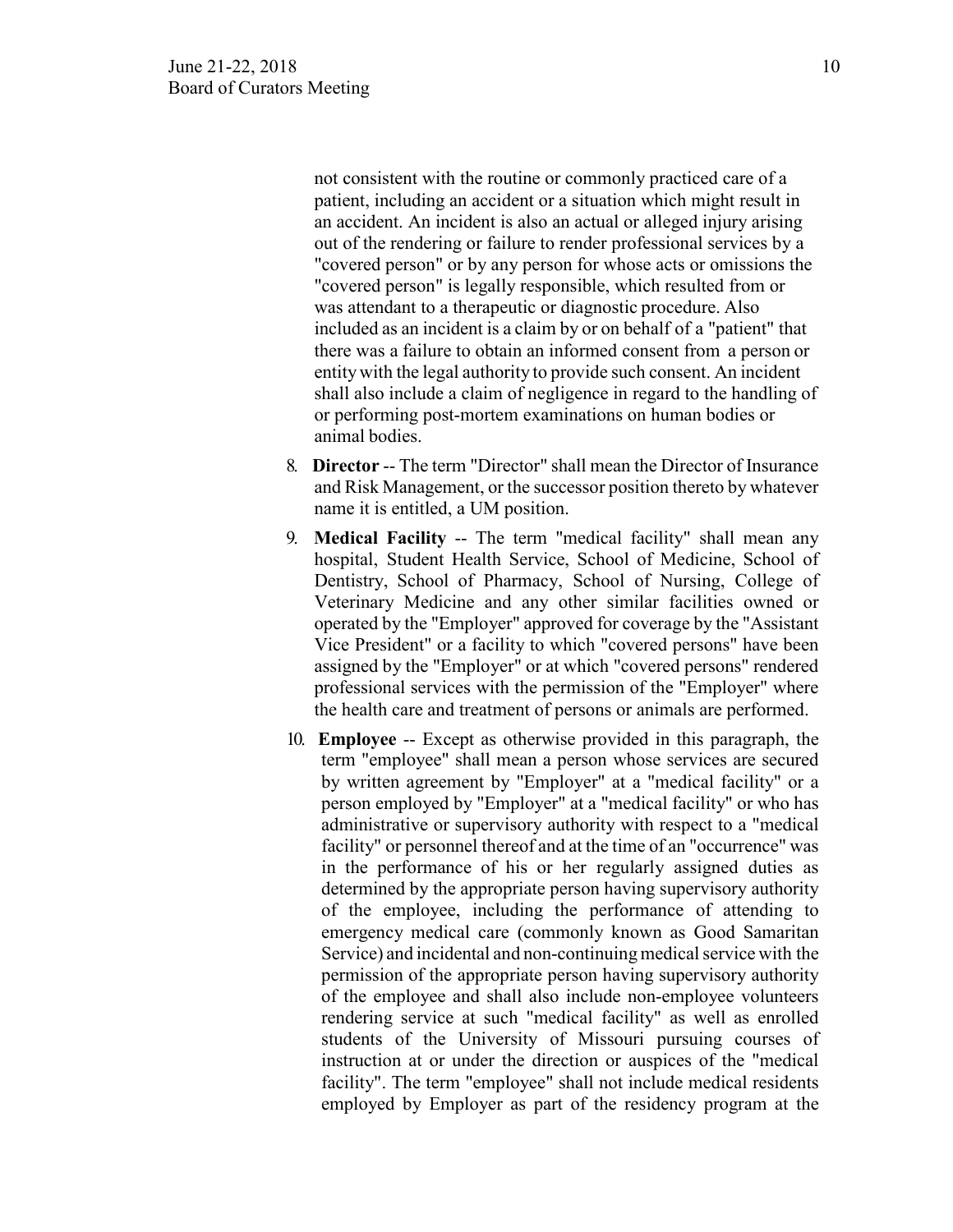University of Missouri - Kansas City School of Medicine so long as professional liability coverage is provided to those medical residents by an entity other than the Employer or health care professionals jointly employed by Employer at the University of Missouri- Kansas City School of Medicine and any entity other than Employer.

- 11. **Plan Territory** -- The term "Plan Territory" shall mean:
	- a. the United States of America (including its territories and possessions), Puerto Rico and Canada;
	- b. international water or airspace, provided the injury or damage does not occur in the course of travel or transportation to or from any place not included in a. above, or
	- c. anywhere in the world if:
		- i. the injury or damage arises out of:

(1) goods or products made or sold by the University or covered persons in the territory described in a. above, or

(2) the activities of any covered person permanently domiciled in the territory described in a. above, though temporarily outside such territory, and

- ii. the original suit for damages because of any such injury or damage is brought within the United States of America (including its territories and possessions), Puerto Rico or Canada.
- 12. **Incident and Claim Review Committee** -- The term "Incident and Claim Review Committee" (ICRC) shall mean any group or committee established at or for a "medical facility" and whose responsibilities under the "Plan" are to review incidents occurring at a "medical facility", resulting claims or suits brought, including recommendations on settlements of such claims or suits.
- 13. **Gender** -- Persons described or referred to in the masculine gender include females and persons described or referred to in the feminine gender include males.
- 14. **Patient** -- The term "patient" shall mean an animal or a natural person who is in or on the premises of a "medical facility" or in transit when in the care of a "covered person", for the purpose of receiving professional care or services rendered directly or indirectly by the "medical facility" or by a "covered person".
- 15. **Assistant Vice President** -- The term "Assistant Vice President" shall mean the Assistant Vice President for Management Services,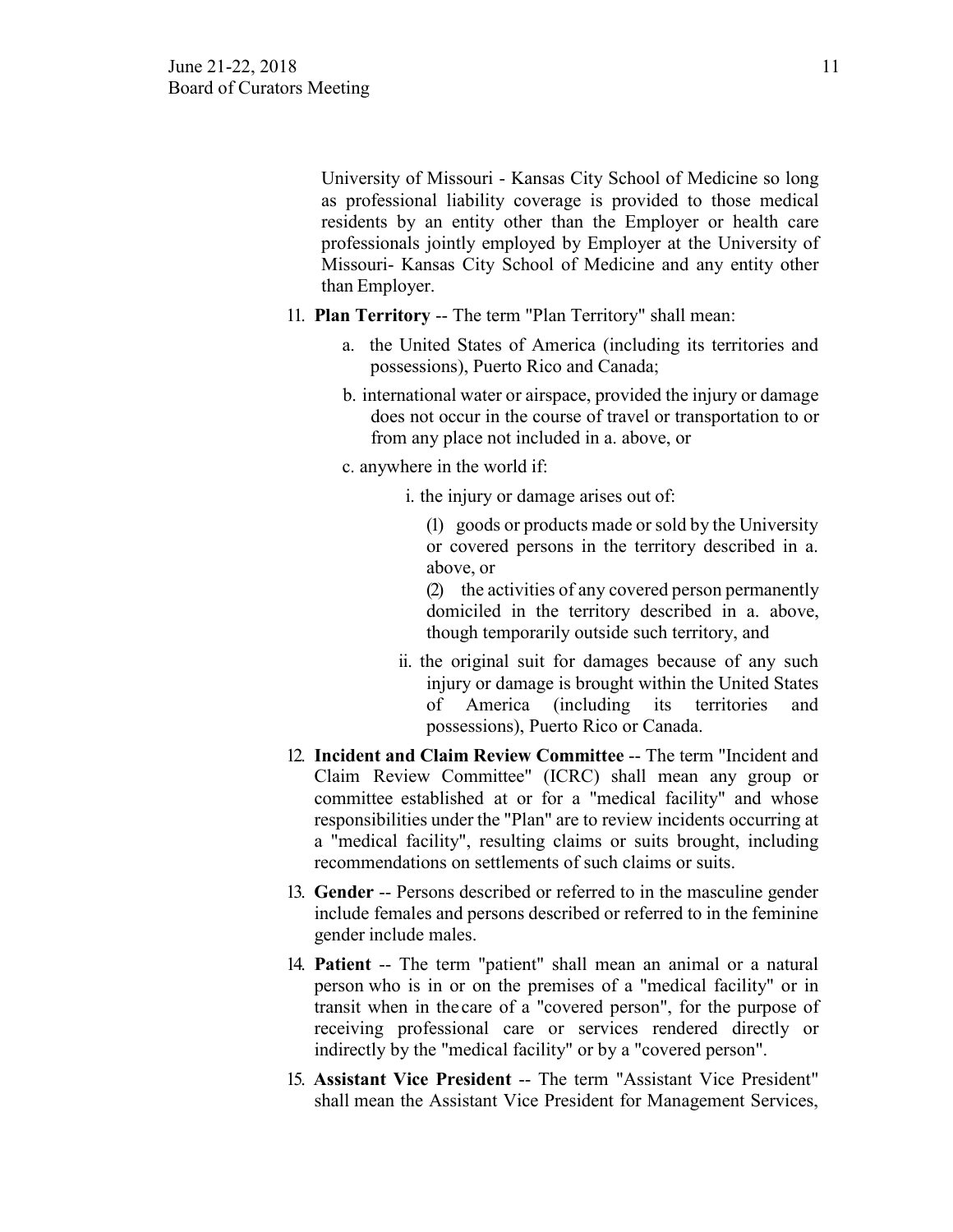or the successor position thereto by whatever name it is entitled, a UM System position.

- B. **Article II: Effective Date** -- The effective date of the Plan shall be July 1, 1978.
- C. **Article III: Covered Persons** -- Each of the following is a covered person under the Plan to the extent set forth below:
	- The Employer and any of Employer's administrative personnel;
	- Individual members of the Board of Curators of the University of Missouri and the Board of Curators of the University of Missouri; and
	- All employees.
	- 1. Coverage shall not extend to a covered person while in the exercise of his duties where an occurrence is within the provisions of the Federal Tort Claims Act as provided in 38 USC4116 or any other federal legislation or program. In the event the covered person does not come under the provisions of said Federal Tort Claims Act, the covered person shall come under the provisions of the Plan.
	- 2. Coverage shall not extend to medical residents employed by Employer as part of the residency program at the University of Missouri - Kansas City School of Medicine so long as professional liability coverage is provided to those medical residents by an entity other than the Employer or to health care professionals jointly employed by Employer at the University of Missouri-Kansas City School of Medicine and any entity other than Employer.
	- 3. The coverage afforded applies separately to each covered person against whom claim is made or suit is brought, except with respect to the limits of the Plan's liability.

## **D. Article IV: Coverage Agreement**

1. The Employer, based on the provisions of the Plan and from the Plan Trust will pay on behalf of the covered person all sums which the covered person shall become legally obligated to pay as damages because of injury to the person or property of a patient arising out of the operations of a medical facility or because of injury arising out of the rendering of or failure to render, while the Plan is in effect, professional services by the covered person, or by any person for whose acts or omissions such covered person is legally responsible, performed in the practice of the individual covered person's profession including service by the individual covered person as a member of a formal accreditation or similar professional board or committee of a medical facility or professional society.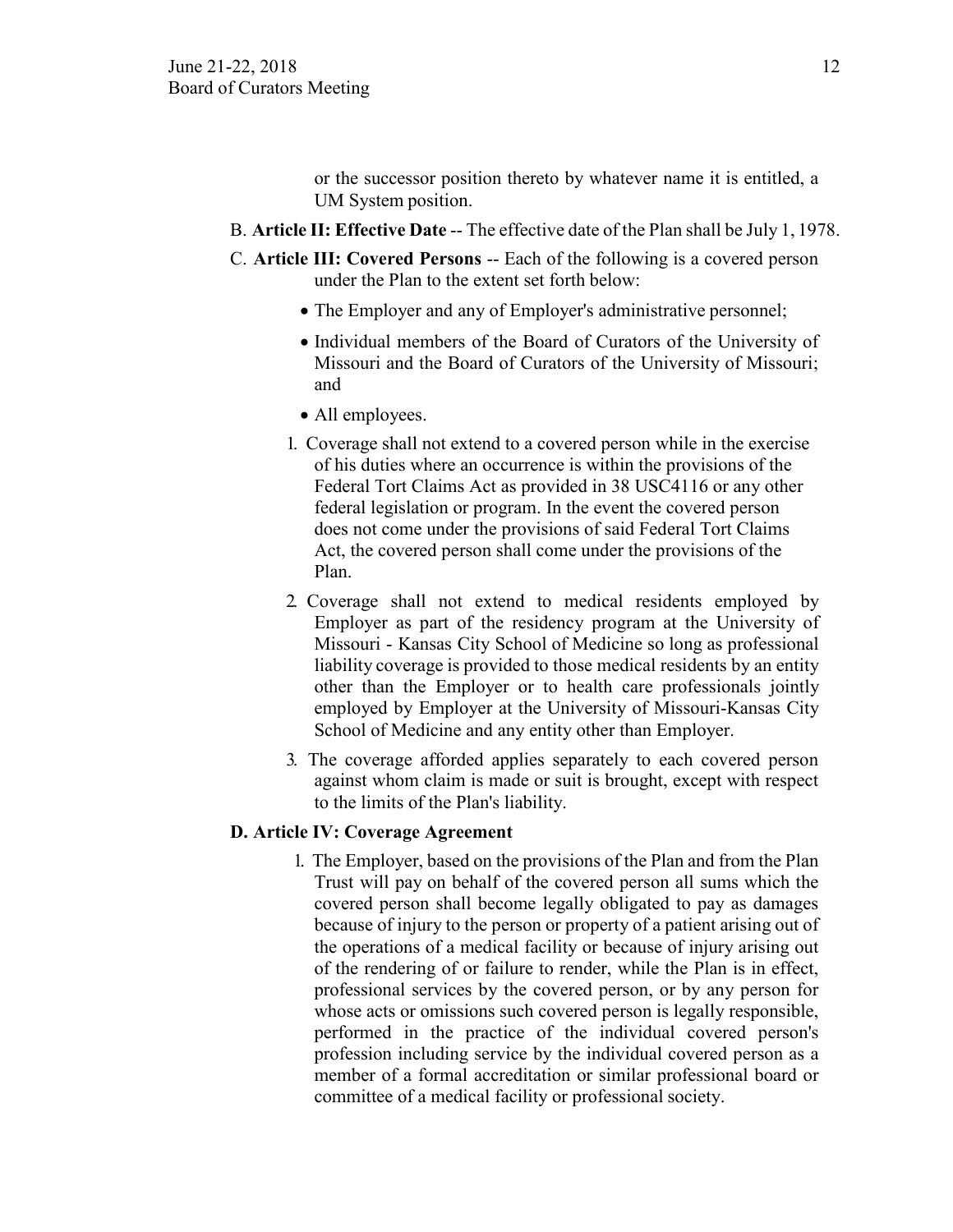- 2. The Employer shall have the right and duty to defend any suit seeking such damages against the covered person, even if any or all of the allegations of the suit are groundless, false or fraudulent, and may make such investigation and such settlement of any claim or suit as it deems expedient, but the Employer shall not be obligated to pay any claims or judgment or to defend any suit after the applicable limit of the Plan's liability has been exhausted by payment of judgments or settlements. In the event that a claim or suit is being defended at the time the applicable limit of the Plan's liability becomes exhausted, such defense shall continue as provided by Employer.
- 3. In the event that any covered person elects to employ his own legal counsel (see ARTICLE VI below) and declines legal counsel provided by Employer, there is no obligation under the Plan to pay any sum such covered person may become legally obligated pay, unless payment of settlement or judgment is approved by the Assistant Vice President (see ARTICLE VII below).
- 4. The Employer, upon the approval of the Assistant Vice President and General Counsel or their designees, may provide the defense of any disciplinary, licensure or similar administrative proceeding brought against a covered person by a federal, state, or local government agency, subject to the following conditions and restrictions:
	- a. The proceeding must arise from the rendering or failure to render professional services to a patient which would otherwise be covered under the Plan.
	- b. Either:
		- (1) The proceeding must be filed during or subsequent to the Employer's defense of the covered person in a claim for damages arising from the same acts or omissions as such claim; or
		- (2) The Employer, at its sole discretion, must determine a claim for damages is likely to be made against the covered person as a result of the same act or omission.
	- c. The covered person shall submit:
		- (1) A brief description of the circumstances surrounding the incident giving rise to the administrative proceeding;
		- (2) Documentation to verify that the named individual was acting within the scope of his or her official duties at the time of the incident; and
		- (3) A copy of the summons or petition served on the named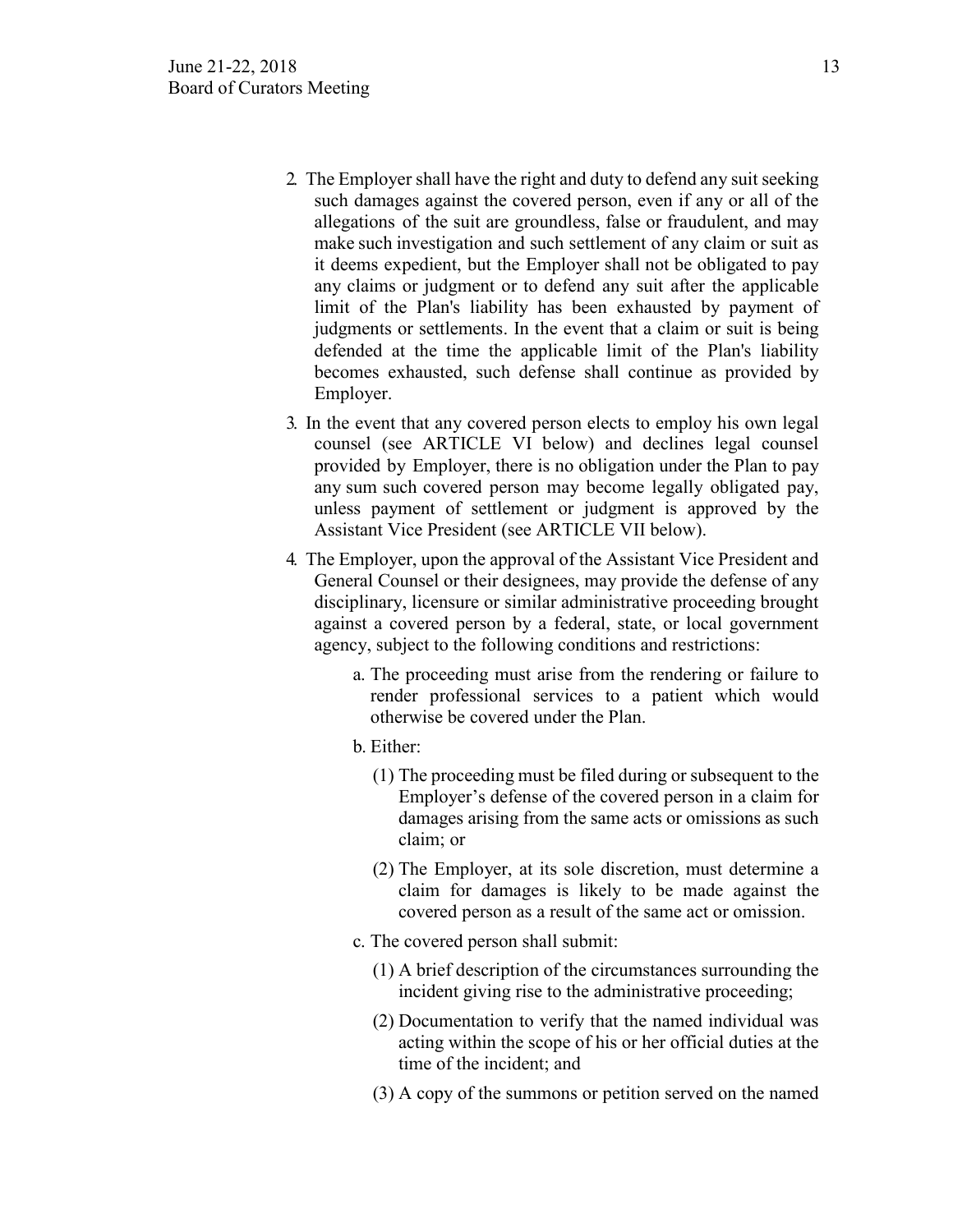individual or any other information concerning the proceeding.

- d. The Assistant Vice President and General Counsel or their designees have determined that the named individual was acting in good faith and within the scope of his/her employment or authority and that the rendering or failure to render professional services did not arise out of malfeasance or willful or wanton action or neglect of duty.
- e. In determining whether to approve the defense of a disciplinary, licensure, or similar administrative proceeding, the Assistant Vice President and General Counsel or their designees may request a recommendation regarding coverage from the chief administrative officer or dean of the respective Medical Facility or their designees.
- f. The employer will not pay more than Fifty Thousand and No/100 Dollars (\$50,000.00) on behalf of a Covered Person for any single proceeding. Furthermore, the Employer will not pay more than One Hundred Thousand and No/ 100 Dollars (\$100,000.00) on behalf of a Covered Person for all such proceedings covered under this program.
- g. The Employer will not pay any fines, penalties, or other costs incurred by or assessed against the Covered Person as a result of any such proceeding.
- E. **Article V: Exclusions** -- The Plan does not apply:
	- 1. To bodily injury to any employee of the Employer arising out of and in the course of his employment by the Employer;
	- 2. To any obligation for which the Employer or any carrier as his insurer may be held liable under any workmen's compensation law, unemployment compensation law or disability benefits law, or under any similar law;
	- 3. To medical residents employed by Employer as part of the residency program at the University of Missouri - Kansas City School of Medicine so long as professional liability coverage is provided to those medical residents by an entity other than the Employer or to health care professionals jointly employed by Employer at the University of Missouri-Kansas City School of Medicine and any entity other than Employer.
	- 4. To the Nuclear Energy hazard as follows:
		- a. Under any Liability coverage, to bodily injury or property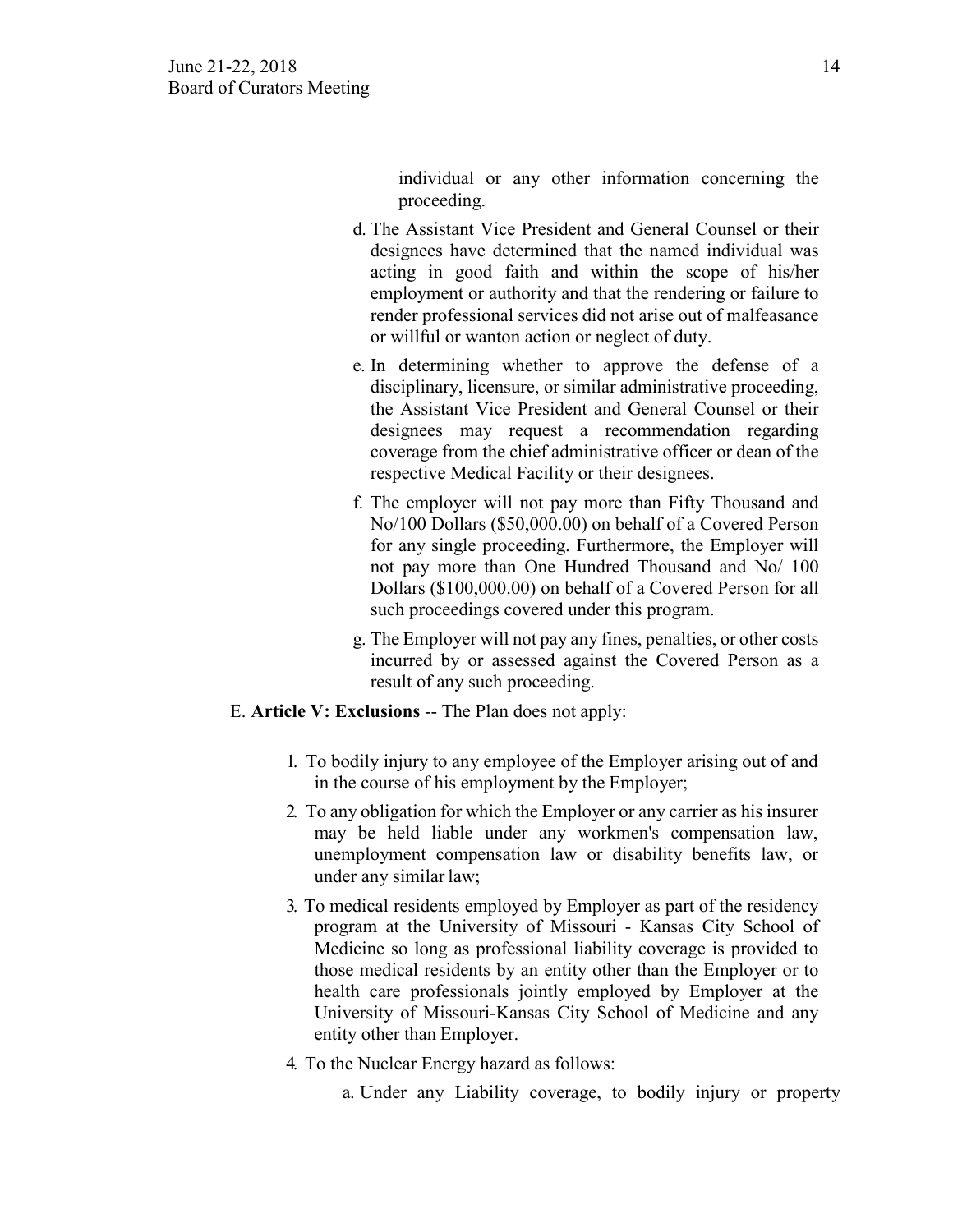damage;

(1) With respect to which a covered person under the Plan is also an insured under a nuclear energy liability policy issued by Nuclear Energy Liability Insurance Association, Mutual Atomic Energy Liability Underwriters or Nuclear Insurance Association of Canada, or would be an insured under any such policy but for its termination upon exhaustion of its limit of liability; or

(2) Resulting from the hazardous properties of nuclear material and with respect to which (a) any person or organization is required to maintain financial protection pursuant to the Atomic Energy Act of 1954, or any law amendatory thereof, or (b) the covered person is, or had the Plan not been established, would be, entitled to indemnity from the United States of America, or any agency thereof, under any agreement entered into by the United States of America, or any agency thereof, with any person or organization.

- b. Under any Medical Payments Coverage, or under any Supplementary Payments provision relating to first aid, to expenses incurred with respect to bodily injury resulting from the hazardous properties of nuclear material and arising out of the operation of a nuclear facility by any person or organization.
- c. Under any Liability Coverage, to bodily injury or property damage resulting from the hazardous properties of nuclear material, if

(1) The nuclear material (a) is at any nuclear facility owned by, or operated by or on behalf of, a covered person or (b) has been discharged or dispersed therefrom;

(2) The nuclear material is contained in spent fuel or waste at any time possessed, handled, used, processed, stored, transported or disposed of by or on behalf of a covered person; or

(3) The bodily injury or property damage arises out of the furnishing by a covered person of services, materials, parts or equipment in connection with the planning, construction, maintenance, operation or use of any nuclear facility, but if such facility is located within the United States of America, its territories or possessions or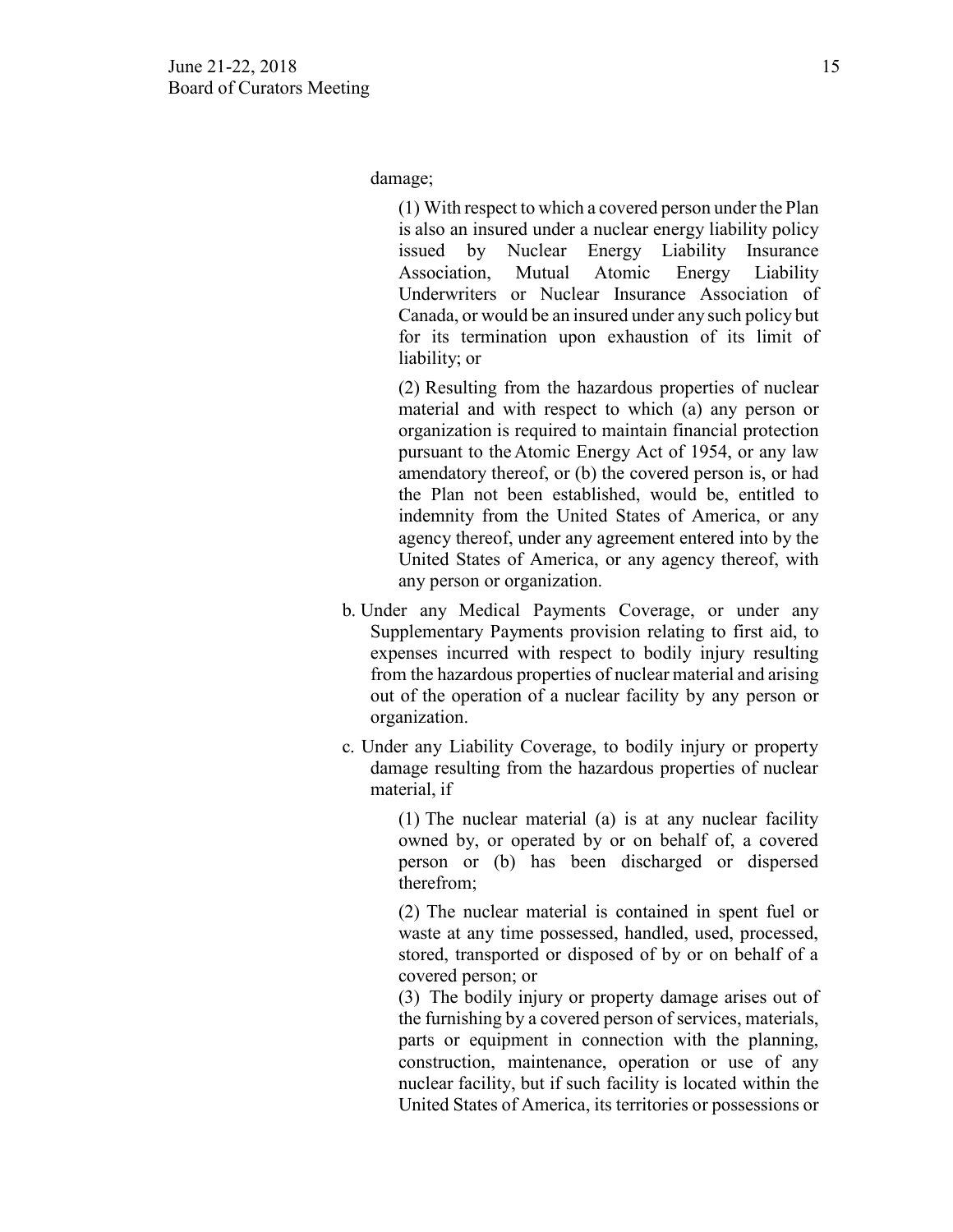Canada, this exclusion (3) applies only to property damage to such nuclear facility and any property thereat.

d. The provisions of Section 490.020 E.4.a, b and c above notwithstanding, this exclusion shall not apply to any covered person as respects his liability for injury arising from the treatment in a medical facility; provided however, this exclusion shall apply if such injury is otherwise covered by any other policy of insurance of the Employer and such other policy of insurance was in effect and the covered person under the Plan was a covered person under such other policy of insurance at the time of the occurrence.

## **5. As used in this exclusion:**

- a. **"Hazardous properties"** include radioactive, toxic or explosive properties;
- b. **"Nuclear material"** means source material, special nuclear material or byproduct material;
- c. **"Source material"**, "special nuclear material", and "byproduct material" have the meanings given them in the Atomic Energy Act of 1954 or in any law amendatory thereof;
- d. **"Spent fuel"** means any fuel element or fuel component, solid or liquid, which has been used or exposed to radiation in a nuclear reactor;
- e. **"Waste"** means any waste material (1) containing byproduct material and (2) resulting from the operation by any person or organization of any nuclear facility included within the definition of nuclear facility under paragraph (1) or (2) thereof;

## f. **"Nuclear facility"** means

(1) Any nuclear reactor,

(2) Any equipment or device designed or used for (a) separating the isotopes of uranium or plutonium, (b) processing or utilizing spent fuel, or (c) handling, processing or packaging waste,

(3) Any equipment or device used for the processing, fabricating or alloying of special nuclear material if at any time the total amount of such material in the custody of the insured at the premises where such equipment or device is located consists of or contains more than 25 grams of plutonium or uranium 233 or any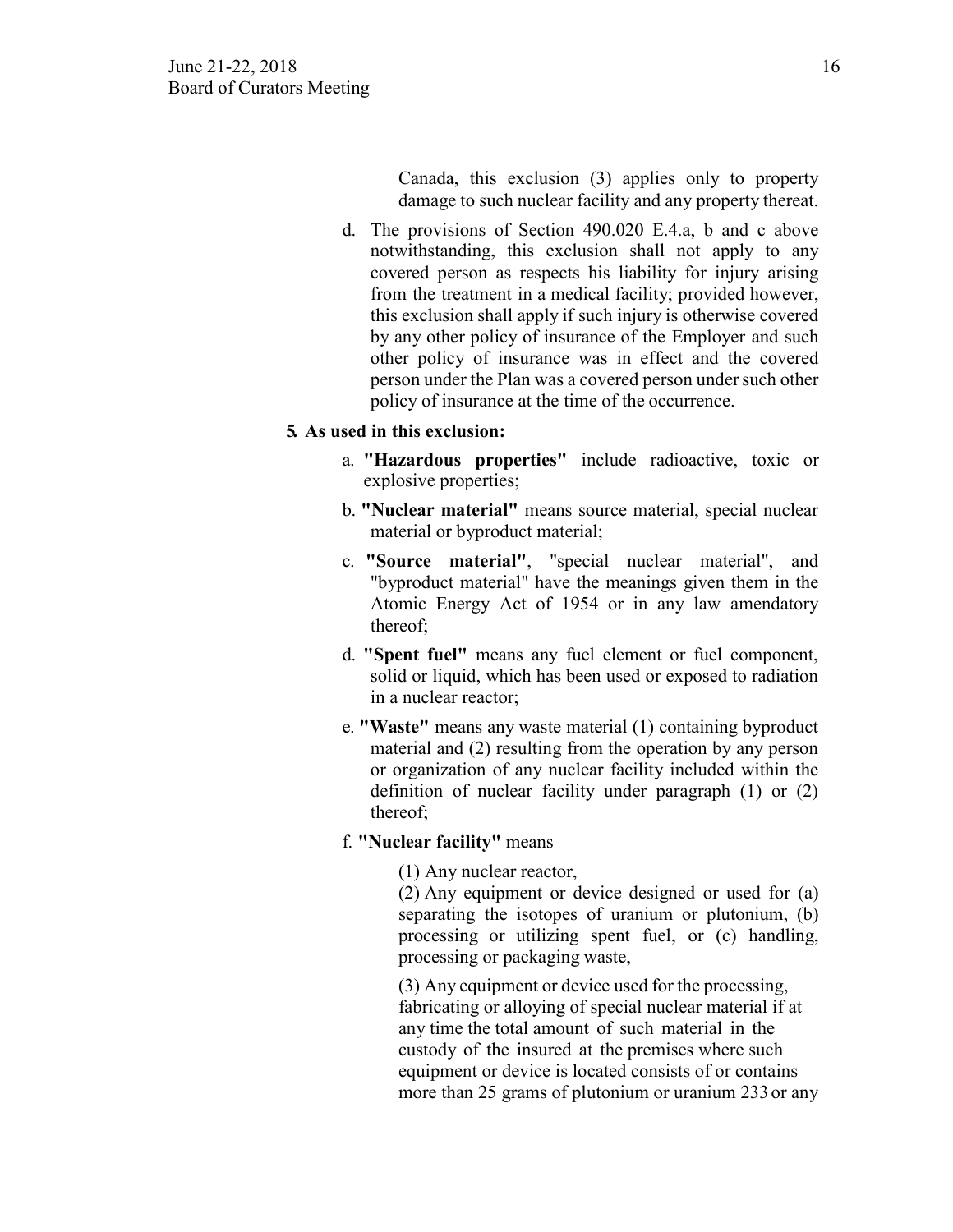combination thereof, or more than 250 grams of uranium 235,

(4) Any structure, basin, excavation, premises or place prepared or used for the storage or disposal of waste,

(5) And includes the site on which any of the foregoing is located, all operations conducted on such site and all premises used for such operations.

- g. **"Nuclear reactor"** means any apparatus designed or used to sustain nuclear fission in a self-supporting chain reaction or to contain a critical mass of fissionable material;
- h. **"Property damage"** includes all forms of radioactive contamination of property.

## **F. Article VI: Legal Services**

- 1. The furnishings of all legal services, including legal defense, shall be the responsibility of the Employer through its General Counsel. Requiredlegal services may be provided by the General Counsel and his staff, or if outside legal counsel and services are needed, such may be engaged by the General Counsel.
- 2. Any covered person may request the employment of outside counsel, including recommending the desired counsel or law firm. Such request must be made in writing and forwarded through the ICRC to the General Counsel for consideration.
- 3. In the event a covered person desires, in addition to the legal services provided above through the General Counsel to employ legal counsel of his choice, such employment of legal counsel shall be at the covered person's expense. In the event that the covered person elects to employ his own legal counsel to assist the General Counsel or counsel hired by the General Counsel, the right to make all decisions in regard to the defense of the claim or suit shall remain the rights and the duty of the Employer and its General Counsel.

## **G. Article VII: Claims Adjustment**

- 1. All claims adjustment activities shall be deemed to be carried out for the sole and only purpose of assisting the Office of the General Counsel in defending potential legal action, causes of action or litigation against the Employer or any covered person, and shall be closed meetings, records and votes.
- 2. Procedures for claims adjustment, including claim payments, denials and suit settlements shall be as determined by the Assistant Vice President and shall include the duties of a medical facility Risk Manager of the ICRC and the Office of the General Counsel.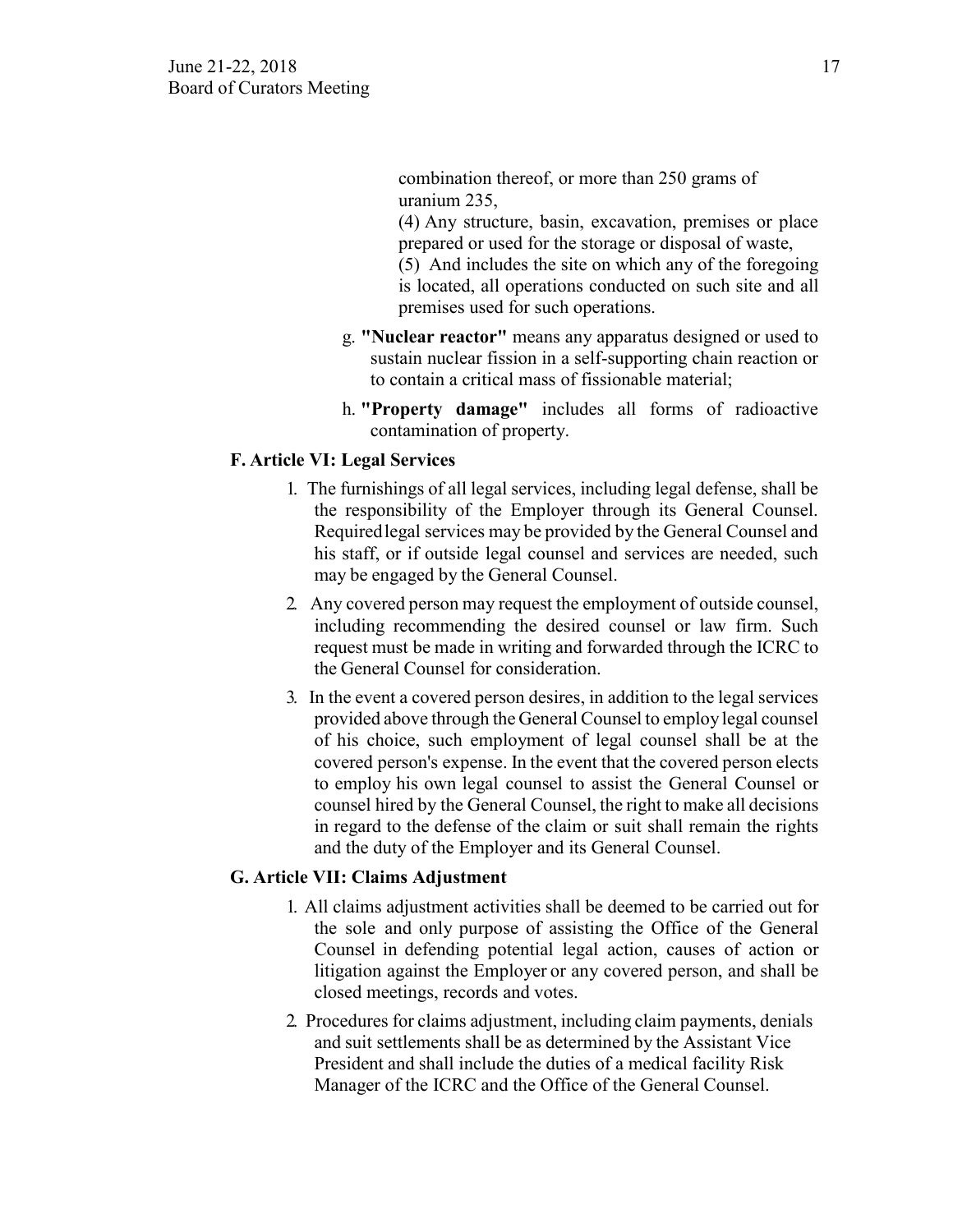- 3. Since under the Plan written consent or approval in claim or suit settlement will not be required from an employee, input from any employee shouldbe made to the ICRC.
- 4. The Assistant Vice President and the Director, shall after consultation with the General Counsel or his designee, notify the Director of the disposition to be made of each claim or suit. The Director will notify the medical facility Risk Manager of the disposition. The Risk Manager will be responsible for notifying the ICRC and other appropriate parties.

## **H. Article VIII: Payment of Claims and Suits**

- 1. Subject to the provisions of ARTICLE VII and IX, the payment of the claims and suit judgments from the Trust Fund will be on certification to the Trustee by the Director.
- 2. Payments from a Trust Fund will be made in the order that claims or suit final judgments become payable, without regard to claim reserves previously established, date of incident, date of claim demand or date suit was filed.
- 3. The amount for a specific claim or suit judgment that can be paid from the Trust Fund will be determined by the Director based on the balance of the Trust Fund on the day such claim or suit judgment is payable. Any deficiency in the Trust Funds which would not permit full payment of such claim or suit judgment shall not impose any liability on the Employer.

## **I. Article IX: Limits of Liability**

- 1. The Plan's Limits of Liability are as follows:
	- $\square$  \mothersum 315,000,000 annual aggregate;
		- $\Box$   $\Box$  or the balance of the Trust Fund (see ARTICLE XI) as of the day a claim or suit final payment is due, whichever is less. Claim reserves will not be encumbered against the Trust Fund.
- J. **Article X: Plan Funding** -- The Board of Curators instructs the administration to fund the Plan under the following guidelines:
	- 1. The funding of the Plan shall be determined by the Board of Curators based on actuarial projections of an independent actuary employed by the Employer.
	- 2. The level of amount of funding shall be sufficient to support or pay for actuarially projected costs of claims and Plan expenses such as claims adjustment, loss prevention and legal defense.
	- 3. The amount of contribution to the fund will, within applicable fiscal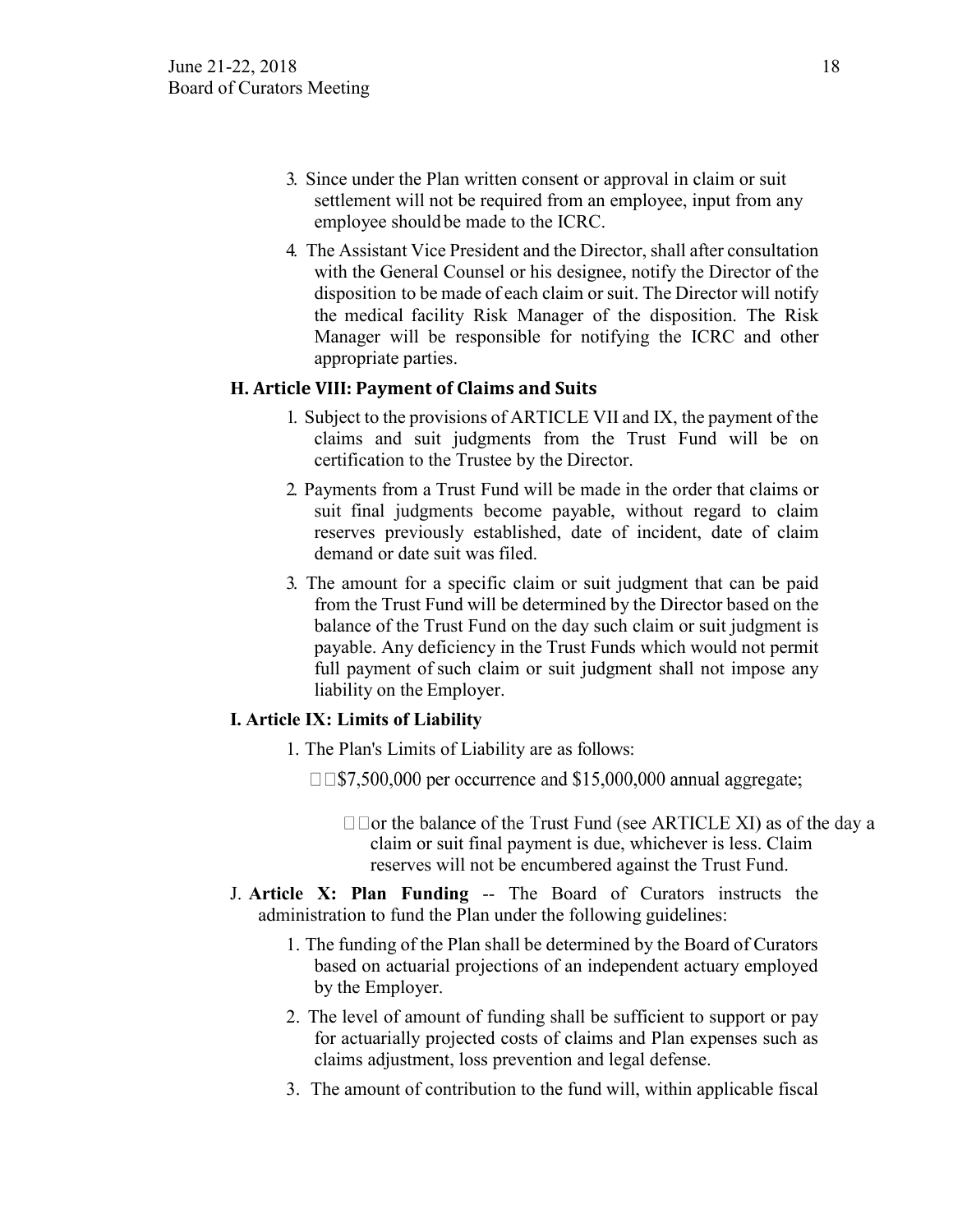constraints of HEW reimbursement regulations, consider the lag between the time a claim arises and when payment is to be made.

- 4. To the extent that it can be actuarially projected, the level of funding for each medical facility for the period July 1, 1978 through June 30, 1979, shall be based on each facility's previous claim experience as modified and trended to account for anticipated current year incidents and cost, including shock- losses as actuarially determined.
- 5. Second and subsequent year funding levels determination shall include, where appropriate, the factors outlined in Section 490.020 J.4, but in addition will include the actuarial review of claim reserves established for each medical facility. Based on this review and the cost-trending to determine the estimated ultimate claim cost of each reserve and the anticipated year(s) in which payment or payments would be due, the level of funding for each medical facility will be determined.
- 6. The Director will advise the appropriate fiscal office(s) of the required level of funding, as determined above, for each medical facility in order that such amounts can be transferred to the Trust Fund.
- 7. To the extent that it can be determined by means of the above procedures, each medical facility will be ultimately charged only for its share of Plan expenses and the claim costs for which each medical facility is responsible and incurs.
- 8. The Medical Practice Income Plan, as the same has been approved and adopted by the Board of Curators, shall for the sole and only purpose of contributions and level of funding under this ARTICLE X and the possible return of contributions under paragraph 1 of ARTICLE XI (Section 490.020 K.1), be considered as a medical facility.

## **K. Article XI: Trust Fund**

1. The Plan fund and all additions thereto shall be set aside and dedicated as a Trust Fund and so shall remain as long as any claim or expense payable under the Plan or any changes adopted thereto prior to its termination, may be outstanding and may become payable. Such Trust Fund shall be use solely for the purpose of payment of such claims and expenses and not be subject to diversion for any other purpose by the Board of Curators so long as said Trust shall exist. It is the intent of the Board of Curators that upon termination of the trust all funds not needed as specified above shall be returned proportioned to the various accounts of the University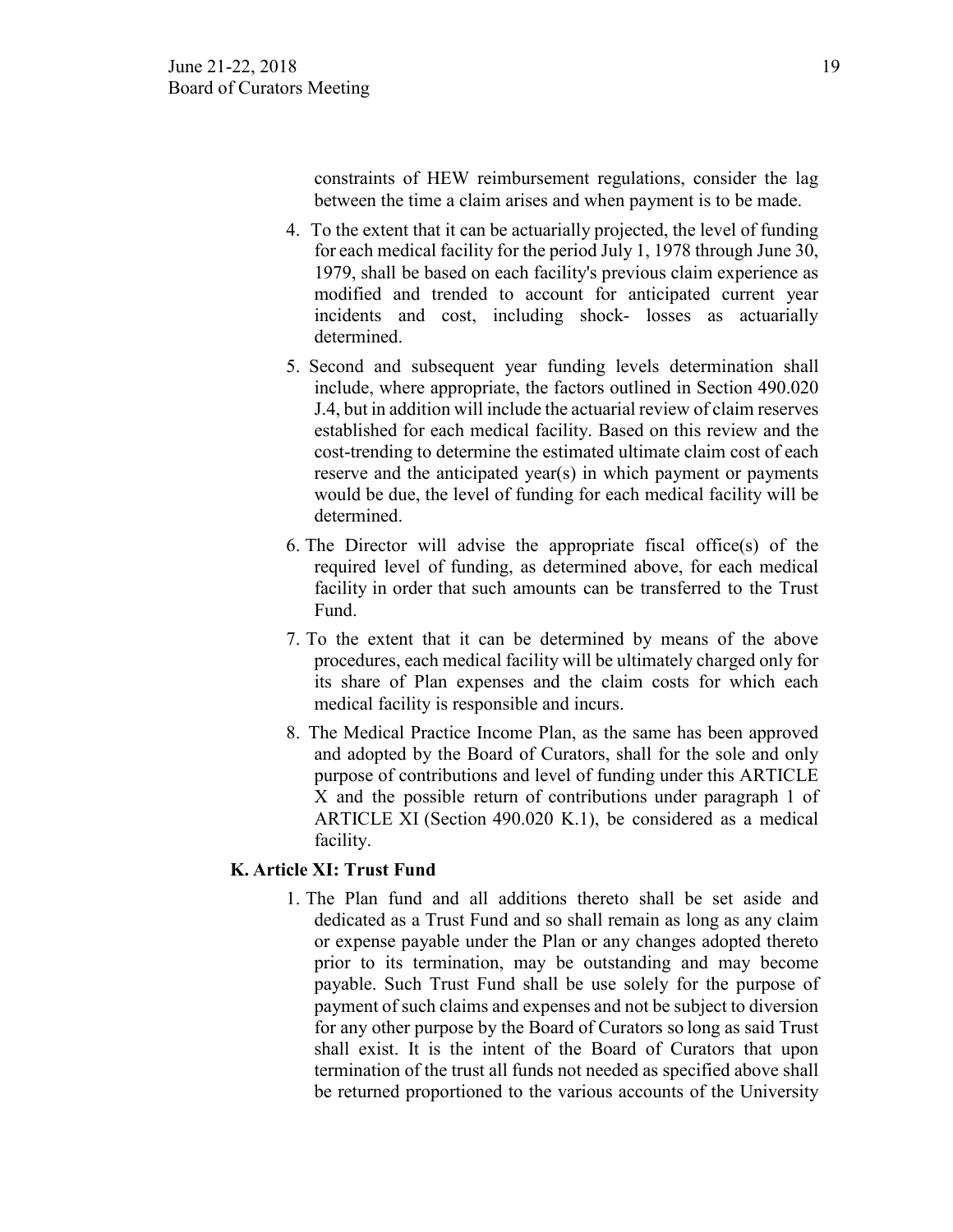fromwhich contributions were made.

- 2. The Plan fund shall be held by the Employer as Trustee or a bank or other financial institution as Trustee. Selection of the Trustee shall be by the Vice President for Finance and Administration, upon the recommendation ofthe General Counsel and approved by the Board of Curators.
- 3. The Plan Trust Fund shall be the sole source of all payments authorized by the Plan and in no circumstances shall any other funds of the Employer, any member of the Board of Curators individually, employees of the Employer or any other covered persons of the Plan be liable or responsible therefor.
- 4. Employer's General Counsel shall prepare the required Trust Agreement and shall have same properly executed after the approval of the Board of Curators.

#### **L. Article XII: Miscellaneous Provisions**

1. **Covered Person's Duties in the Event of Occurrence, Claim or Suit** -- Upon the covered person becoming aware of an incident in which the covered person is involved resulting in any alleged injury to which the Plan applies, written notice containing particulars sufficient to identify the injured person and covered person and also reasonable obtainable information with respect to the time, place and circumstances thereof, and the names and addresses of the injured and of available witnesses, shall be given by or for the covered person to the Director as soon as practical.

If claim is made or suit is brought against a covered person, the covered person shall forward to the Director every demand, notice, summons or other process received by him or his representative as soon as possible.

The covered person shall cooperate with the Employer and, upon the Employer's request, assist in making settlements, in the conduct of suits and enforcing any right of contribution or indemnity against any person or organization who may be liable to the covered person because of injury or damage with respect to which coverage is afforded under the Plan; and the covered person shall attend hearings and trials and assist in securing and giving evidence and obtaining the attendance of witnesses. The covered person shall not, except as his own cost, voluntarily make any payment, assume any obligation or incur any expense. Failure of the covered person to cooperate with the Employer shall constitute a waiver of the coverage provisions provided by the plan.

2. **Action Against the Plan** -- No action shall be maintained by a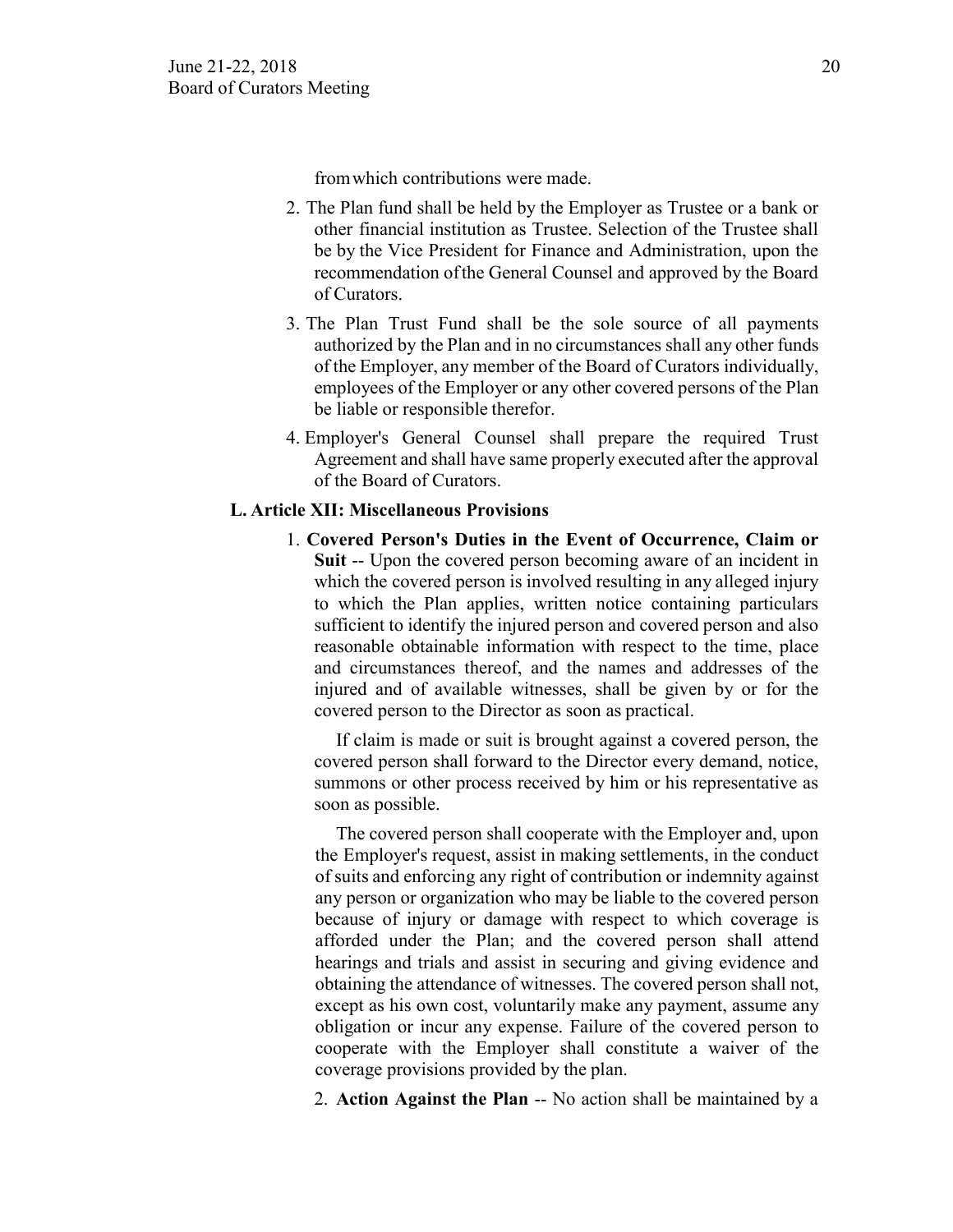covered person against the Employer unless, as a condition precedent thereto, there shall have been full compliance with all of the terms of the Plan, not until the amount of the Plan's obligation to pay shall have been finally determined either by final judgment against the covered person or by written agreement of the Employer and the Claimant.

No person or organization shall have any right under the Plan to join the Employer as a party to any action against the covered person to determining the covered person's liability, nor shall the Employer be impeded by the covered person or his legal representative. Nothing in the Plan shall be construed as a waiver of any governmental immunity of the Employer, the Board of Curators of the University of Missouri nor any of its employees in the course of their official duties.

3. **Other Insurance of Covered Person** -- The coverage afforded by the Plan is primary coverage, except when stated to apply in excess of or contingent upon the absence of other insurance. When this coverage is primary and the covered person has other insurance which is stated to be applicable to the loss on an excess or contingent basis, the amount of the Plan's payment shall not be reduced by the existence of such other insurance.

When both the Plan and other insurance apply to the loss on the same basis, whether primary, excess or contingent, the Plan shall not be liable for a greater proportion of the loss than that stated in the applicable contribution provision below:

- a. Contribution by Equal Shares -- If all of such other valid and collectible insurance provides for contribution by equal shares, the Plan shall not be liable for a greater proportion of such loss than would be payable if the Plan and the insurance covering each covered person contributes an equal share until the share of each equals the lowest applicable limit of liability under any one policy or Plan or the full amount of the loss is paid, and with respect to any amount of loss not so paid the Plan and remaining insurance on covered persons then continue to contribute equal shares of the remaining amount of the loss until the Plan and each insurance policy on such covered person has paid its limit in full or the full amount of the loss is paid.
- b. Contribution by Limits -- If any of such other insurance does not provide for contribution by equal shares, the Plan shall not be liable for a greater proportion of such loss than the applicable limit of liability under the Plan for such loss bears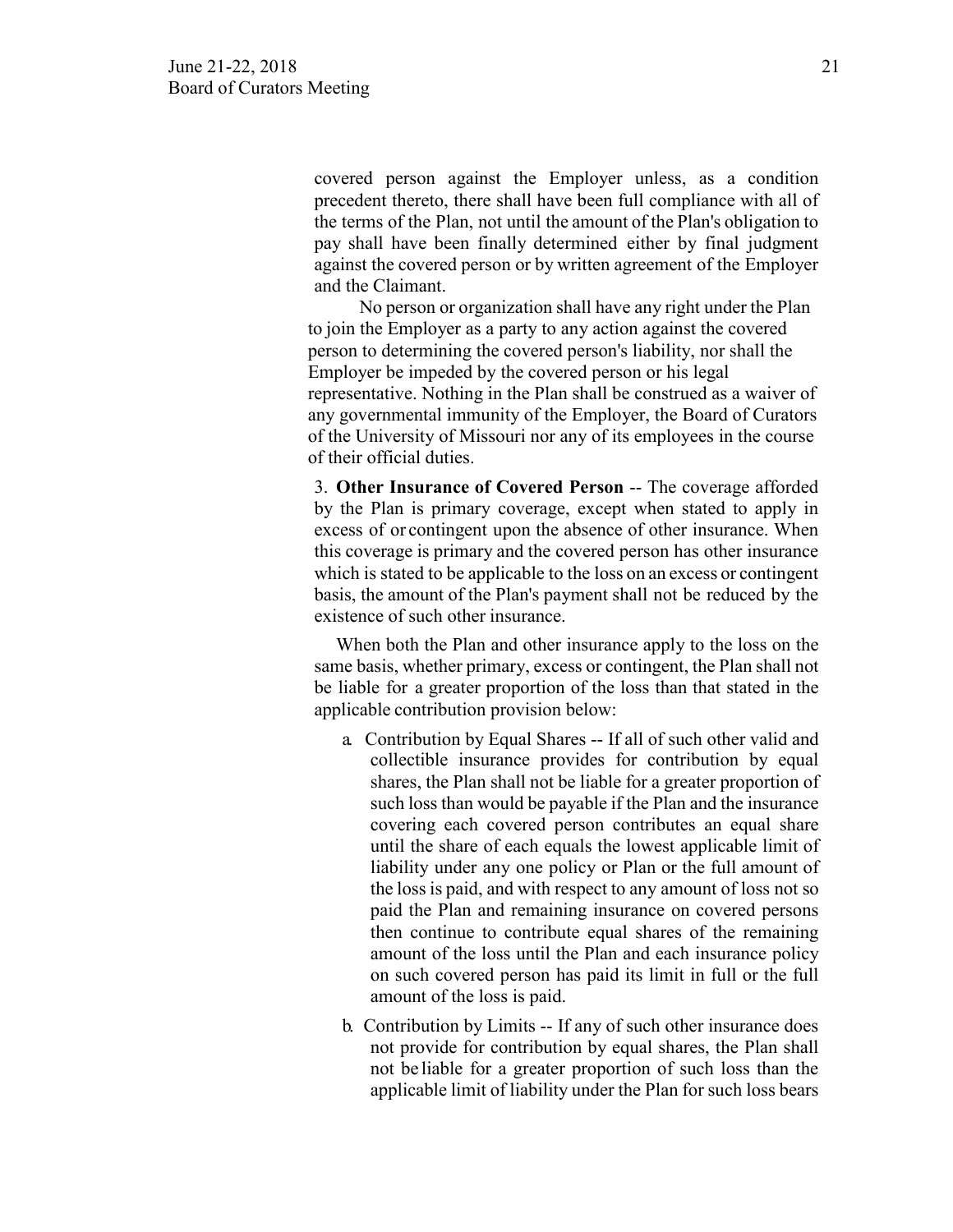to the total applicable limit of liability of the Plan and all valid and collectible insurance against such loss.

- 4. **Subrogation** -- In the event of any payment under the Plan, the Employer shall be subrogated to all the covered person's rights or recovery therefor against any person or organization and the covered person shall execute and deliver instruments and papers and do whatever else is necessary to secure such rights. The covered person shall do nothing after loss to prejudice such rights. Any such recovery by the Employer shall be used to adjust the next annual contribution to the Trust Fund from the medical facility on whose behalf the subrogation was effected.
- 5. **Changes in the Plan** -- All changes in the Plan subsequent to the first approval of the Plan by the Board of Curators on the date appearing on the Plan cover page, shall be prepared by the Assistant Vice President and forwarded to the ICRC for review and recommendation. After approval as to legal form by the General Counsel, the Assistant Vice President will submit the changes to the President of the Board of Curators. Changes shall become effective on the date fixed by the Board of Curators.
- 6. **Assignment** -- The interest hereunder of any covered person is not assignable. If the covered person shall die or be adjudged incompetent or cease for any reason to be a covered person under the Plan, this coverage shall thereupon terminate, but shall cover the covered person's legal representative as the covered person with respect to damages previously incurred and to which this Plan applies.
- 7. **Cancellation** -- The Plan may be canceled by the Employer effective July 1 of any year, with notice of such cancellation being given to all covered persons at least ninety (90) days prior to the effective date of such cancellation.
- 8. **Plan Territory** -- The coverages provided by the Plan apply only to an occurrence within the Plan territory and then only when claim is made and suit is brought within the United States of America, its territories, or possessions, Puerto Rico or Canada.
- 9. **Plan Review** -- As of June 30, 1979, and each year thereafter that the Plan remains in effect, the Assistant Vice President will submit an evaluation report of the Plan to the President of the University. The report shall contain, but not be limited to, the following:
	- a. Adequacy of coverage;
	- b. Funding levels commensurate with desired limits of liability and actual claim experience;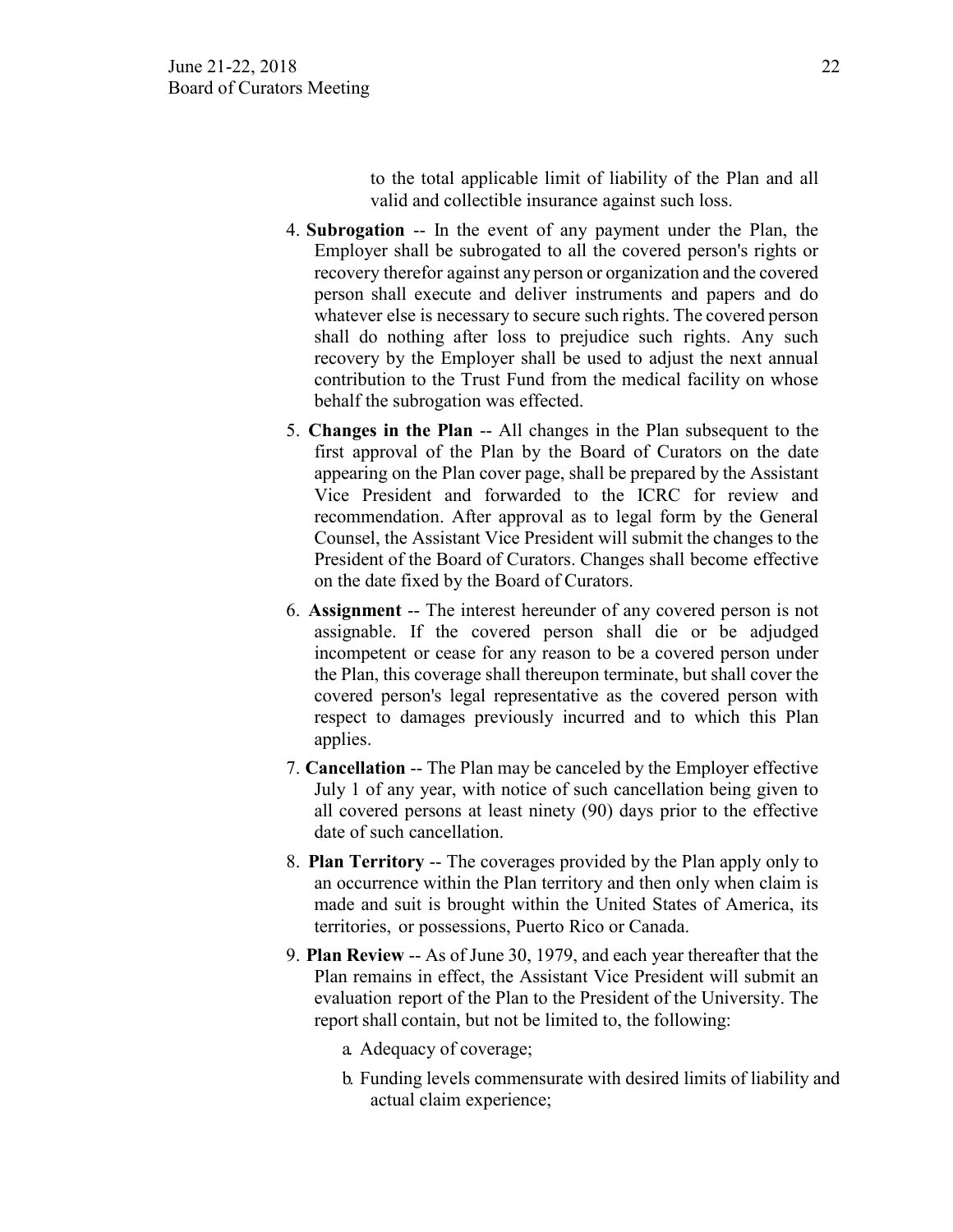- c. Investment income earned; and
- d. Plan changes under consideration. The ICRC may submit a report to the Assistant Vice President covering any or all of the above parts or covering any other part of the Plan, including recommended changes of the Plan.
- 10. **Plan Constitutionality** -- In the event that any part of the Plan is held to be unconstitutional or otherwise declared illegal, the other parts of the Plan will remain in full force and effect.
- 7. Amendment, Collected Rules and Regulations Section 300.040, Faculty Bylaws of the University of Missouri – St. Louis, UMSL –

Chapter 300: Faculty Bylaws

# **300.040 Faculty Bylaws of the University of Missouri - St. Louis**

Bd. Min 3-19-71; Amended 10-12-73; 2-18-77; 12-15-78; 6-18-82; 2-11-83; 6-24-83; 5-4- 84; 5-3-85; 7-29-88; 3-10-89; 6-22-90; 5-3-91; 1-29-92; 5-8-92, 5-6-93; 3-29-94; 3-24-95; 4-25-96; 5-29-97; 10-16-98; 5-27-99; 3-23-00; 9-28-01; 12-01-05; 12-15-06; 06-06-08, 12-10-10; 11-21-13; 4-10-15; 6-26-15; 10-7-16; 6-21-18.

#### **A. PURPOSE OF GOVERNING PRACTICES**

**The** purpose of these Bylaws is to establish a body that represents the voice of the Faculty and to establish an effective vehicle for the needs and concerns of the Faculty to be presented for discussion and debate. These Bylaws assume that Faculty may participate in academic decision processes. The right of the Faculty to organize and to carry out the responsibilities and functions delegated to them by the Board of Curators (Board) is recognized in Section 10.030.D.2 of the Collected Rules and Regulations of the University of Missouri.

## **B. FACULTY**

**1. Membership** - The Faculty of the University of Missouri-St. Louis shall consist of the President, the Chancellor, tenured and tenure-track faculty, and all full-time, ranked, non-tenure track (NTT) faculty with professorial designation, and others elected by the Faculty. Elected members so designated by the Faculty shall be non-voting members of the Faculty. Campus-wide faculty votes on issues specific to tenure or tenured/tenure track (T/TT) faculty will be restricted to T/TT faculty.

#### **2. Faculty Rights**

**a. Academic Rights** -- Each faculty member has the right to freedom of inquiry, discourse, teaching, research and publication, as well as the responsibilities correlative with this right.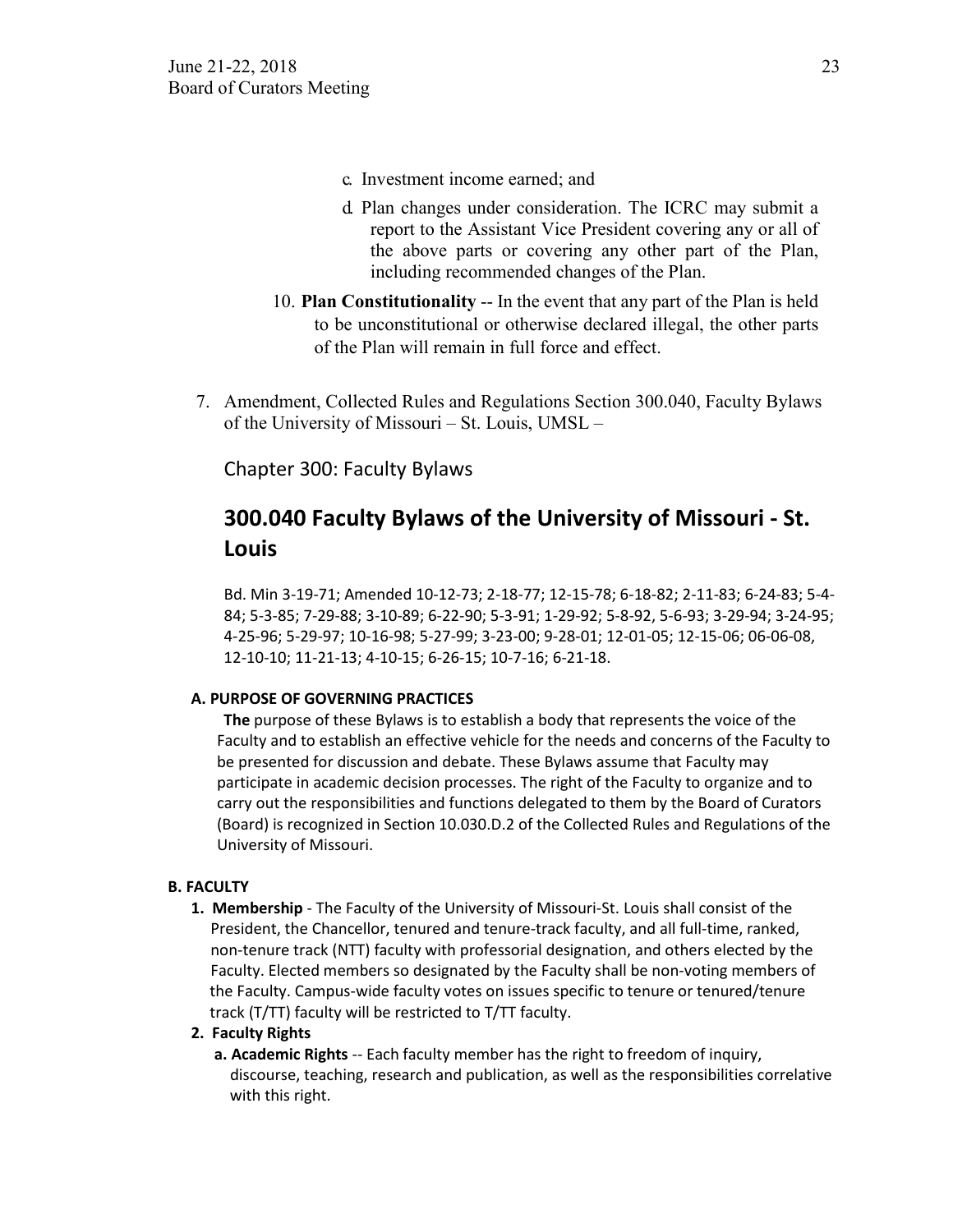- **b. Civil Rights** -- The constitutional rights of the Faculty members shall be preserved.
- **c. Employment Rights** -- Faculty members shall have rights consistent with their continuous appointment or term appointment (during the term), except for cause, retirement or financial exigencies.
- **d. Notification of Appointment or Changes Thereto --** Faculty members shall be notified of their appointments and workload, or any changes thereto, as much in advance of the beginning of institutional responsibilities as possible (as stated in the Board's Rules and Regulations).
- **e. Right to be Kept Informed** -- The Faculty shall be kept informed of actions and activities of committees and executive officers, and of other occurrences that pertain to the University of Missouri-St. Louis. When possible, such information shall be made available to the Faculty before being made available to the general public.
- **3. Responsibilities** -- The Faculty of the University of Missouri-St. Louis shall bear primary responsibility for recommending and implementing educational policy, particularly in areas of curriculum, degree requirements, methods of instruction, research, requirements for admission, student affairs, and faculty status. The Faculty may also make recommendations to the Chancellor and other persons or offices concerning general policy matters affecting the University.
	- **4. Authority** -- The faculty's authority, as delegated by the Board of Curators, is of three types: primary and direct, in which the Faculty has essential decision-making authority; shared, in which the Faculty participates with others; and advisory, in which the Faculty counsels with the person or offices with ultimate decision-making authority. (On those matters requiring multi-campus coordination, the Faculty shall act through its appropriate bodies, UM System 300.040.B.5.)
		- **a. Primary and Direct Authority** -- The UMSL faculty has essential decision-making authority in matters directly affecting the educational program of UMSL, including but not limited to:

 (1) Articulation and maintenance of standards of academic performance -- this includes but is not limited to guidelines for appropriate research, service, and scholarships; requirements for graduation; and related matters.

- (2) Development and approval of courses of instruction and of curricula.
- (3) Development and approval of procedures governing educational support programs on the UMSL campus.
- (4) Formulation of criteria determining professional standing of faculty -- including but not limited to such matters as tenure, promotion, termination, guidelines for responsibility, faculty standing with regard to graduate faculty membership and doctoral dissertation supervision.
- (5) Determination of an appropriate faculty committee structure.
- (6) Determination of minimum admission requirements.
- (7) Selection of awardees for academic scholarships.
- **b. Shared Authority** -- The UMSL faculty has shared authority by which it participates cooperatively with other persons or offices in matters such as:
	- (1) Development and articulation of students' rights and responsibilities.
	- (2) Determination of an appropriate academic calendar.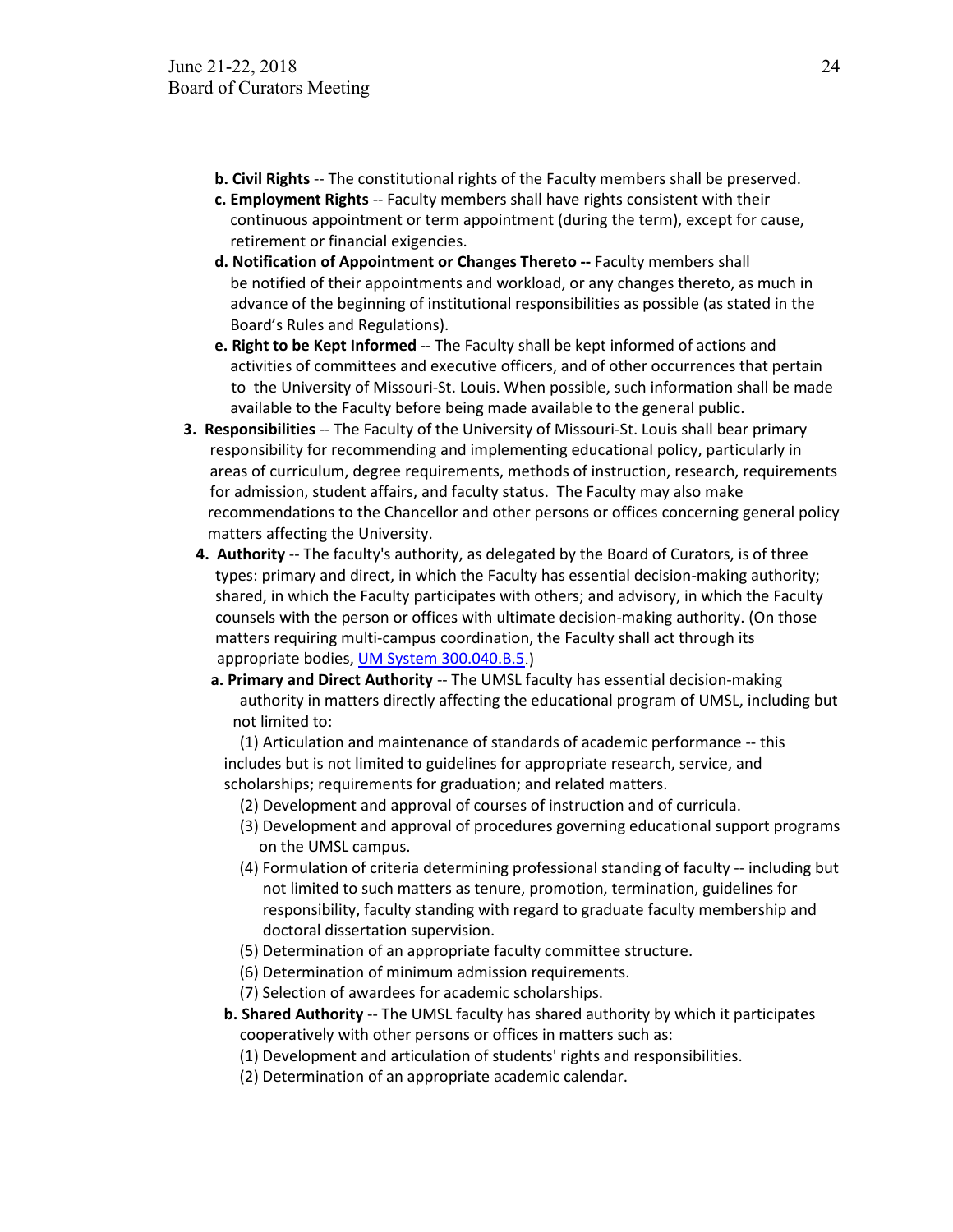- (3) Selection of awardees for honorary degrees.
- (4) Application of criteria affecting professional standing of faculty, such as required professional licensure.
- **c. Advisory Authority** -- The UMSL faculty has advisory authority and responsibility with other persons or offices in matters such as:
	- (1) Budget and resource allocation.
	- (2) Planning, including capital expenditures and physical facilities.
	- (3) Selection of departmental, divisional, campus, and university-level administrators.
	- (4) Determination of the campus standing committee structure.
	- (5) Development and implementation of general business procedures that facilitate academic program excellence.
	- (6) Use of facilities for program activities.
	- (7) Application of criteria affecting promotion, tenure and termination.
	- (8) Structure of academic departments and units.
- **d. Faculty Delegation of Authority** -- The Faculty, recognizing that handling matters through meetings of the Faculty is cumbersome, that attendance at such meetings varies, and that it is often difficult to have complete discussion of issues at such meetings, may delegate its authority to separate schools, colleges, or such other parallel units as may be created from time to time, and to the Faculty Senate within the University of Missouri-St. Louis. The actions of the Senate, in those areas in which they have delegated authority, shall be deemed final unless challenged within 10 days. Such challenge shall require a petition signed by at least twenty-five (25) faculty members from at least two parallel units calling for a review by the Faculty of a particular Senate action.
- **5. Meetings** The Faculty of the University of Missouri-St. Louis shall meet at least twice each year and at such additional times as the President, Chancellor, or the Faculty itself may determine. Upon written request of at least twenty-five (25) members of the Faculty, the Chancellor shall call a meeting within two weeks.
	- a. The President, or in the President's absence, the Chancellor, or in the Chancellor's absence, a member of the Faculty designated by the Chancellor shall preside at each faculty meeting.
	- b. A quorum shall consist of at least ten (10) percent of the voting members of the Faculty representing at least two parallel units when business described in the published agenda is being considered. When other items of business not described in the published agenda are being considered, a quorum shall consist of at least fifty (50) percent of the voting members representing at least two parallel units.
	- c. Notice of all meetings of the Faculty shall be sent to each member of the Faculty at least five school days prior to the meeting. Such notice includes the agenda for the meeting.
	- d. Proceedings in Faculty meetings shall be in accordance with the rules set forth in the most recent edition of Robert's Rules of Order except where otherwise provided for in these Bylaws or the regulations of the University of Missouri-St. Louis.
	- e. Official minutes shall be kept and made available to each member of the Faculty within a week of the meeting.
- **6. The Intercampus Faculty Council** Three campus representatives will serve on the Intercampus Faculty Council. Two of the three shall be elected by the University of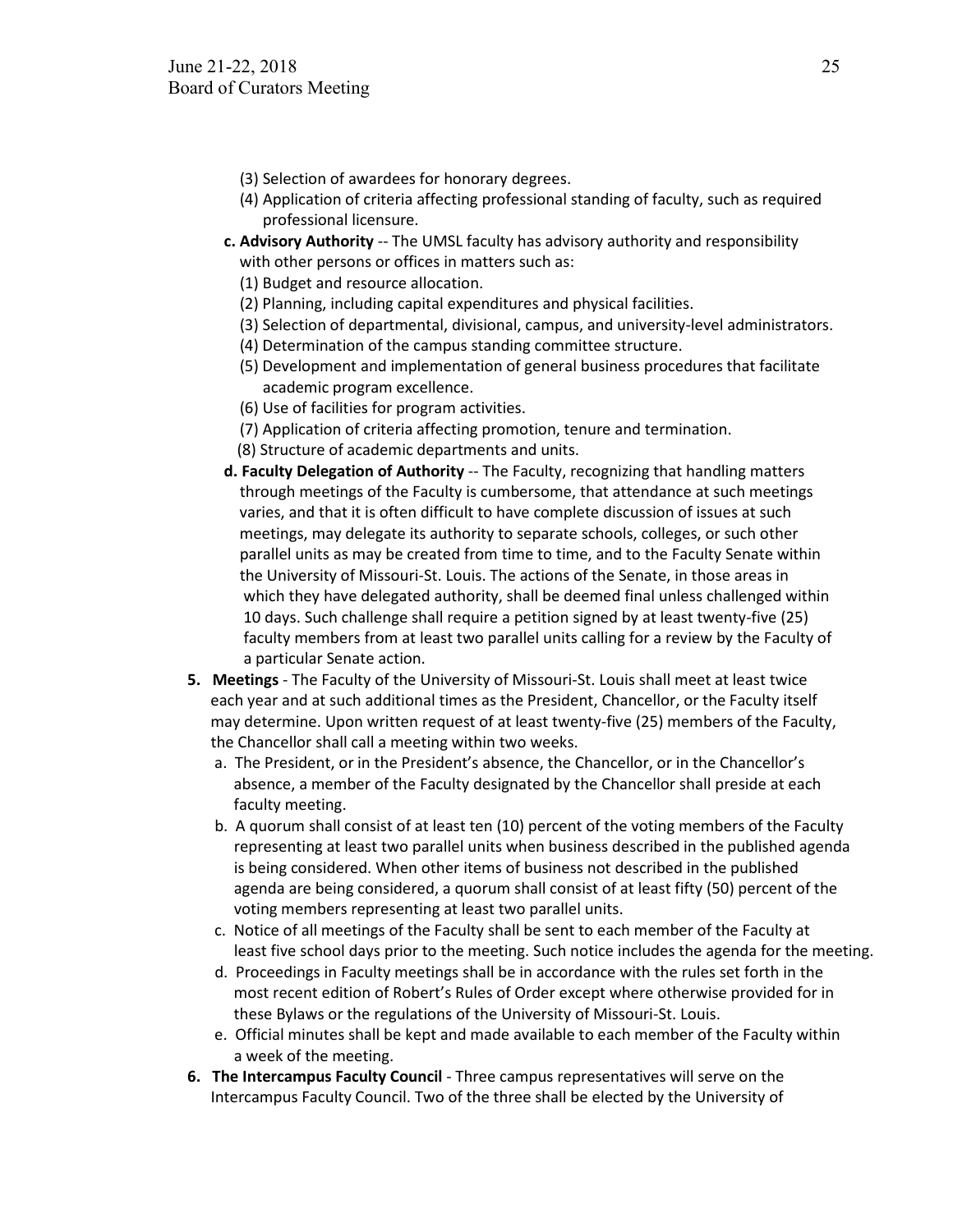Missouri-St. Louis Faculty to serve three-year staggered terms so that no more than one of the two elected members will be replaced or reelected in any year. The Senate Chairperson shall serve as the third member of the Intercampus Faculty Council.

 **7. Campus Standing Committees –**

 **a. Grievance Resolution Panel (GRP)** – The Panel shall perform the responsibilities prescribed by the Collected Rules and Regulations of the University of Missouri (370.010.C.1), "Academic Grievance Procedure." The role of the GRP is to address grievances brought by faculty members. The panel should consist of a senior administrator appointed by the Chancellor and two tenured faculty members, and two alternate faculty members. The faculty members will be chosen by the Faculty Senate after consultation with the Chancellor or the Chancellor's designee. Members shall serve two-year staggered renewable terms.

 **b. Degree Revocation Committee** – In accordance with 220.025, this committee shall have jurisdiction to consider any case in which revocation of a degree, diploma and/or certificate is proposed. The Committee shall be called the Campus Degree Revocation Committee. Four (4) members of the Campus Degree Revocation Committee and an alternate to serve in the event one of the four (4) members cannot serve, shall be appointed annually by the Chancellor after consultation with the Faculty Council or Faculty Senate. Each of the members of the Committee and the alternate shall be a faculty member on continuous appointment at the rank of Professor or Associate Professor. In the event that the Chancellor approves the initiation of the procedures for revocation of a degree, diploma and/or certificate, the Chancellor shall appoint a fifth member of the Campus Degree Revocation Committee, who shall also be a faculty member at one of the campuses of the University of Missouri System on continuous appointment at the rank of Associate Professor or Professor and who shall be from the same discipline or a related discipline as the department faculty who recommended the award of the degree, diploma and/or certificate, but who shall not be a faculty member in such department. The Campus Degree Revocation Committee shall elect a Chair from among its five (5) members.

#### **C. STUDENT BODY**

- 1. **Membership** The student body of the University of Missouri-St. Louis shall consist of all persons who are officially enrolled as regular full-time or part-time students in the University of Missouri-St. Louis.
- 2. **Responsibilities** The student body shall have the responsibility to participate in the recommending and implementing of educational policy, particularly in the areas of academic and student affairs. The student body may, through its official representatives, make recommendation to the Vice Provost for Student Affairs or the Chancellor concerning general policy matters affecting the University of Missouri-St. Louis.

#### **D. STAFF**

- 1. **Membership** Non-academic staff members participate in shared governance through The UMSL Staff Association, whose membership includes all benefits eligible administrative, service and support staff of the University of Missouri-St. Louis.
- 2. **Responsibilities** The staff of the University of Missouri-St. Louis, through its official representatives, shall have the responsibility of considering methods and means by which employment conditions may be improved and the operating efficiency of the University of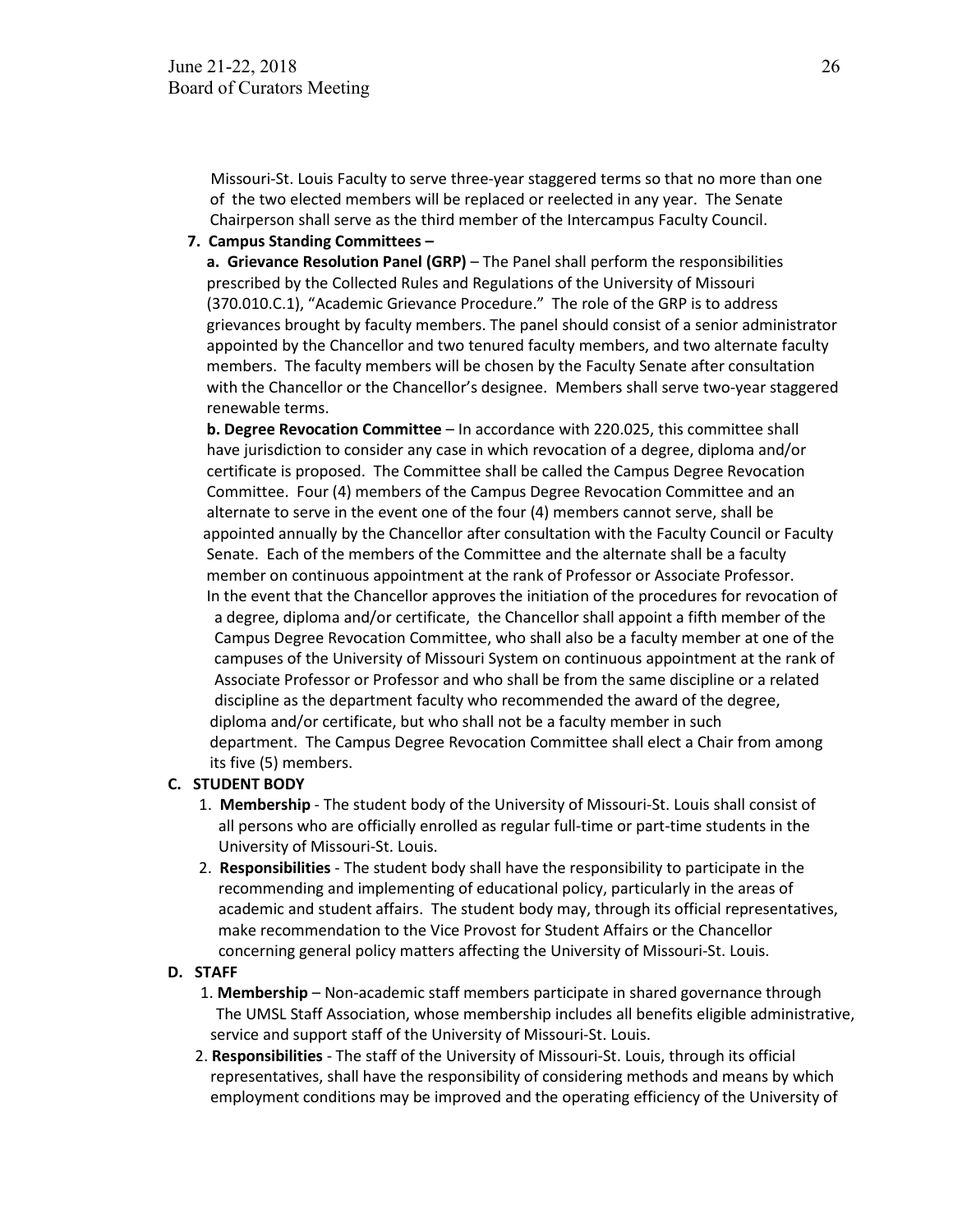Missouri-St. Louis increased; receiving and considering matters concerning working conditions; making such recommendations that it deems appropriate, and communicating problems of mutual concern to the University of Missouri-St. Louis administration.

#### **E. FACULTY SENATE OF THE UNIVERSITY OF MISSOURI-ST. LOUIS**

(Hereinafter referred to as Senate)

1. **Responsibilities** - The Faculty Senate is the legislative and policy-making body of the Faculty. It carries out the responsibilities of the Faculty (see UM System 300.040 B.3) not reserved by the Faculty as a body or specifically delegated to the University Assembly (Section 300.040 E). The Senate, as a representative faculty voice, shall advise the chancellor and the UMSL faculty on questions of UMSL policy submitted by either to the Senate. It may also initiate recommendations concerning changes in UMSL policy for consideration and appropriate action by the chancellor or UMSL faculty.

#### 2. **Delegation of Authority**

- a. Since the authority of the Senate is delegated to it by the Faculty, it is subject to over rule by the Faculty.
- b. All authority delegated by the Senate to committees or individuals is subject to revocation by the Senate.
- 3. **Committees of the Senate** In their deliberations the committees shall, when appropriate, consult with the Chancellor or other administrative officers; with representatives of the separate schools, colleges, and other parallel units which may be created from time to

 time; with departments and concerned faculty; and with students and student organizations. Committee recommendations shall be made to the Senate or to the appropriate administrative officer.

The Senate shall establish the following standing committees:

**a. Committee on Committees** - The Committee on Committees shall be responsible for nominating for election all faculty members of the committees of the Senate and the University Assembly. The chair of the Committee shall be a faculty Senator.

**b. Steering Committee of the Faculty Senate and University Assembly** (hereinafter referred to as the Steering Committee) - The Steering Committee shall consist of the Senate Chairperson, who shall serve as Chairperson of the Steering Committee, the Chancellor, the Secretary of the Senate, and three elected Senators. Chairs of Senate and Assembly Committees will be asked to attend Steering Committee meetings when their committees have items for the agenda of the next Senate or Assembly meeting. It shall be the responsibility of the Steering Committee:

 (1) To call regular and special meetings of the Senate and Assembly and to prepare the agenda prior to each meeting.

 (2) To coordinate the work and activities of the Senate and Assembly and of Senate and Assembly committees.

 (3) To meet regularly and frequently with the Chancellor to discuss matters of policy concerning the University of Missouri-St. Louis.

 (4) As an agency of the Senate and Assembly, to maintain avenues of communication with the Faculty and student body of the University of Missouri-St. Louis, with campus administrative officers and the governing board of the University.

(5) To establish all guidelines for elections for membership in the Senate and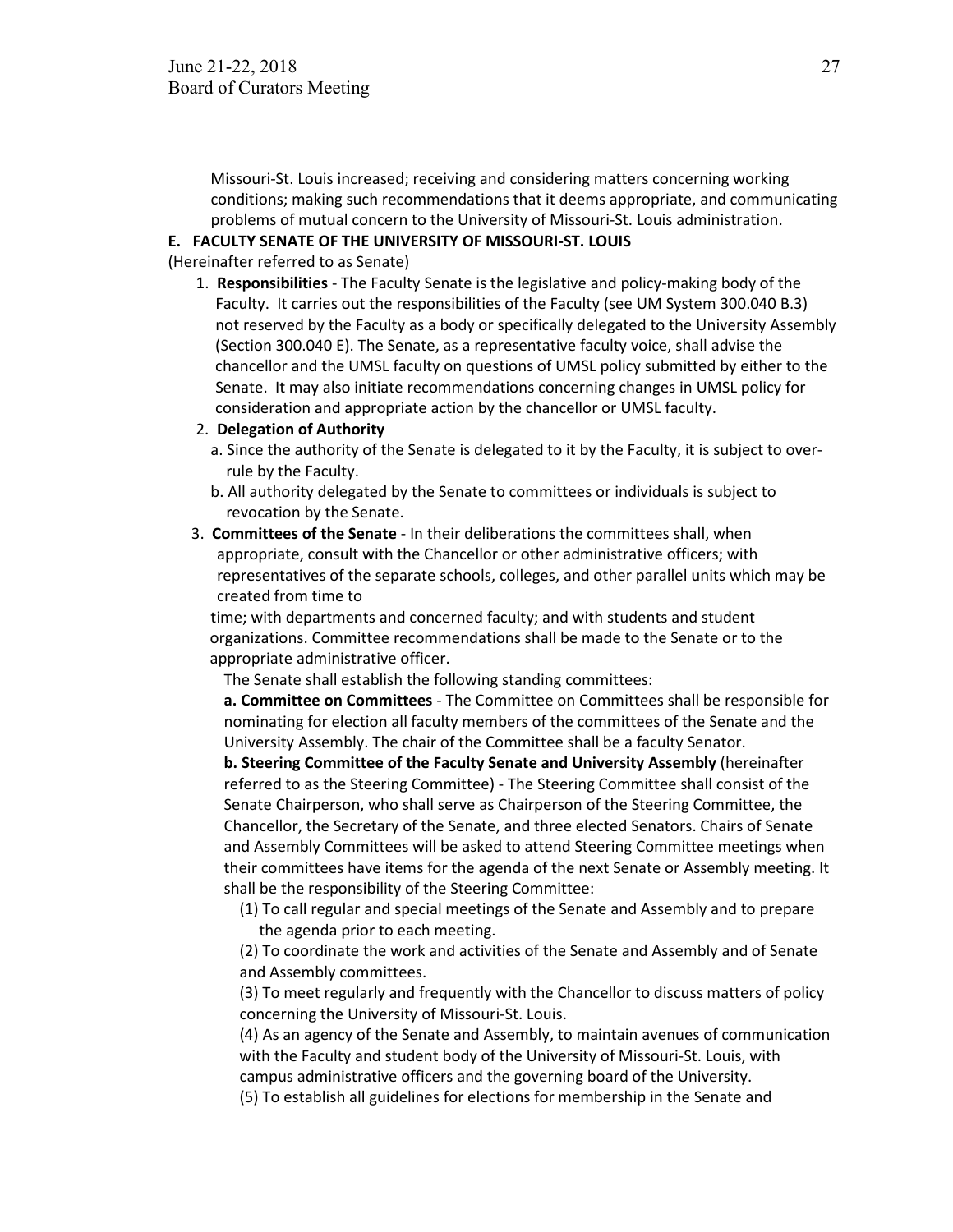Assembly and to supervise said elections.

**c. Committee on Curriculum and Instruction** - The Committee shall have general responsibility for recommending to the Senate policies and procedures in the area of curriculum and instruction. It shall also recommend policies regarding graduation requirements, special honors programs, and academic publications such as catalogs and schedules of courses.

 (1) The Committee also shall regularly recommend to the Senate the calendar of the University. It shall recommend policies relating to schedules of classes and final examination schedules. Departures from calendars and examination schedules will be recommended by this Committee.

 (2) New degrees and degree programs proposed by the separate schools, colleges, and such other parallel units as may be created from time to time, shall be submitted by the appropriate dean or equivalent to the Committee for recommendation to the Senate.

 (3) Curricular additions and changes will be sent by the appropriate dean or equivalent to the Committee to be examined for overlap and duplication. In the absence of overlap and/or duplication, such proposals will be reported to the Senate.

**d. Committee on Appointments, Tenure, and Promotion** - The Committee shall consist of full professors holding a tenure appointment. There shall be one member on the Committee elected from each of the parallel units. There shall also be two members elected at large from the campus. The Committee shall elect a chairperson from among its members.

 (1) Initial academic appointments to the University of Missouri-St. Louis recommended as tenure appointments shall be submitted by the Department or Division concerned through the Dean or equivalent of the appropriate school, college, or other parallel unit. The Dean or equivalent shall forward the Department's or Division's recommendations with the Dean's or equivalent's own recommendations for approval or disapproval.

After consideration, the Committee on Appointments, Tenure, and Promotion shall submit its recommendations to the Chancellor.

 (2) Tenure recommendations for Faculty holding term appointments, and recommendations for promotion above the rank of assistant professor, shall be made in accordance with the procedure outlined above.

 (3) It shall be the responsibility of this Committee together with the appropriate administrative officers, to establish, develop, and maintain in all areas of the University the highest standards of faculty quality.

**e. Committee on Promotion of Non-Tenure Track Faculty** – The Committee shall consist of eligible faculty holding the rank of Teaching Professor, Clinical Professor, Extension Professor, or Research Professor and at least one full professor. There shall be one member on the Committee elected from each of the parallel units. There shall also be two faculty members elected at large from the campus. The Committee shall elect a chairperson from among its members.

 (1) The Dean or equivalent shall forward the Department's or Division's recommendations with the Dean's (or equivalent) own recommendation for approval or disapproval of promotion to the Committee. After consideration, the Committee shall submit its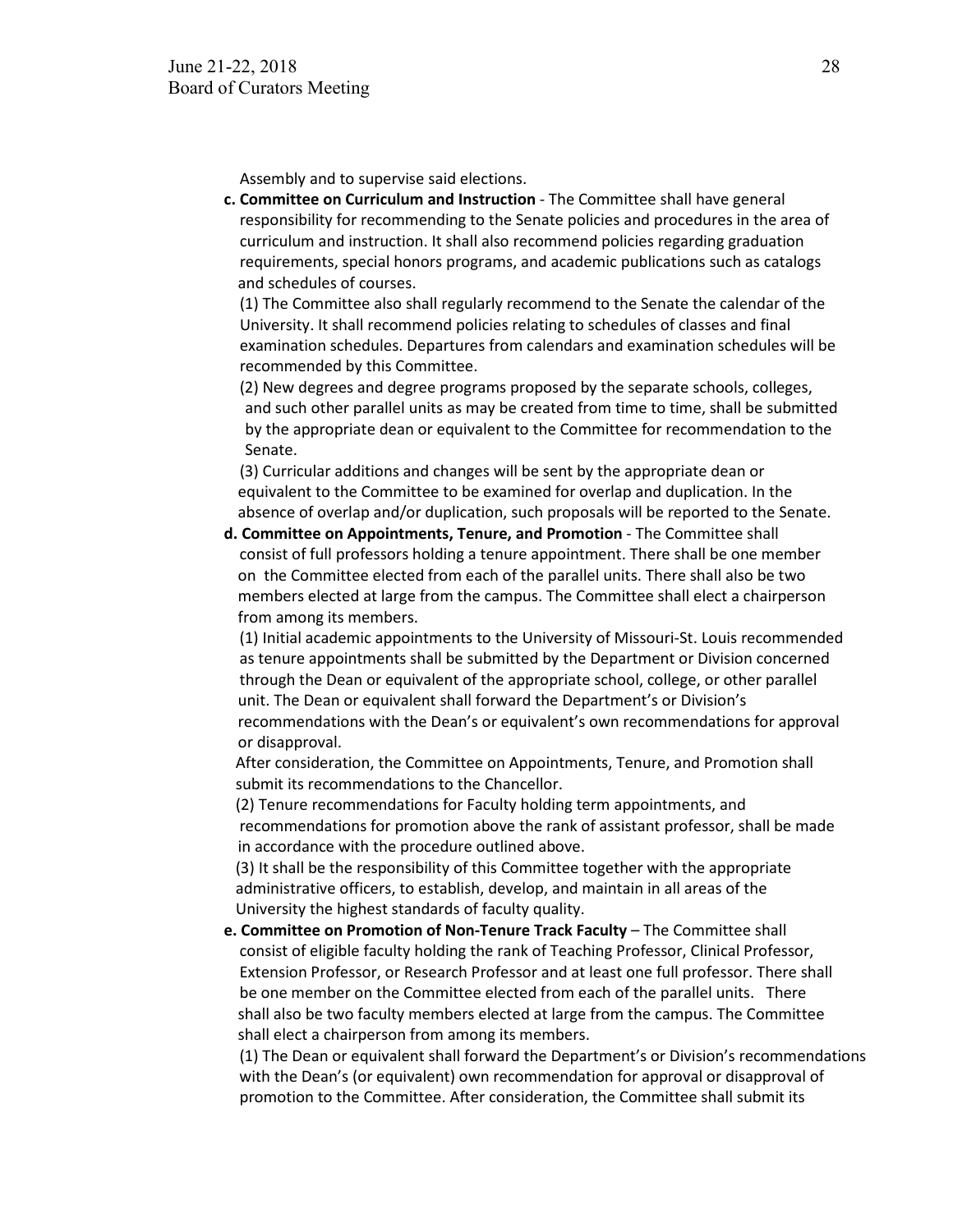recommendation to the Chancellor.

 (2) Promotion recommendations will be made in accordance with procedures determined by the Committee, consistent with the *Collected Rules and Regulations of the University of Missouri*.

 (3) The committee shall use standards created by the academic units and shall not create additional campus-wide standards.

 (4) It shall be the responsibility of this Committee, together with the appropriate administrative officers, to establish, develop, and maintain in all areas of the University the highest standards of faculty quality.

**f. Committee on Research** - The Committee shall consist of two panels, one meeting in the fall semester and the other meeting in the spring semester.

 (1) The Fall and Spring panels shall meet in the fall to elect a committee chairperson for each panel, to clarify program objectives, to coordinate deadlines, and to set guidelines for research proposals and awards. Thereafter, the panels shall meet during their semester of service to advise and make recommendations on:

 (a) Competitions for internal grant funds, including financial support during the summer and during research leaves, support for research assistants, grants for equipment and supplies, and funds for travel to research locations, and (b) Nominations for campus, University, and external research awards that are available campus-wide.

 (2) Each panel shall also meet after completing its work in order to review procedures and develop recommendations for the following year's committee to consider. (3) The committee chairperson shall vote only as a member of the panel to which he/she has been elected.

 (4) Panel members are ineligible to receive funding and awards under the jurisdiction of the panel on which they serve during the period of their service on the panel. The committee chairperson is ineligible to receive funding and awards under the Committee's jurisdiction during the entire year of his/her service as chairperson.

- **g. Committee on University Libraries**  The Committee shall advise the Dean of Libraries on policy issues, including budgetary issues; serve as liaison between the libraries and the University community via the Senate; advise the University administration about policies and recommendations adopted by the Senate or the Committee; and consider any matter referred by the Senate, the Dean of Libraries, or any member of the campus community.
- **h. Committee on Faculty Teaching and Service Awards** The Committee shall formulate and publish guidelines for campus-wide teaching and service awards; solicit nominations for these awards as well as University and external teaching and service awards; and recommend candidates to the Chancellor. Members of the Committee are ineligible to receive awards under the Committee's jurisdiction during the entire period of their service on the Committee.
- **i. Committee on the Assessment of Educational Outcomes** The Committee shall have the general responsibility of making recommendations concerning policies in the area of assessment of educational outcomes and related matters. The Committee shall also regularly review and advise on policies and procedures in this area and recommend changes when appropriate.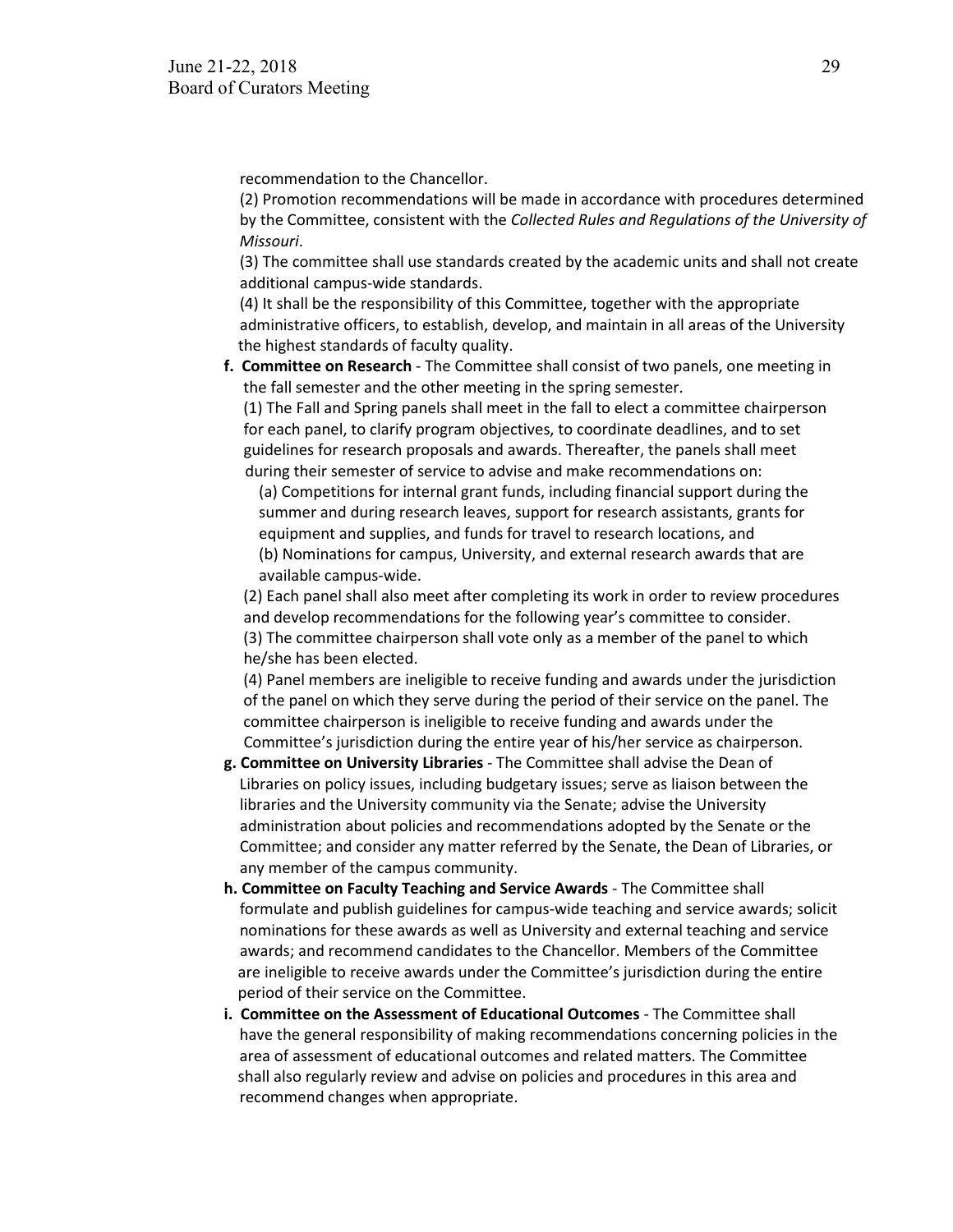- **j. Committee on Research Policy** The Committee on Research Policy shall be responsible for recommending and reviewing policy in the areas of research and research administration.
- **k. Academic Advisory Committee** The Committee shall have the general responsibility of making recommendations to the Vice Chancellor for Academic Affairs on academic issues affecting the University, including recommending general policies and procedures governing the evaluation of academic instruction and advisement.
- **l. Committee on Bylaws and Rules for the Faculty Senate and University Assembly** The Committee shall:

 (1) Receive all proposals for changes to the Bylaws and the Collected Rules and Regulations, review proposed changes to the Bylaws and the Collected Rules and Regulations, and initiate the process of Bylaws changes as smoothly and infrequently as possible.

 (2) Recommend interpretation of the Bylaws and Collected Rules and Regulations upon the written request of the Senate Chairperson, and report its conclusions to the Senate.

 (3) Compile and maintain a current set of Senate and Assembly Operating Rules, consider changes in Operating Rules, and report recommendations regarding Operating Rules to the Senate.

- **m. Committee on Research Misconduct** The Committee shall perform the responsibilities prescribed by the Collected Rules and Regulations of the University of Missouri (420.010), "Research Misconduct."
- **n. Committee on Issues of Tenure Removal** The Committee shall conduct hearings in removal cases or in disputed cases involving tenure rights and status as provided for in the Academic Tenure Regulations of the University of Missouri. This committee is referred to as the Campus Faculty Committee on Tenure in the Academic Tenure Regulations (310.050). Grievances by faculty members shall be handled through the Academic Grievances Procedure.
- **o. Oversight Committee** The Committee shall perform the responsibilities prescribed by the Collected Rules and Regulations of the University of Missouri (370.010.C.11), "Academic Grievance Procedure." The role of the Oversight Committee is to monitor the grievance process as neutral observers and provide feedback on the process to the Faculty Senate, the Faculty, and the Provost's and Chancellor's offices.
- **p. Ad hoc Committees** As the need arises, the Senate shall establish or recommend to the Chancellor establishment of ad hoc committees. Ad hoc Senate Committees shall be established through Senate approval of nominees selected by the Senate Committee on Committees or by nomination from the floor of the Senate. The faculty composition for each ad hoc committee shall be determined by the Senate.
- **q. University-Wide and Statewide Committees** Reports from University-wide and statewide committees may be presented to the Senate. Whenever possible, representatives of the University of Missouri-St. Louis serving on University-wide and/or statewide committees should advise the Senate Steering Committee if a report to the Senate is necessary.

**F. UNIVERSITY ASSEMBLY OF THE UNIVERSITY OF MISSOURI-ST. LOUIS**

(Hereinafter referred to as Assembly)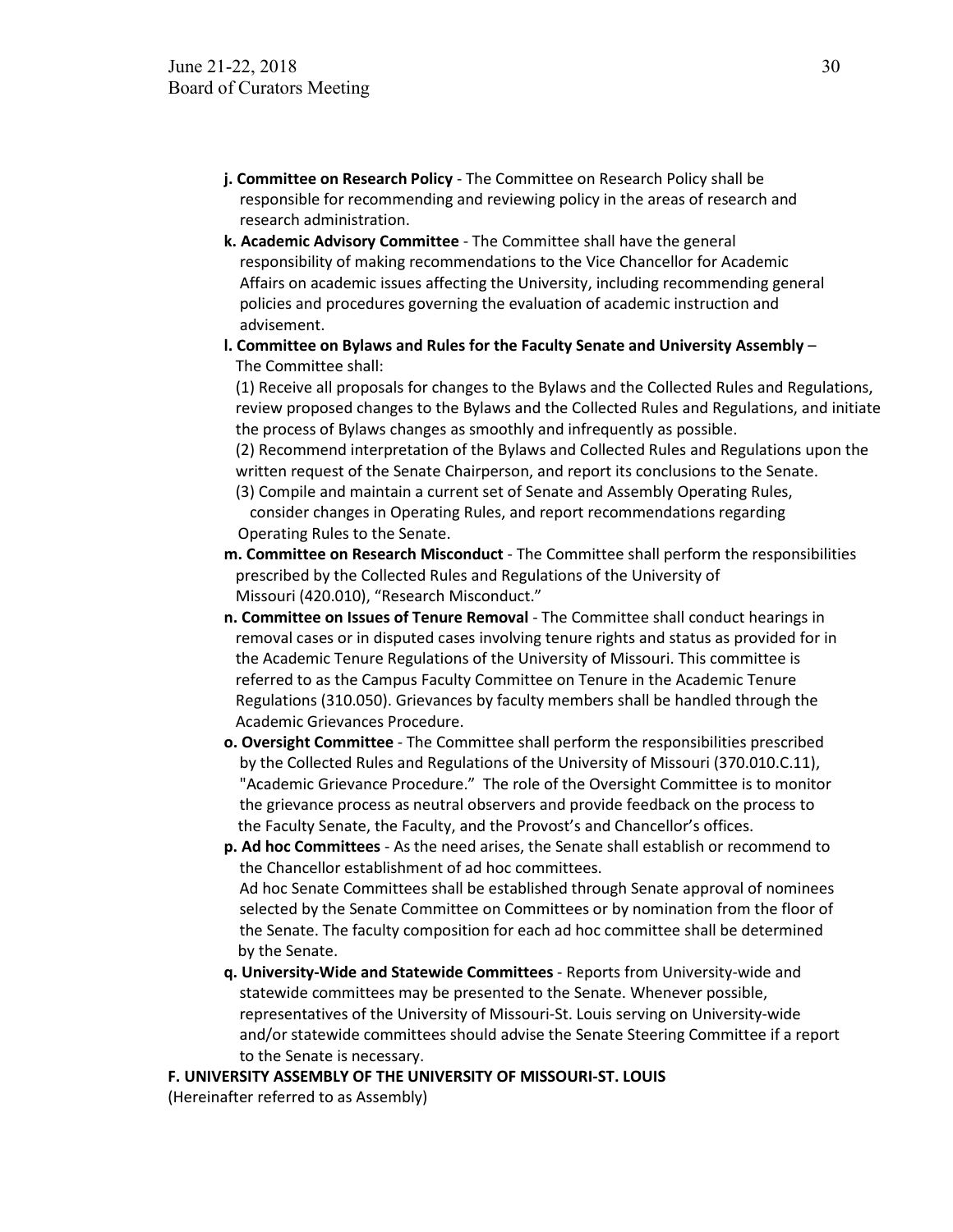1. **Membership** - The voting members of the Assembly shall consist of the elected members of the Senate; the President; the Chancellor; the Vice Chancellor for Academic Affairs; the Dean of the Graduate School; the Vice Provost for Student Affairs; student representatives equal in number to one-third of the Faculty members of the Assembly; two members of the adjunct faculty; and three staff members, including the President of the Staff Association. Non-voting members shall consist of vice chancellors and vice provosts not already included, deans of all colleges and schools (whether or not their faculties are represented), the Dean of Libraries, and the President of the Student Government Association.

 2. **Responsibilities** - The Assembly provides a forum for many of the major stakeholders of the University, including administrators, faculty, staff and students, to work together. The Assembly may exercise those responsibilities of the Faculty (see Section 300.040 B.3) that are delegated by the Faculty as a body.

- 3. **Meetings and Officers** The Assembly shall meet regularly every other month during the academic year or in special meetings as called by the Steering Committee of the Senate and the Assembly (hereinafter referred to as the Steering Committee). The Steering Committee shall call a special meeting of the Assembly on request of the Chancellor or of any five members of the Assembly. Proceedings in Assembly meetings shall be in accordance with the rules set forth in the most recent edition of Robert's Rules of Order. A quorum shall consist of a majority of elected representatives.
	- a. The elected officers of the Assembly shall be the same as those for the Senate.
	- b. The Chairperson, or in the Chairperson's absence a voting member of the Assembly designated by the Chairperson, shall be the presiding officer at each meeting of the Assembly.

 4. **Committees of the Assembly** - All members of the eligible faculty, Administration, and Staff shall be eligible to serve on Assembly committees. Students who satisfy the eligibility requirements for service on the Assembly shall also be eligible to serve on Assembly committees. The standing committees of the Assembly shall be elected each year at the second organizational meeting of the Senate.

The Assembly shall establish the following standing committees:

- **a. Administrator Evaluation** The Committee shall annually conduct an evaluation of administrators on the UM-St. Louis campus.
- **b. Budget and Planning Committee** This Committee makes recommendations to the Faculty Senate, the Chancellor and the Vice-Chancellor for Administration and Finance on matters concerning the long-range vision of the campus; plans to fulfill this vision; and budgetary matters as a consequence of the vision. This includes, but is not limited, to significant matters of a budgetary nature, and policies and priorities for strategic action plans. The Committee studies the Campus budget, keeps informed of its preparation and status, and consults with and advises the Chancellor on significant matters pertaining to budgetary affairs.

#### **c. Committee on Recruitment, Admissions, Retention, and Student Financial Aid** – The Committee shall:

 (1) Monitor processes associated with recruitment, admissions, retention, and student financial aid and facilitate reporting to the Assembly.

 (2) Recommend policies and procedures to the Assembly, the Dean of Enrollment, the Director of Student Retention Services, and the Director of Student Financial Aid regarding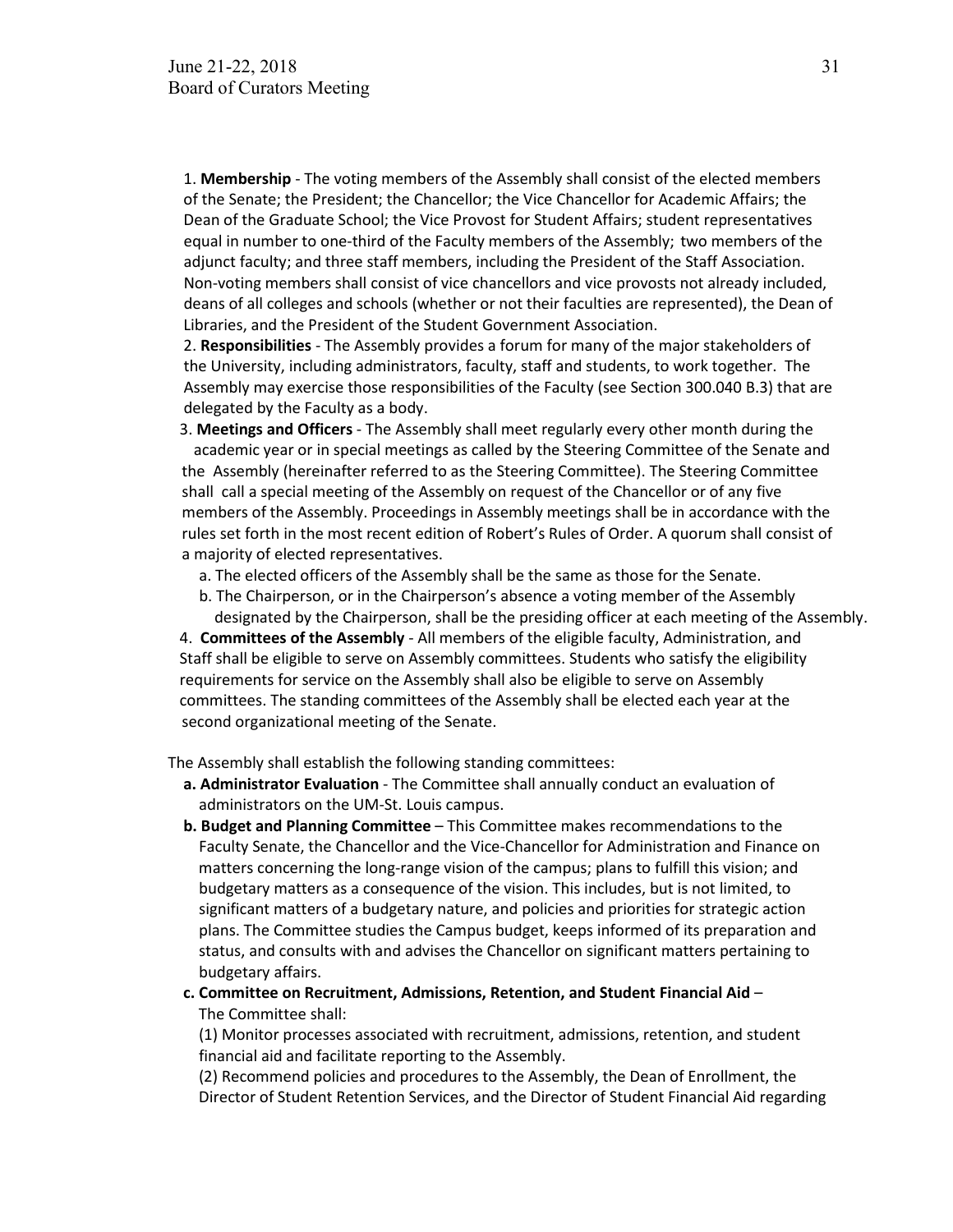recruitment, admissions, retention, and student financial aid.

 (3) Facilitate discussion with administrators and students on policies and procedures regarding scholarships, advisement and appeals.

- **d. Committee on Student Affairs** The Committee on Student Affairs shall be responsible for recommending and reviewing policy in the areas of non-academic regulations and student services, and for advising the Vice Provost for Student Affairs. The responsibilities of the Committee may be exercised by subcommittees established in any of the above areas. Faculty and staff members with administrative responsibilities in these areas shall be members of the subcommittees dealing in those areas. This charge does not contradict nor supersede the explicit charge of any of the other standing committees of the Assembly.
- **e. Committee on Student Publications** The Committee on Student Publications shall be responsible for recommending and reviewing policy concerning student publications which are directly funded by the University. This charge does not contradict nor supersede the explicit charge of any of the other standing committees of the Assembly.
- **f. Committee on Physical Facilities, Space, and General Services** The Committee shall have the general responsibility for recommending to the Assembly policies and procedures in the areas of campus facilities and general services. It shall act in an advisory and fact finding capacity for the planning of physical facilities, review and report priority matters relating to maintenance, construction, and support services to the Assembly, and review and process complaints and suggestions regarding physical facilities and services. The Committee shall be responsible for formulating long-range space recommendations including the type and amount of space needed, and priorities. Proposals for a long-term or campus-wide nature will be brought to the Assembly for discussion, debate, and ultimate recommendation to the Chancellor.

 Allocation of existing unused space will be recommended to the Chancellor by the Committee and reported to the Assembly.

- **g. Committee on Information Technology** The Committee shall be responsible for general policy issues regarding campus information technology.
- **h. Ad hoc Committees** As the need arises, the Assembly shall establish or recommend to the Chancellor establishment of ad hoc committees. Ad hoc Assembly committees shall be established through Assembly approval of nominees selected by the Senate/Assembly Committee on Committees or by nomination from the floor of the Assembly. The composition for each ad hoc committee shall be determined by the University Assembly.

#### **G. AMENDMENTS**

 1. Proposed changes to these Bylaws shall be submitted to, or initiated by, the Bylaws and Rules Committee, which will follow the relevant procedures outlined above (D.2.l) and then provide them in written form to the Senate or Assembly as appropriate. The appropriate body shall then recommend passage or rejection of the proposed amendment(s) by majority vote. Upon passage of an amendment by the Senate or Assembly, the Chancellor shall submit the proposed change to the Faculty of the University of Missouri-St. Louis for a vote at the Spring Faculty Meeting. Bylaw changes recommended by the Senate or Assembly shall be adopted by a majority of votes cast by the Faculty. Any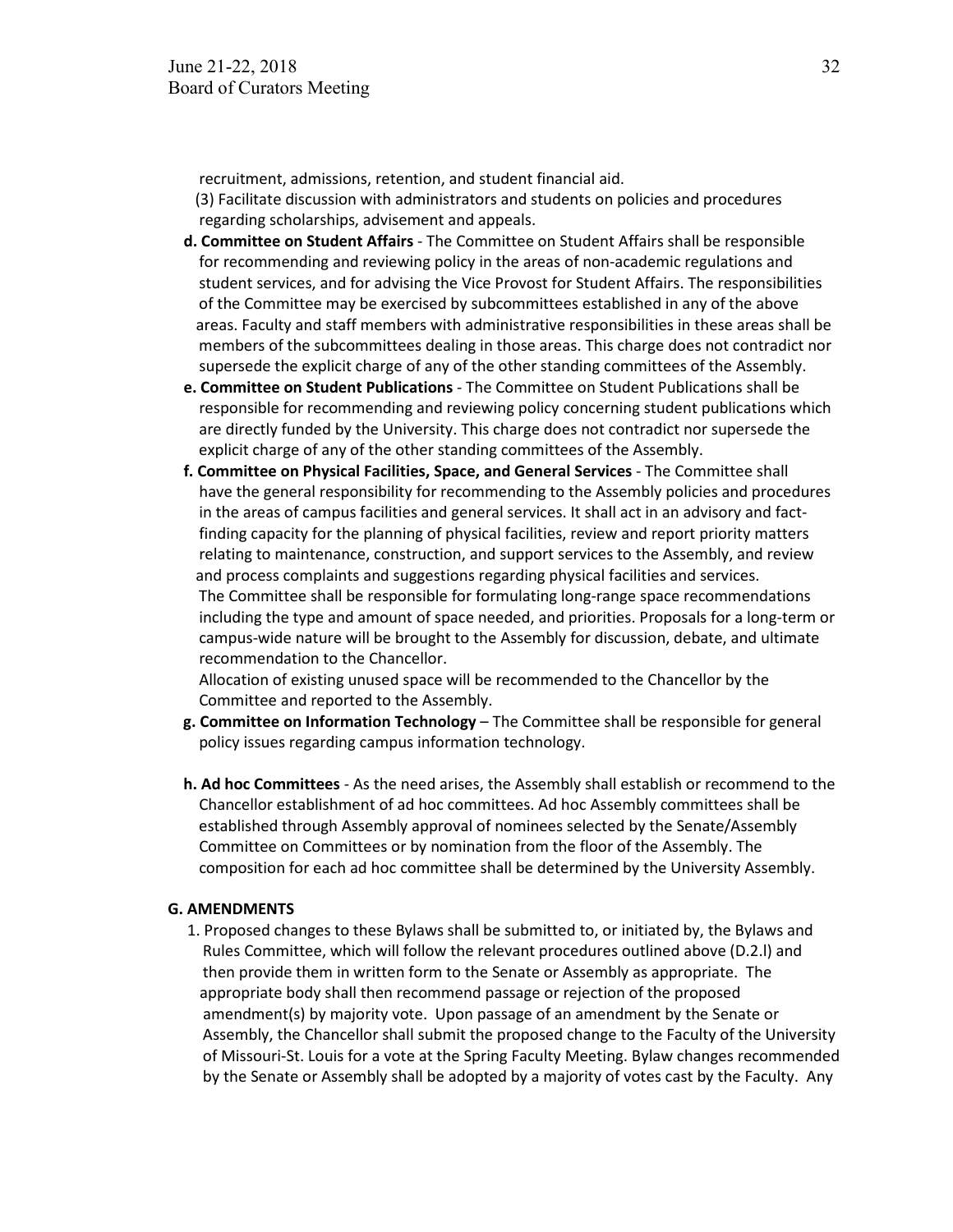amendments or modifications shall be presented by the Chancellor through the President to the Board of Curators for its approval before becoming effective.

2. Senate Operating Rules may be amended by majority vote of the Senate.

3. Assembly Operating Rules may be amended by majority vote of the Assembly.

8. Project Approval, Medical Science Building – Research Vivarium Upgrades and Maintenance, MU

That the project be approved for the Medical Science Building – Research Vivarium Upgrades and Maintenance project, University of Missouri-Columbia.

| Funding for the project budget is from: |              |
|-----------------------------------------|--------------|
| Campus Reserve Funds                    | \$12,900,000 |

9. Naming Opportunity, MU

That the MU School of Music building be named the Jeanne and Rex Sinquefield Music Center.

The motion carried unanimously (9-0) by voice vote with no abstentions.

Board of Curators standing committee meetings were convened at 2:14 P.M. and recessed at 4:32 P.M. on Thursday, June 21, 2018. Committee actions were presented to the full Board for action following each Committee vote.

## **Finance Committee**

Curator Brncic provided time for discussion of committee business.

Administrative Review Update – presented by Vice President Rapp (slides on file for this information item)

Approval of Fiscal Year 2019 Operating Budget, UM – presented by Vice President Rapp (information on file)

It was recommended by the respective Chancellors, endorsed by President Mun Y. Choi, recommended by the Finance Committee, moved by Curator Brncic and seconded by Curator Phillips, that the following recommendations be approved: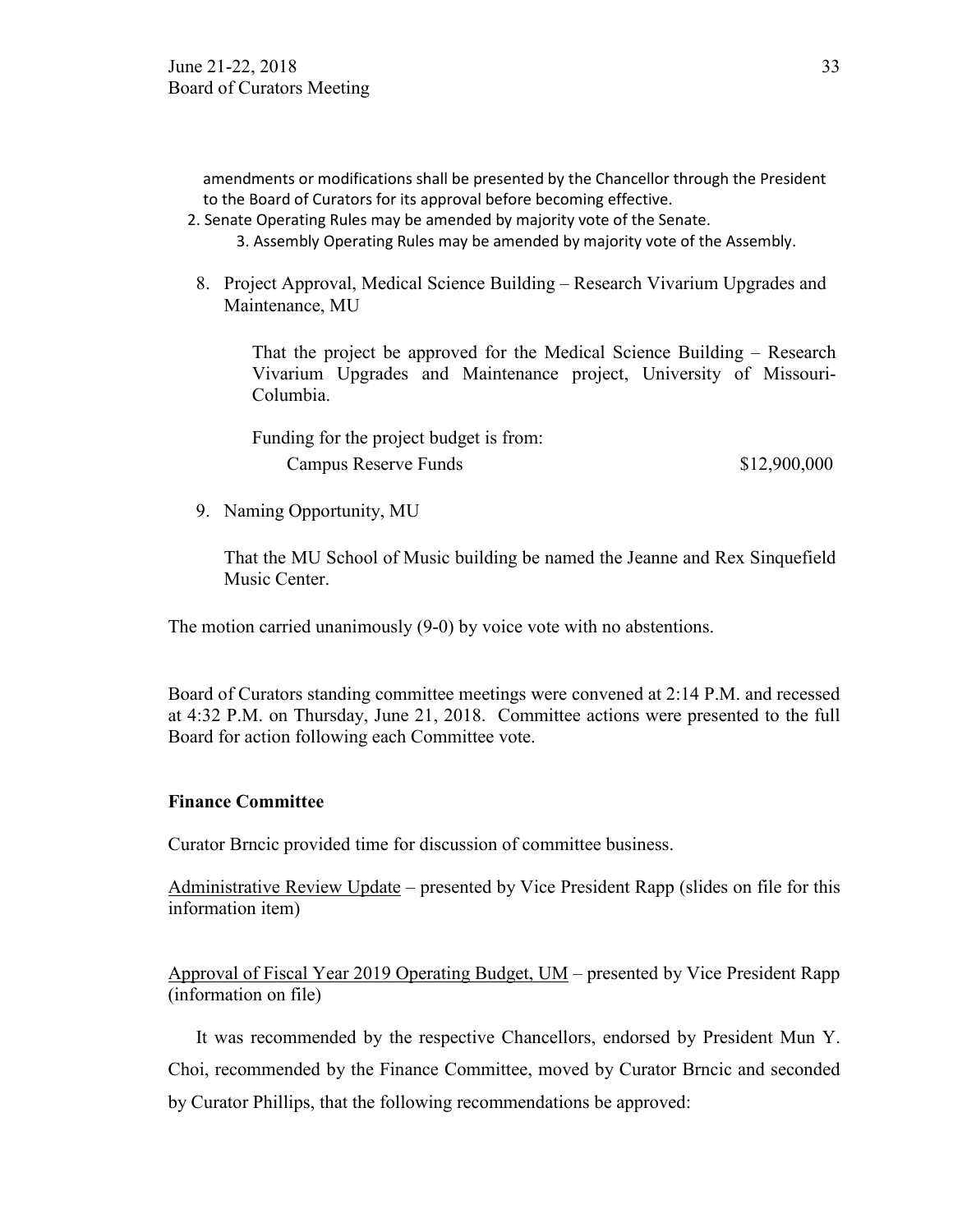- that the President of the University System be authorized to develop the FY 19 budgets in accordance with the attached planning assumptions and financial summaries, which include the allocation of FY 19 state appropriations less  $3.0\%$ statutory withholdings.
- that the President of the University System be authorized to: (a) make required changes to working capital and reserve funds and (b) make supplemental allocations within the funds available to the several campuses and programs, such allocations to be made on the basis of priority and need. The President will report periodically to the Board of Curators any material changes in sources and uses of current funds;
- that the operating budget for FY 19 and allocation as stated herein can be modified as necessary by the President to bring the same into harmony with the state appropriations as finally approved by the governor and any withholdings in excess of those shown above.

The motion carried unanimously (9-0) by voice vote with no abstentions.

Fiscal Year 2020 State Appropriations Request for Operations, UM – presented by Vice President Rapp (information on file)

It was recommended by Vice President Ryan Rapp, endorsed by President Mun Y.

Choi, recommended by the Finance Committee, moved by Curator Brncic and seconded

by Curator Sundvold, that the following recommendations be approved:

The President is authorized to file a request for state appropriations for operations as follows:

- (1) Funding the Core Operations of \$416.8 million;
- (2) Continuing the Greenley Research and Project Lead the Way line items at \$0.5 million;
- (3) Submit a new request for Performance Funding increase of 5% or \$20.8 million; the President has the authority to adjust this amount as he deems appropriate. Any material deviation will be reviewed with the Board;
- (4) Submit Other Curator Programs Requests which includes core funding of \$7.0 million and new requests of \$1.2 million; and
- (5) Submit requests in Accordance with Legislative Requirements of \$8.1 million.

The motion carried unanimously (9-0) by voice vote with no abstentions.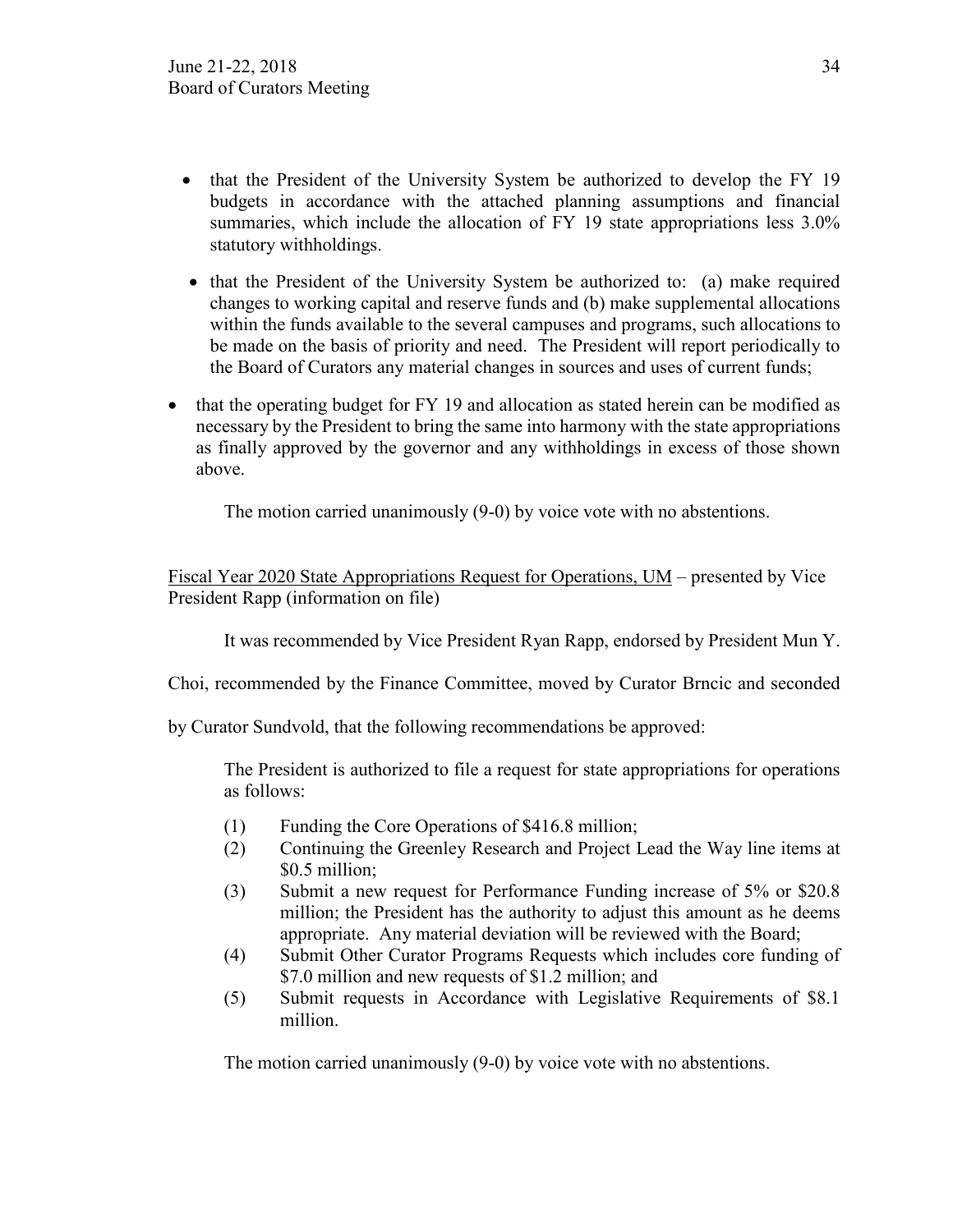## **External Affairs, Marketing and Advancement Committee**

Chair Farmer provided time for discussion of committee business.

Advancement Report – University of Missouri – Kansas City – presented by Mr. Jay Wilson (slides on file for this information item)

Advancement Report – University of Missouri – St. Louis – presented by Mr. Martin Leifeld (slides on file for this information item)

## **Compensation and Human Resources Committee**

Curator Phillips provided time for discussion of committee business.

New Collected Rules and Regulations Section 350.051, Layoff and Transition Assistance; Amendment to the Collected Rules and Regulations, Section 350.050; Layoff; and Extension of Transition Assistance Program – presented by Senior Associate Vice President Fischer (information on file)

It was recommended by Associate Vice President and Chief Human Resources Officer Marsha Fischer, endorsed by President Choi, recommended by the Compensation and Human Resources Committee, moved by Curator Phillips and seconded by Curator Brncic, that the following action be approved:

New Collected Rules and Regulations Section 350.051, Layoff and Transition Assistance as set forth below (and as on file with the minutes of this meeting);

Amendment to the Collected Rules and Regulations Section 350.050, Layoff, as set forth below (and as on file with the minutes of this meeting); and

Extension of Transition Assistance Program as set forth in the attached (and as on file with the minutes of this meeting.

The motion carried unanimously (9-0) by voice vote with no abstentions.

## **NEW Collected Rule and Regulation - 350.051 Layoff and Transition Assistance**

## **I. Summary**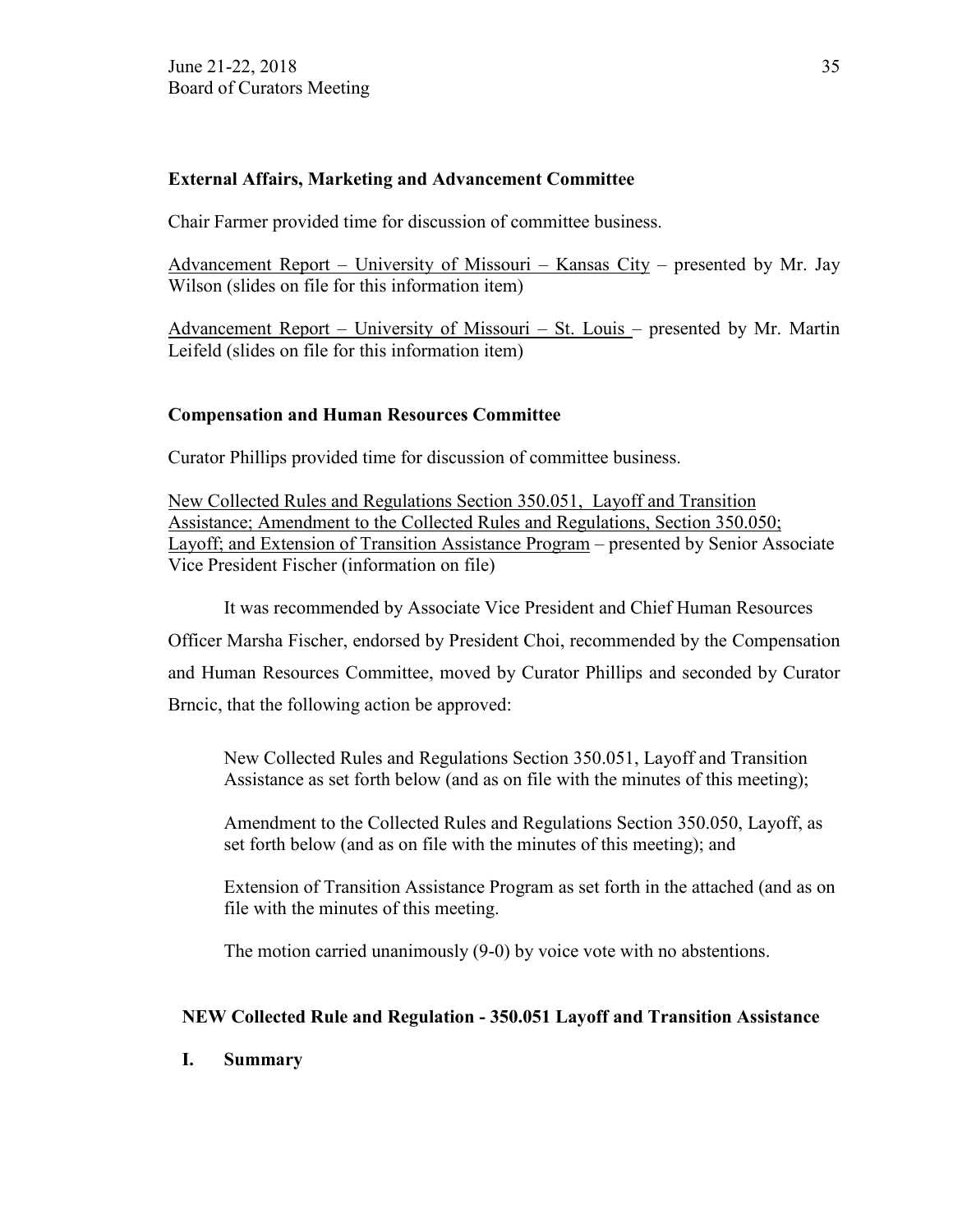Conditions may arise that result in the reduction of the university work force, including but not limited to lack of funds, lack of work, or reorganization. This rule addresses principles and benefits involved in layoffs, including eligibility for transition assistance pay, layoff leave of absence and associated benefits. All layoffs are subject to approval by the appropriate campus, hospital or system Office of Human Resources.

## **II. Definition**

A. Layoff is defined as the cessation of regular employment due to a reduction in force for a period of one year or more.

## **III. Eligibility**

To be eligible for layoff leave of absence and transition assistance pay, an employee must fall within the positions described below and must satisfactorily complete all other requirements as identified in this rule, including completion of the required agreement.

## A. Positions Eligible

The following types of employees may be eligible for layoff leave of absence with associated benefit coverage and transition assistance pay regardless of the funding source of their salaries, unless they are excluded as stated below.

- 1. Regular Administrative, Service and Support employees who have satisfactorily completed their probationary period; and
- 2. Employees on full-time academic staff appointments as defined in Section 310.020.A of these Collected Rules and Regulations (including Non-Tenure Track Faculty as defined in Section 310.035 of these Collected Rules and Regulations, full-time unranked non-regular faculty, and other full-time non-regular academic appointments).

## B. Positions Not Eligible

The following types of employees are not eligible for layoff leave of absence or transition assistance pay. In cases of doubt, the System Chief Human Resources Officer will determine whether an employee falls within categories listed below, after consultation with campus/hospital chief human resources officers and provosts as appropriate.

1. Regular academic staff appointments as defined in Section 310.020.A.1 of these Collected Rules and Regulations (i.e., tenured and tenure-track appointments);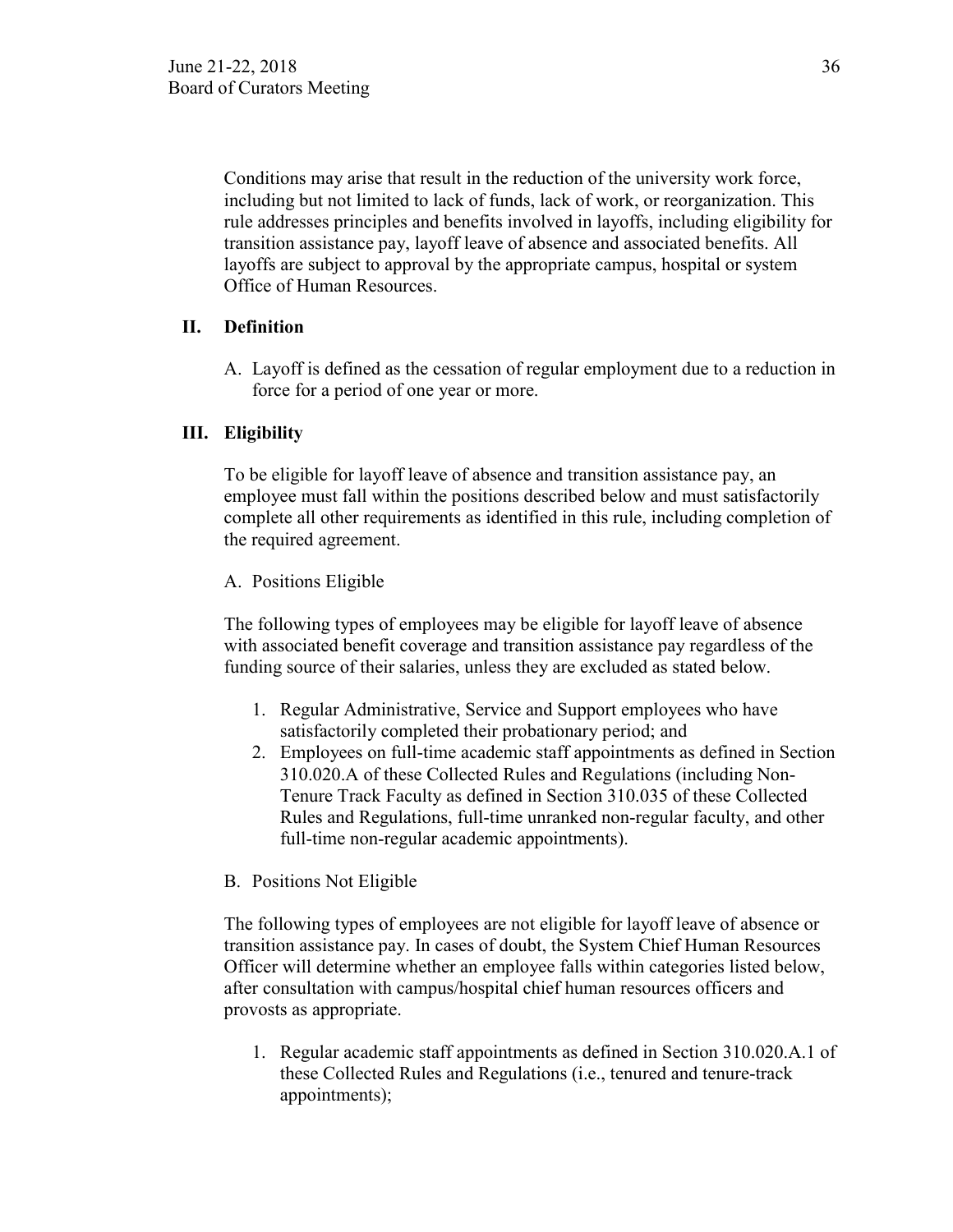- 2. Adjunct appointments;
- 3. Employees on full-time academic staff appointments who have been given one year or more notice of non-renewal;
- 4. Benefit-eligible positions in which a principle purpose of the position is the education, training, or learning of the employee, such as fellows, interns, residents, and post-doctoral positions;
- 5. Non-benefit-eligible positions; and
- 6. Any other position determined by the System Chief Human Resources Officer not to be eligible because the nature of the appointment is not consistent with the expectation or purposes of layoff benefits.
- C. Other Eligibility Requirements
	- 1. To be eligible for a layoff leave of absence and transition assistance pay, eligible employees must submit a completed *University of Missouri Layoff and Transition Assistance Agreement* to the appropriate campus, hospital or system Office of Human Resources within thirty (30) calendar days after written notice of layoff.

The content and form of the *University of Missouri Layoff and Transition Assistance Agreement* will be approved by the System Chief Human Resources Office and the Office of the General Counsel.

- 2. If any of the following circumstances occur prior to or during the layoff leave of absence, the employee no longer will be eligible to receive transition assistance payments or layoff leave of absence and associated benefits coverage.
	- a. Failure to submit completed *University of Missouri Layoff and Transition Assistance Agreement* by the established deadline;
	- b. Failure to perform duties in a satisfactory manner after layoff notification through the effective date of the layoff;
	- c. Receipt of Long Term Disability (LTD) benefits;
	- d. Acceptance of a full-time benefit-eligible University of Missouri position;
	- e. Retirement; or
	- f. Death.

## **IV. Layoff Leave of Absence and Benefit Coverage**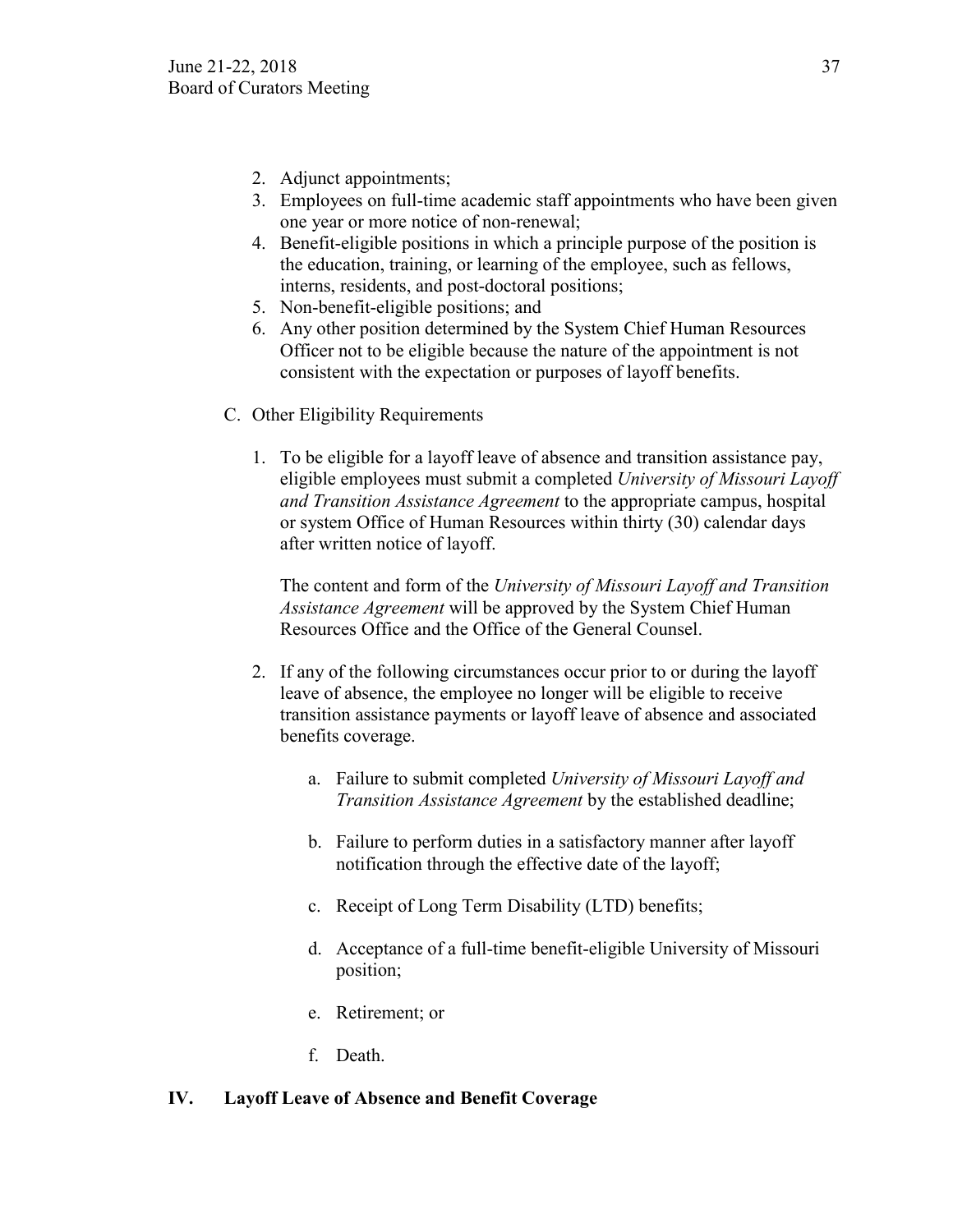- A. Upon layoff, an eligible employee will be placed on a layoff leave of absence. The length of layoff leave of absence is determined as follows:
	- 1. Eligible employees with less than five (5) years of continuous regular employment with the University immediately prior to layoff, will be placed on a layoff leave of absence for three (3) months from the effective date of layoff.
	- 2. Eligible employees with a minimum of five (5) years of continuous regular employment with the University immediately prior to layoff will be placed on a layoff leave of absence for six (6) months from the effective date of layoff.
- B. During the layoff leave of absence, the eligible employee will be eligible to participate in the University's benefit programs (e.g. medical, dental, life, accidental death, and long-term disability). The University will continue to pay its portion of the benefit premiums during the layoff leave of absence.

## **V. Transition assistance payment**

Eligible employees who are laid off will receive transition assistance pay. Eligible employees with four years of continuous benefit-eligible employment or less immediately prior to layoff will receive four (4) weeks of pay. Eligible employees with five or more years of continuous benefit-eligible employment immediately prior to layoff will receive one (1) week of pay for each year of continuous benefit-eligible employment immediately prior to layoff up to a maximum of twenty (20) weeks of pay. In no case will the transition assistance pay exceed \$50,000. Transition payments may be paid in accordance with an employee's regular pay schedule or in a lump sum payment at the discretion of the University.

## **VI. Continuous Employment**

For purposes of calculating continuous employment under this rule, an employee who completes a nine-month academic appointment will be considered to have accrued one year of employment. Consecutive nine-month academic appointments will be considered as continuous employment. Additional summer months of employment by an employee on a nine-month academic appointment will not affect calculation of continuous employment under this rule.

## **VII. Seniority**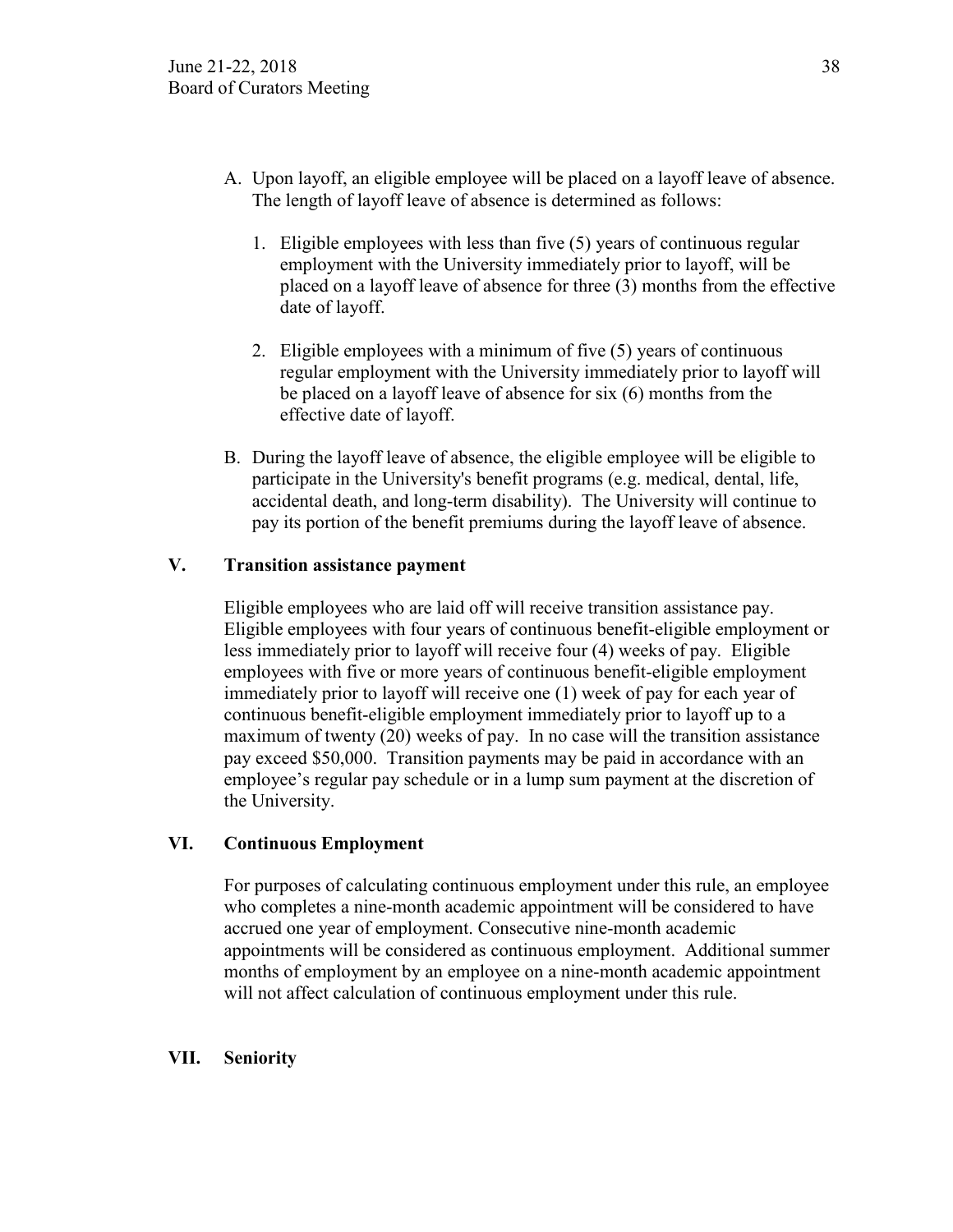- A. For employees on full-time academic staff appointments and regular Administrative, Service and Support employees, other than Service and Maintenance personnel subject to a union agreement, seniority consists of continuous employment in the same department. If relative length of employment among employees is equal, the employee with the greatest length of University employment is the most senior employee.
- B. For Service and Maintenance employees subject to a union agreement, see *Understanding of Policies, Article VIII, and Seniority*. The definition of seniority for service and maintenance employees as outlined in the *Understanding of Policies* is applicable only if the University has a signed agreement with the unions. If no agreement exists, the definition of seniority for regular Administrative, Service and Support employees will apply.
- C. All things being equal, job security shall be commensurate with an employee's seniority. If the abilities, skills, training, and other relevant qualifications to fill existing positions are considered equivalent among affected employees, the employee with the longest seniority will be retained and the employee with the shortest seniority will be the first to be laid off. The University reserves the right in any given instance, to determine if an employee possesses the relevant qualifications such as ability, training, and skill to fill the position.
- D. Seniority accrues from the first day of regular employment. Seniority should not impact employment decisions for regular employees until the completion of the probationary period. Employees laid off retain seniority accumulated to the date of layoff, for a period not to exceed six months. An employee who is laid off retains seniority for a period of six months from the effective date of the layoff but does not continue to accrue seniority during the layoff leave of absence. In the event an employee who is notified of a layoff or who has been laid off transfers to another department, the employee continues to maintain seniority in the department where the layoff occurred for a period of six months from the effective date of the layoff or the transfer, whichever occurs first. During a work-related injury or military leave of absence, an employee continues to accrue seniority.

## **VIII. Recall**

The University shall, in its sole discretion, after a reduction in force, determine the occasion and the advisability of recall of part or all of the laid off employees. The University shall consider seniority, ability, and qualifications, as well as the nature of the jobs for which the employees will be recalled.

#### **IX. Refilling Eliminated Position**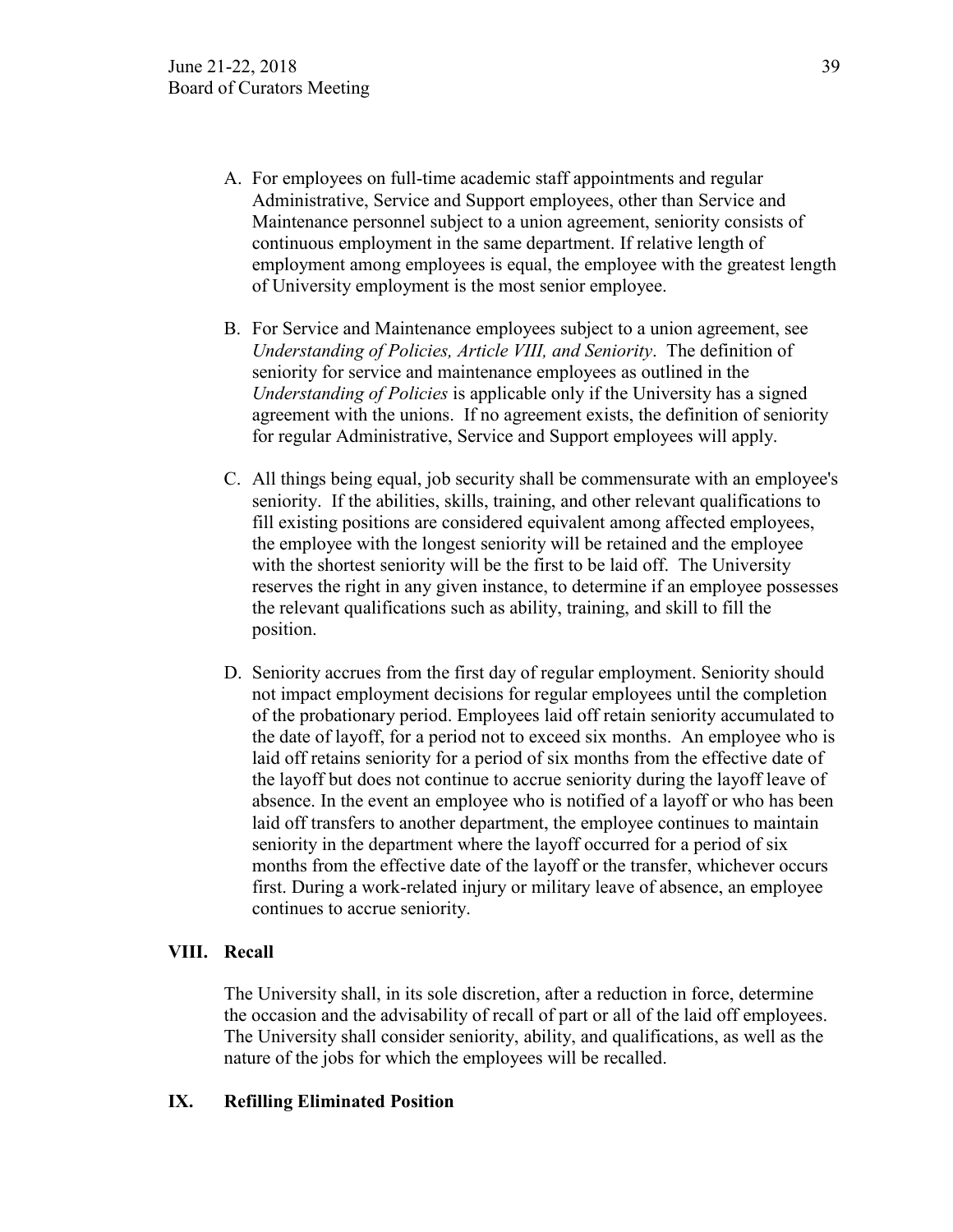- A. Positions which are eliminated due to layoff may not be filled for a minimum of one (1) year.
- B. If special circumstances occur which create good cause for the position to be filled sooner, approval must be granted by contacting the appropriate campus, hospital or system Office of Human Resources.

## **X. Service credit**

The period of leave of absence is excluded in computing length of service under the University of Missouri Retirement, Disability, and Death Benefit Plan; however, the leave of absence does not constitute an interruption of service. A layoff leave of absence does not count toward vesting in the University of Missouri Retirement, Disability and Death Benefit Plan.

## **XI. Application in the Event of Discontinuance of Programs or Departments of Instruction**

In the event that an employee is laid off in connection with the discontinuance of a program or a department under Section 320.150 of these Collected Rules and Regulations, the employee will:

- A. Be eligible to receive transition assistance pay if the employee meets all eligibility requirements stated in this rule; and
- B. Receive the leave of absence and benefits stated in Section 320.150 and will not receive layoff leave of absence or associated benefit coverage under the terms of this rule, notwithstanding any provision to the contrary.

## **XII. Effective date**

- A. The provisions of this rule will apply with respect to layoffs of eligible employees on full-time academic staff appointments with an effective layoff date of August 30, 2018 or later.
- B. The provisions of this rule will apply with respect to layoffs of regular Administrative, Service and Support employees with an effective date of layoff of January 1, 2019 or later.

**Collected Rules and Regulations Personnel Chapter 350: Labor Policy**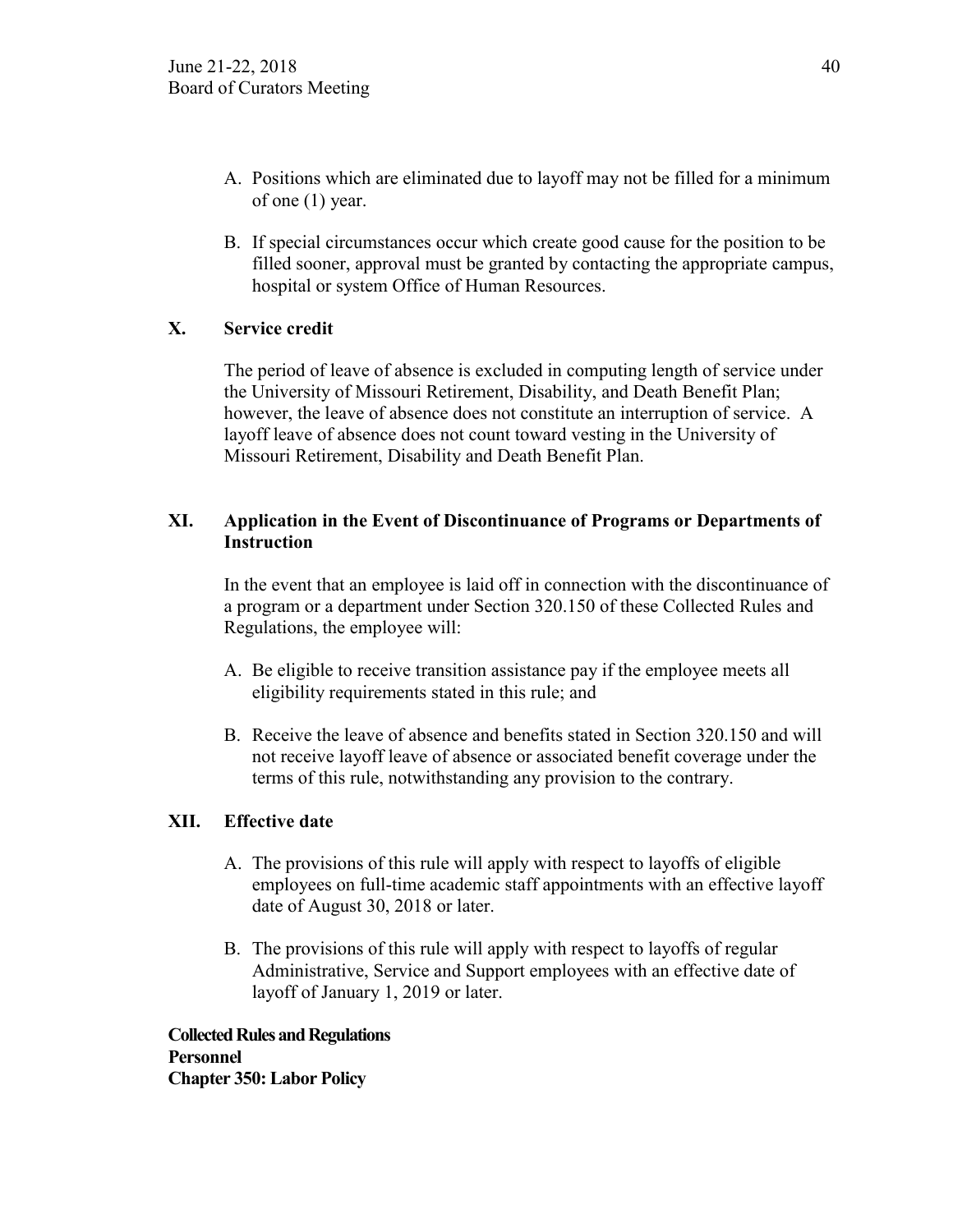## **350.050 Layoff**

Bd. Exec. Comm. Min. 2-19-67, p. 2,163; Amended Bd. Min. 9-7-79; 7-22-83; 7-27-84; 7-26-85; 9-26-97; 6-5-09; 6-21-18.

Layoff is defined as the cessation of regular employment due to a permanent or temporary reduction in force. Employees laid off due to a reduction in force retain seniority accumulated to the date of layoff, for a period not to exceed one year. All things being equal, job security shall be commensurate with an employee's seniority. If the abilities, skills, training, and other relevant qualifications to fill existing positions are considered equivalent among affected employees, the employee with the longest seniority will be retained and the employee with the shortest seniority will be the first to be laid off.

The University reserves the right in any given instance, to determine if an employee possesses the relevant qualifications such as ability, training, and skill to fill the position.

**A. Seniority** -- For regular Administrative, Service and Support employees, other than Service and Maintenance personnel, seniority consists of continuous service in the same department. If relative service among employees is equal, the employee with the greatest University service is the most senior employee. For Service and Maintenance employees, see *Understanding of Policies, Article VIII, Seniority*. The definition of seniority for service and maintenance employees as outlined in the *Understanding of Policies* is applicable only if the University has a signed agreement with the unions. If no agreement exists, the definition of seniority for regular Administrative, Service and Support employees will apply.

**B.** Retention and Accrual -- Seniority accrues from the first day of regular employment. Seniority should not impact employment decisions for regular employees until the completion of the probationary period. An employee who is laid off retains his/her seniority for a period of one year from the effective date of the layoff but does not continue to accrue seniority during the layoff leave of absence. In the event an employee who is notified of a layoff or who has been laid off transfers to another department, he/she continues to maintain seniority in the department where the layoff occurred for a period of one year from the effective date of the layoff or the transfer, whichever occurs first. During a work-related injury or military leave of absence, an employee continues to accrue seniority.

**C. Recall** -- The University shall, in its sole discretion, after a reduction in force, determine the occasion and the advisability of recall of part or all of the laid off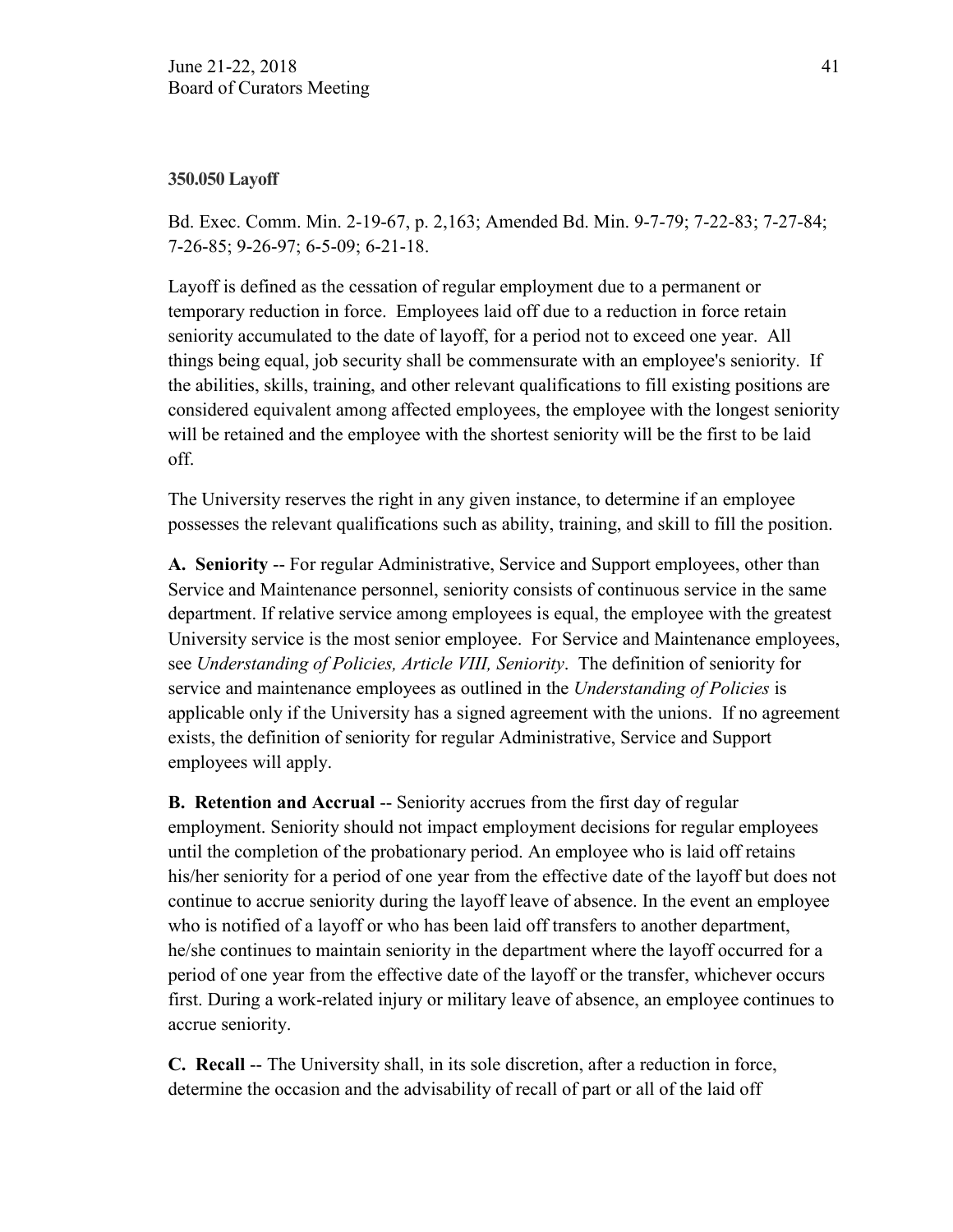employees. The University shall consider seniority, ability, and qualifications, as well as the nature of the jobs for which the employees will be recalled.

**D. Hiring Preference** -- Employees retain preferential hiring rights in the department in which they have been laid off. "Hiring preference" within a department shall mean that if laid off departmental employees meet the stated qualifications the department may only consider the laid off employee(s) and other benefit eligible employees in the same department for openings in that department. "Department" is defined as an organizational entity that has fiscal, programmatic and administrative responsibilities for employees.

**E. Eligibility** -- Regular Administrative, Service and Support employees who have satisfactorily completed their probationary periods are covered by this policy with the exception of executive and managerial employees.

**F. Benefits** -- Eligible employees with a minimum of five (5) years of continuous regular employment with the University immediately prior to layoff will be placed on a layoff leave of absence for one (1) year from the effective date of layoff. Eligible employees with less than five (5) years of continuous regular employment with the University immediately prior to layoff, will be placed on a layoff elave of absence for three (3) months from the effective date of layoff. During the layoff leave of absence, the employee would be eligible to participate in the University's benefit programs. The University will continue to pay its portion of the benefit premiums during the layoff leave of absence.

**G. Service Credit** -- The period of leave of absence is excluded in computing length of service under the University of Missouri Retirement, Disability, and Death Benefit Plan; however, the leave of absence does not constitute an interruption of service. A layoff leave of absence does not count toward vesting in the University of Missouri Retirement, Disability and Death Benefit Plan.

**H. Effective Date** – The provisions of this rule apply with respect to layoffs of eligible Regular Administrative, Service and Support employees with an effective date of layoff of December 31, 2018 or earlier. Layoffs of Regular Administrative, Service and Support employees with an effective date of layoff of January 1, 2019 or later will be governed by Section 350.051 of these Collected Rules and Regulations.

Amendment to the Collected Rules and Regulations 340.030, Sick Leave – presented by Senior Associate Vice President Fischer (information on file)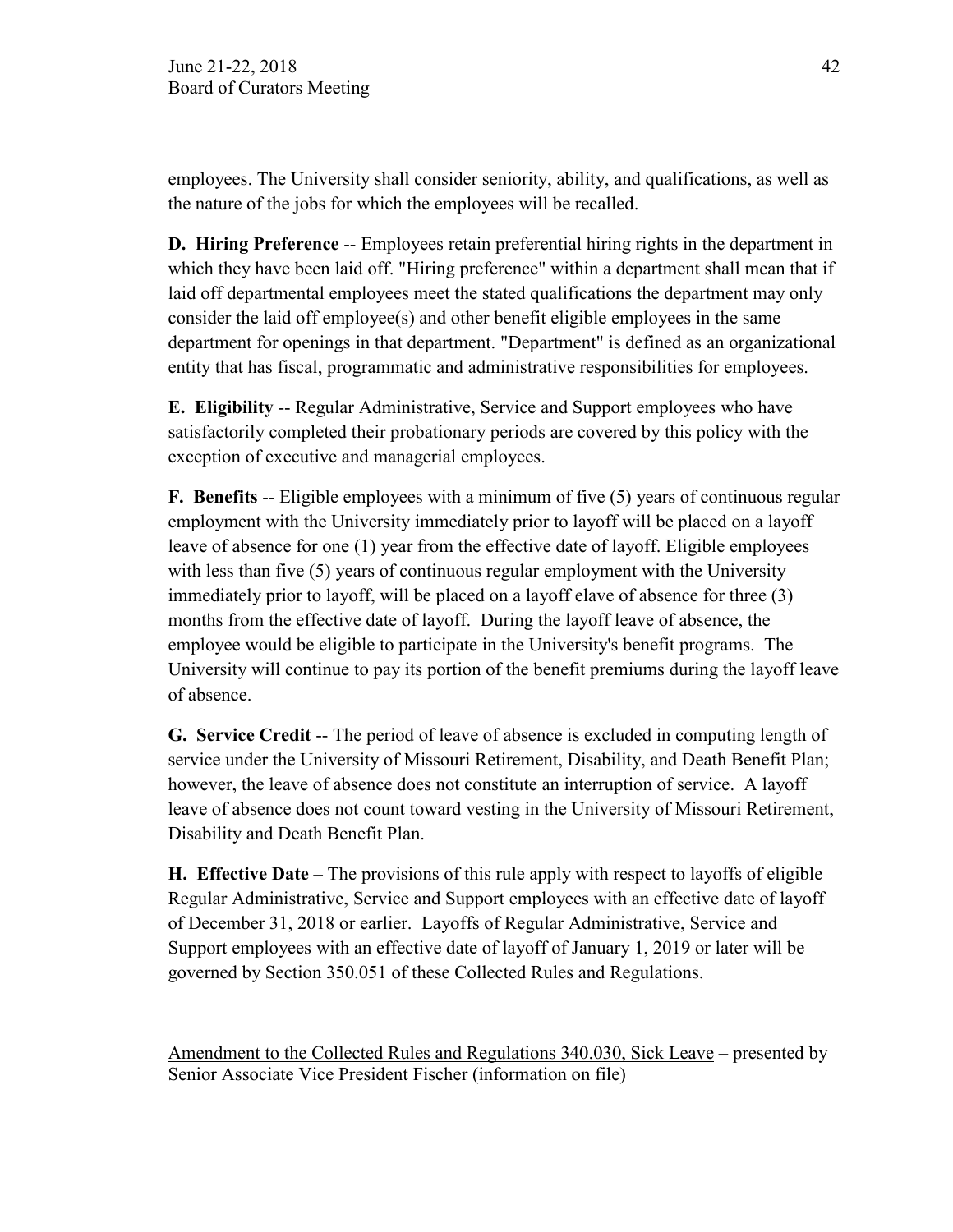**Collected Rules and Regulations Personnel Chapter 340: Employee Absences**

#### **340.030 Sick Leave**

Bd. Min. 7-16-58, p. 13,307; Bd. Min. 6-28-68; amended 9-17-76; amended 9-7-79, amended Bd. Min. 7-30-82, effective 9-1-82; Bd. Min. 7-15-86; Bd. Min. 3-11-94; amended Bd. Min. 9-26-97; amended Bd. Min. 7-17-98; amended Bd. Min. 7-19-02; amended Bd. Min. 7-23-04; amended Bd. Min. 10-23-09, amended Bd. Min 9-13-13; amended Bd. Min. 6-21-18.

## **A. Sick Leave**

The university provides paid sick leave to eligible employees to encourage time off to care for one's own health, and the health of immediate family members. The following sick leave applies to Regular Administrative, Service and Support employees and certain non-regular academic employees as approved by the Chancellor and President

## **B. Accruals**

- 1. Sick leave is accrued from the first day of eligible employment
- 2. Eligible employees accrue sick leave at the rate of 12 working days per year accrued over each pay period.
- 3. Credit for sick leave accumulates during vacations, sick leave, excused absence with pay and any leave of absence without pay granted for an onthe-job injury compensable under Workers' Compensation. Credit does not accumulate when an employee is receiving shared leave. Sick leave accruals will be available to the employee only after returning to work in regular status.

## **C. Using Sick Leave**

- 1. Sick leave is available for use once it is accrued, subject to appropriate supervisory approval.
- 2. Eligible employees may use accrued sick leave to cover absences related to:
	- a. the employee's own illness, injury, pregnancy, or preventative care; or
	- b. an immediate family member's illness, injury, pregnancy, or preventative care.
- 3. Eligible employees also may use accrued sick leave subject to limits stated below to cover absences related to: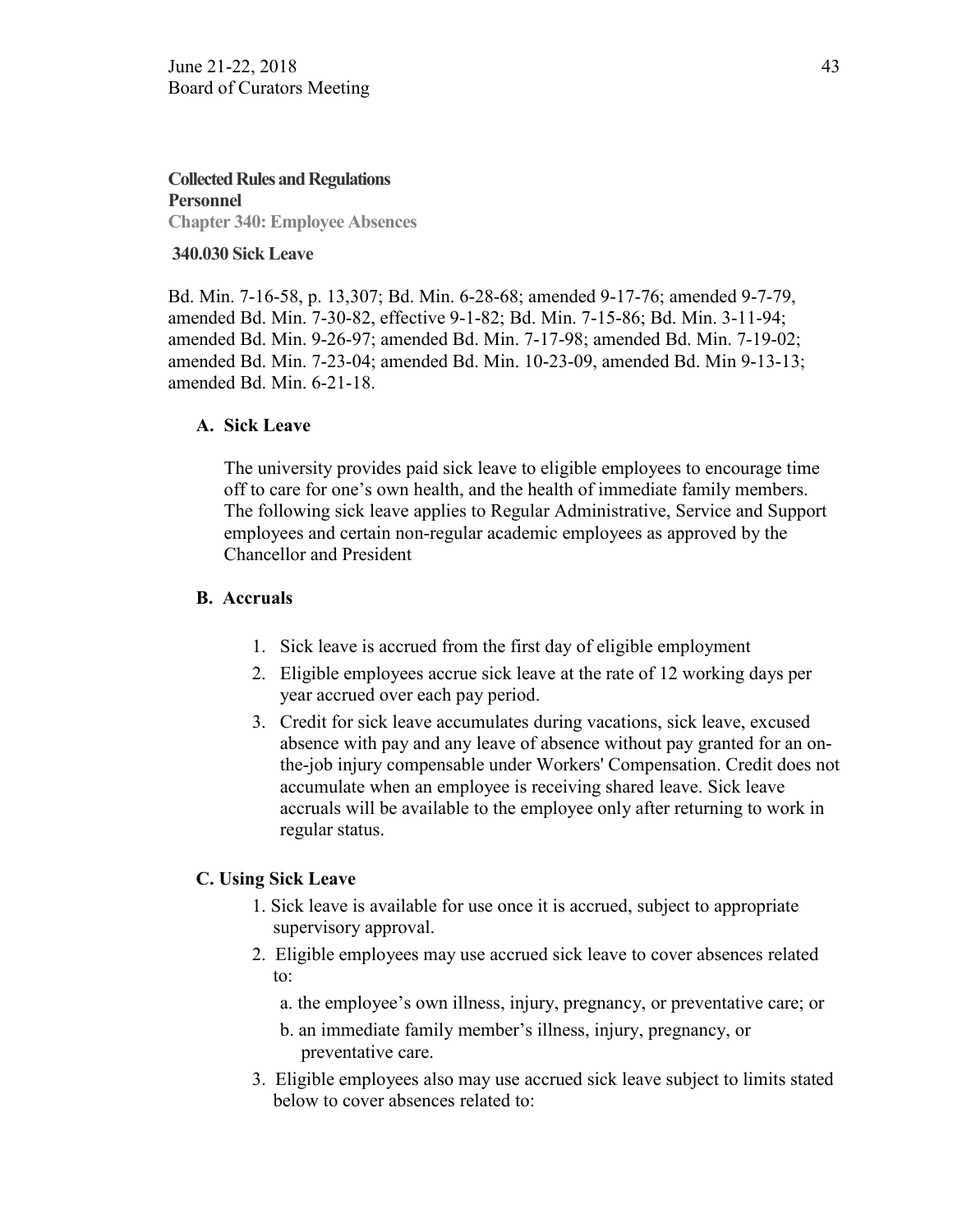a. the placement of an adoptive or foster child in the employee's home or care of that child within twelve (12) months after placement; or

b. the care of an employee's child within twelve (12) months after birth.

c. When used in these instances, the amount of accrued sick leave plus all other forms of paid leave (e.g., vacation, personal) used by an employee may not exceed 480 hours for each instance of placement and associated care of child or care of child after birth. This 480 hour limit will apply on a basis of 100% full-time equivalence and will be reduced on a pro-rata basis for an employee working on a basis of 75 percent – 99 percent fulltime equivalence. In instances where both parents are eligible employees, each will have a 480 hour limit.

## **D. Separation of Employment**–

Upon separation of employment, employees will not receive payment for any unused accumulated sick leave

**E. Retirement** -- Employees will receive additional creditable service in calculating retirement benefits for all unused accumulated sick leave, subject to the terms of the applicable retirement plan. Sick leave credit is allowed only upon retirement, and does not apply to deferred vested benefits.

The motion carried unanimously (9-0) by voice vote with no abstentions.

Amendment to the Collected Rules and Regulations Section 340.060, Personal Days – presented by Senior Associate Vice President Fischer (information on file)

**Collected Rules and Regulations Personnel Chapter 340: Employee Absences**

## **340.060 Personal Days**

Bd. Min. 7-30-82, effective 9-1-82; Bd. Min. 7-15-86; Amended 9-26-97; Amended Bd. Min. 7-17-98; Amended Bd. Min. 7-19-02; Amended Bd. Min. 9-13-13; Amended Bd. Min. 6-21-18.

**A. Eligible Employees** -- Regular Administrative, Service and Support employees and certain non-regular academic employees as approved by the Chancellor and President will be granted four personal days each year. The year will be calculated using the employee's beginning employment date. Personal days are to be used at the employee's discretion, subject to supervisory review and approval. Personal days must be taken before the end of the anniversary year and accumulation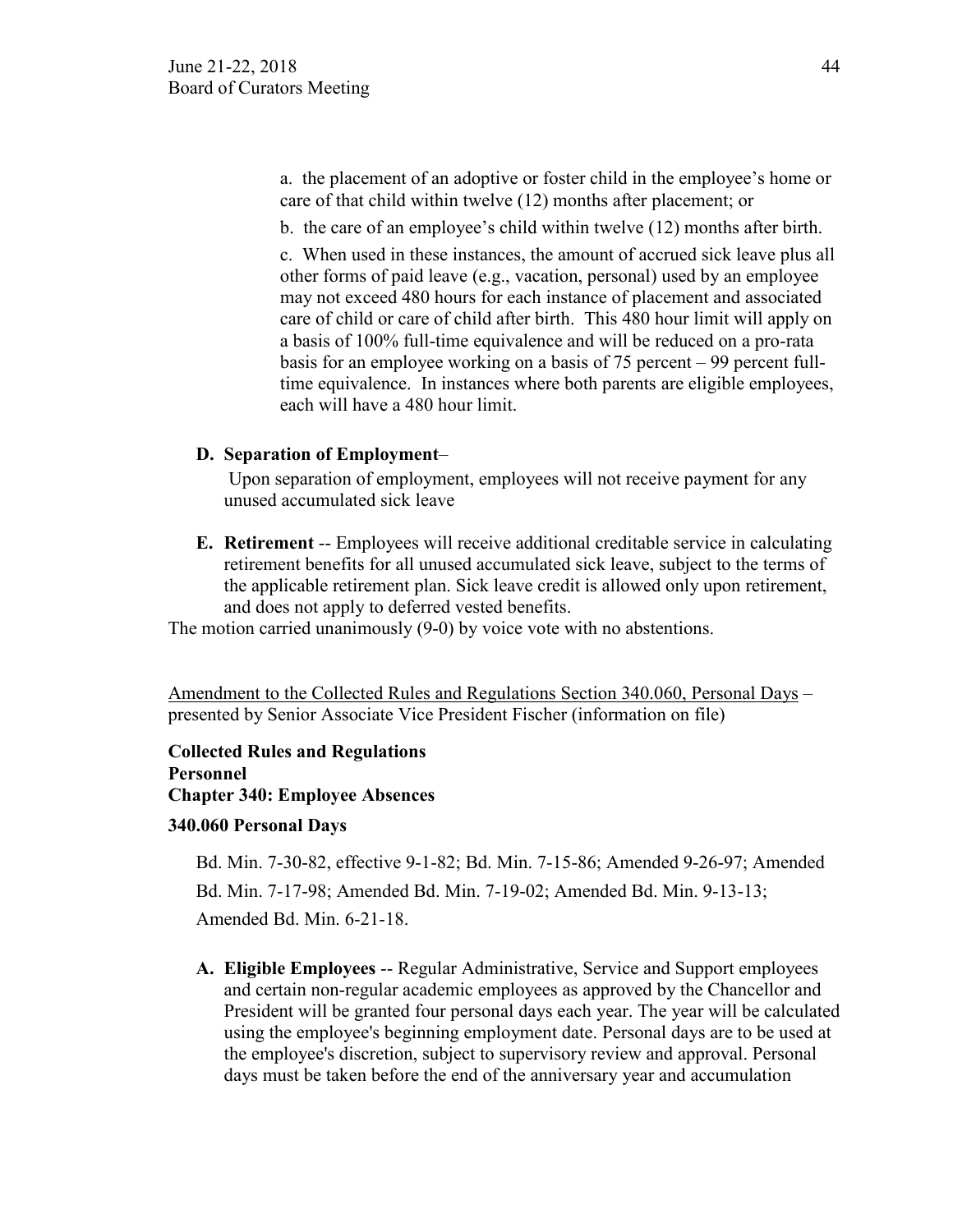beyond the year is not permitted.

The motion carried unanimously (9-0) by voice vote with no abstentions.

## **Audit Committee**

Chairman Graham provided time for discussion of committee business.

Internal Audit and Consulting Annual Report, UM – presented by Interim Chief Audit Executive Piranio (slides on file for this information item)

Fiscal Year 2019 Risk Assessment and Internal Audit Plan, UM – presented by Interim Chief Audit Executive Piranio (slides and information on file)

It was recommended by Vice President Rapp, endorsed by President Choi,

recommended by the Audit Committee, moved by Curator Graham, seconded by Curator

Phillips, that the attached Fiscal Year 2019 Risk Assessment and Internal Audit Plan be

approved.

The motion carried unanimously (9-0) by voice vote with no abstentions.

The public session of the Board of Curators meeting recessed at 4:32 P.M.

#### **Board of Curators Meeting – Executive Session**

A meeting of the University of Missouri Board of Curators was reconvened in executive session at 4:45 P.M., on Thursday, June 21, 2018, in the Donrey Media Room 211 of the Reynolds Alumni Center on the University of Missouri - Columbia campus, Columbia, Missouri, pursuant to public notice given of said meeting. Curator David L. Steelman, Chair of the Board of Curators, presided over the meeting.

Present The Honorable Julia G. Brncic The Honorable Darryl M. Chatman The Honorable Jamie L. Farmer The Honorable Maurice B. Graham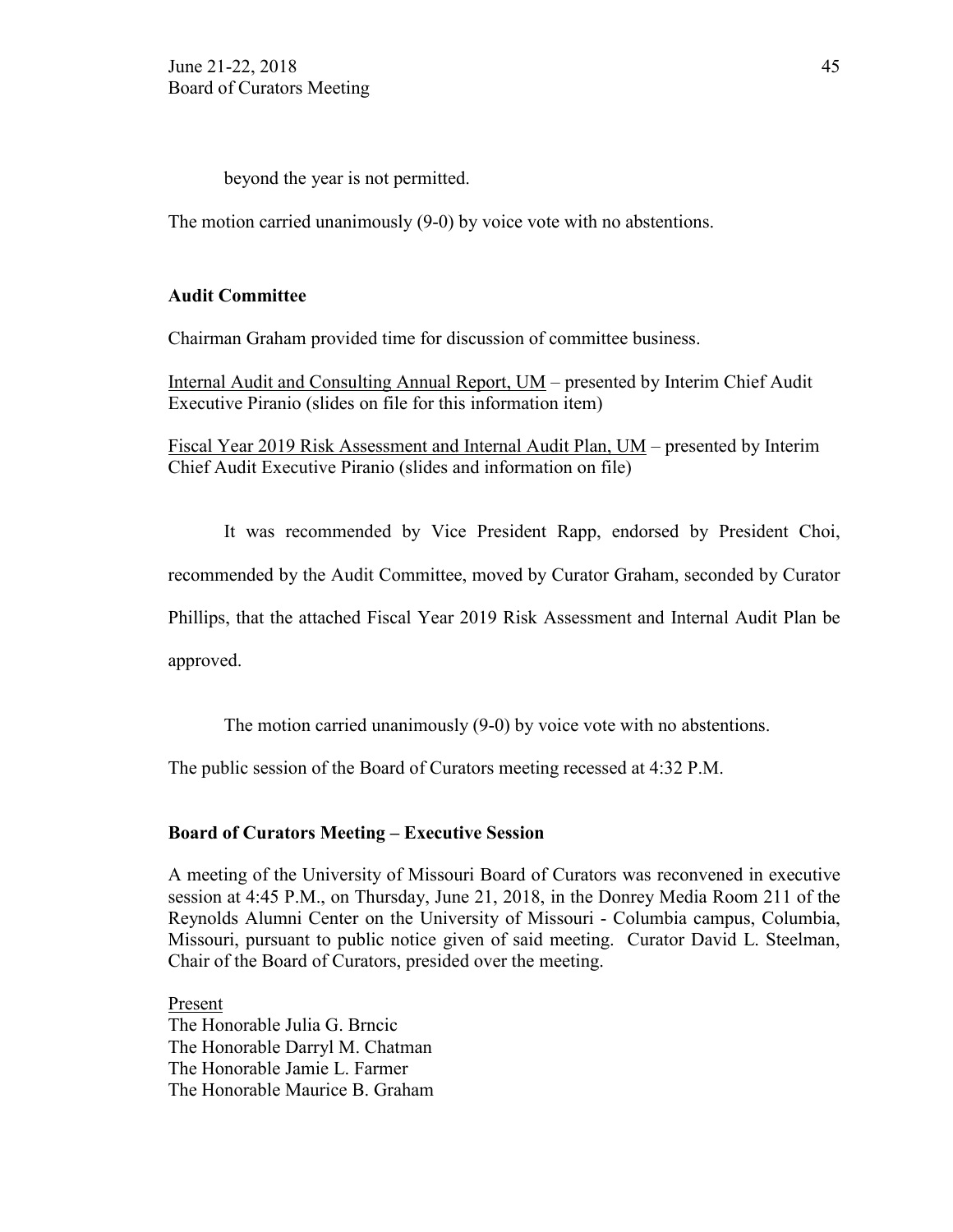June 21-22, 2018  $\frac{46}{46}$ Board of Curators Meeting

The Honorable Jeffrey L. Layman The Honorable John R. Phillips The Honorable Phillip H. Snowden The Honorable David L. Steelman The Honorable Jon T. Sundvold

Also Present Dr. Mun Y. Choi, President Mr. Stephen J. Owens, General Counsel Ms. Cindy Harmon, Secretary of the Board of Curators Ms. Courtney Lauer, Student Representative to the Board of Curators

#### **Consent Agenda – Executive Session**

It was endorsed by President Choi, moved by Curator Graham and seconded by Curator Snowden, that the following items be approved by consent agenda:

## **Consent Agenda**

Action

- 1. Hibbs Chairs and Professorships Certification, MU
- 2. Judy Wall, Curators' Distinguished Professor Emeritus, MU
- 3. Susan Feigenbaum, Curators' Distinguished Teaching Professor Emeritus, UMSL
- 1. Hibbs Chairs and Professorships Certificates, MU –

That the President of the Board of Curators is authorized to sign a certification that the holders of each chair and professorship, established pursuant to the April 3, 2002 will of Sherlock Hibbs, are dedicated and articulate disciples of the free and open market economy (the Ludwig von Mises Austrian School of Economics), as supported by the documentation provided by the holders thereof, Dean Ajay Vinzé, and Chancellor Alexander N. Cartwright.

The full report is on file in the UM System Academic Affairs Office.

2. Judy Wall, Curators' Distinguished Professor Emeritus, MU –

That upon the recommendation of Chancellor Cartwright it is recommended that Professor Judy Wall be named to the position University of Missouri Distinguished Professor Emerita, effective 04/12/2018.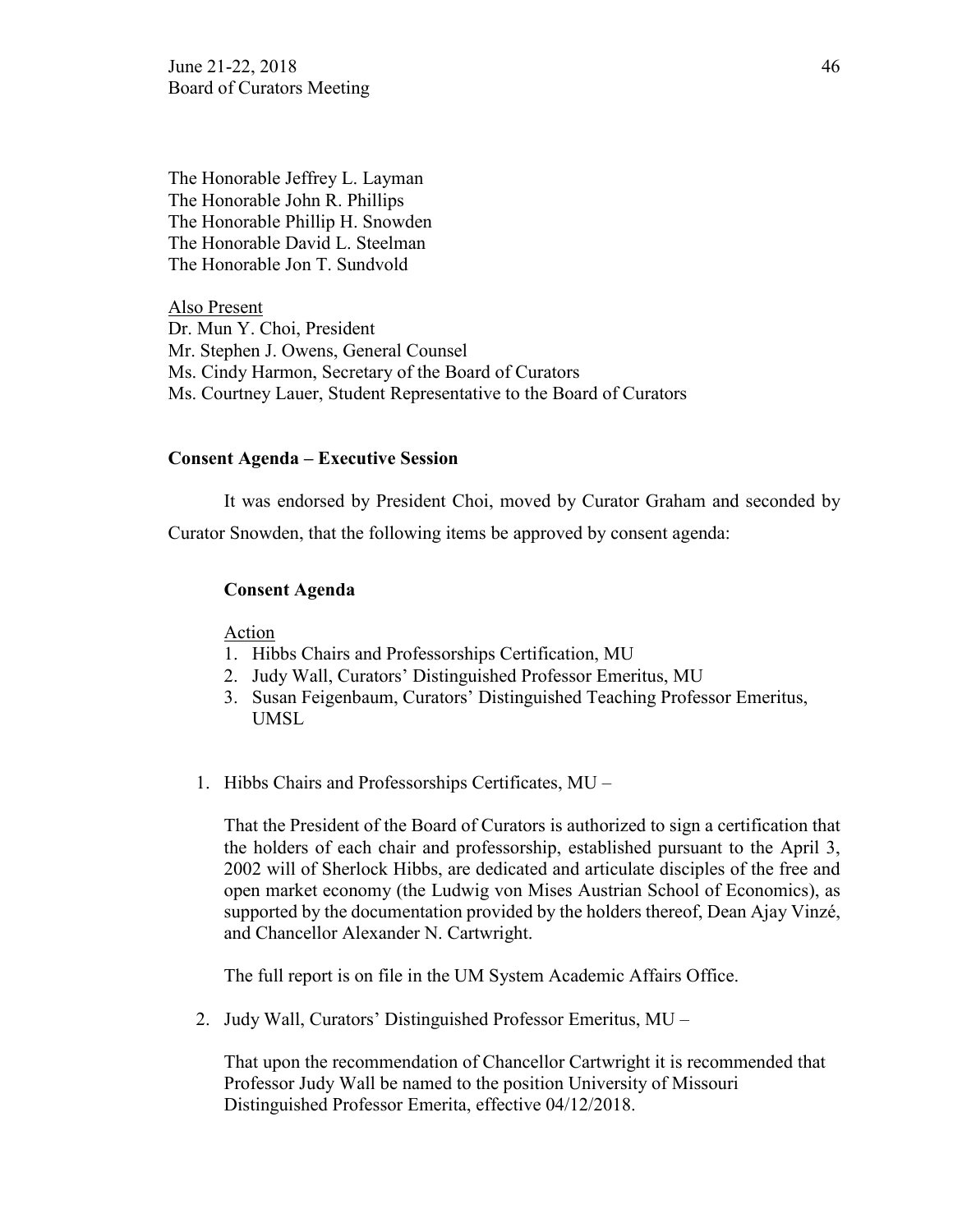3. Susan Feigenbaum, Curators' Distinguished Teaching Professor Emeritus, UMSL

Tthat upon the recommendation of Chancellor George it is recommended that Professor Susan K. Feigenbaum be named to the position University of Missouri Curators' Distinguished Teaching Professor Emeritus, effective 09/01/2018.

Roll Call Vote of the Full Board:

Curator Brncic was absent for vote. Curator Chatman voted yes. Curator Farmer voted yes. Curator Graham voted yes. Curator Layman voted yes. Curator Phillips voted yes. Curator Snowden voted yes. Curator Steelman voted yes. Curator Sundvold voted yes.

The motion carried.

## **General Business**

Chancellor Cartwright joined the meeting.

President's Report on Personnel Matters – presented by President Choi and Chancellor Cartwright.

No action taken by the Board.

The Board of Curators meeting recessed at 5:55 P.M. on Thursday, June 21, 2018.

# **University of Missouri System Awards Reception, Dinner and Program (by invitation)**

 $6:00 - 8:30$  P.M. Thursday, June 21, 2018 Hosted by: The University of Missouri System Board of Curators and President Choi Location: Stotler Lounge, Memorial Student Union, University of Missouri Campus

## **President's Awards Honorees:**

Thomas Jefferson Award – Mark Pope, University of Missouri – St. Louis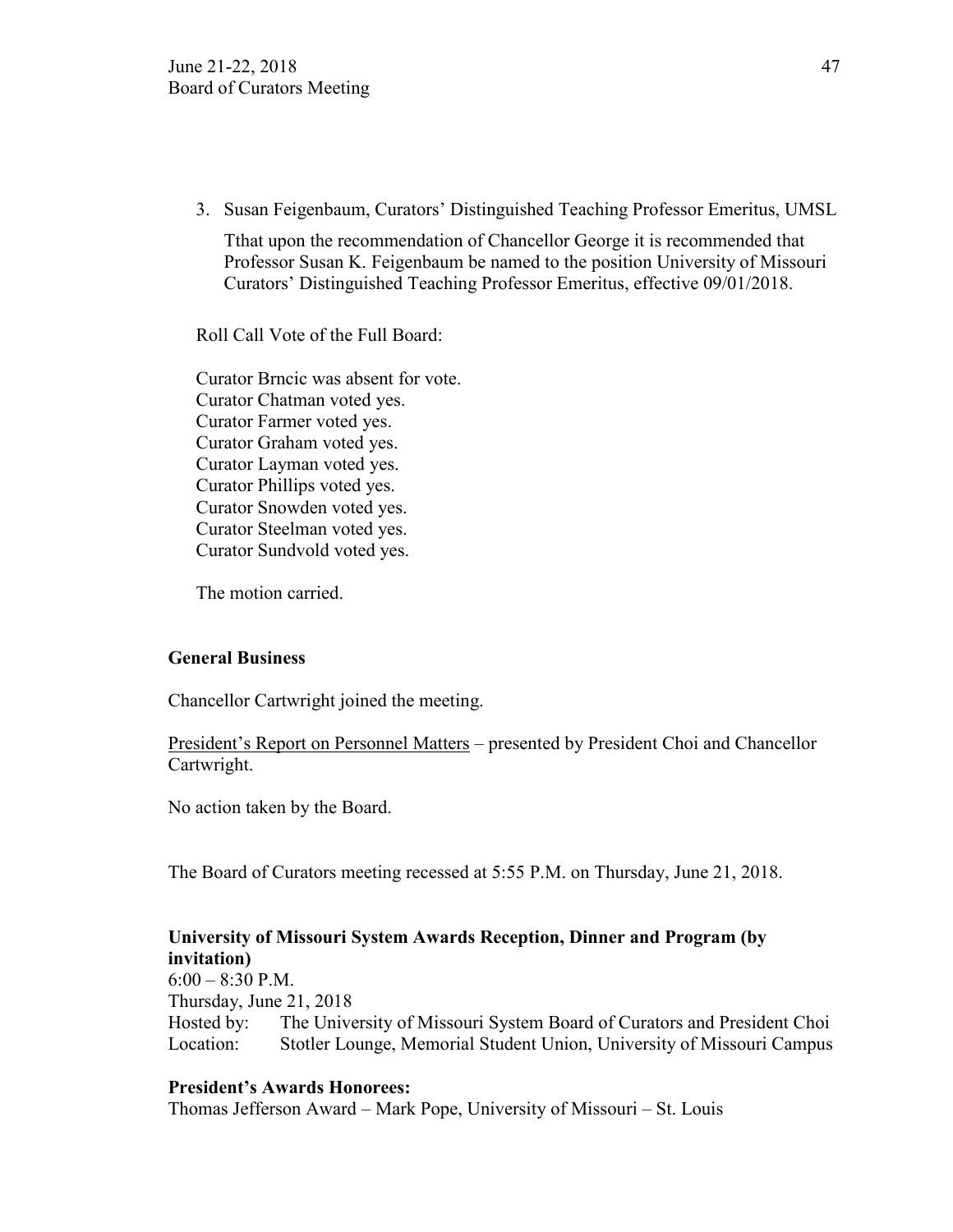| Student Entrepreneur Award – Barbara Anne Doheny, University of Missouri – Columbia                                                                        |
|------------------------------------------------------------------------------------------------------------------------------------------------------------|
| C Brice Ratchford Award – Randall D. Smith, University of Missouri – Columbia                                                                              |
| President's Award for Community Engagement - Mary Kay O'Malley, University of                                                                              |
| Missouri – Kansas City                                                                                                                                     |
| President's Award for Cross-Cultural Engagement - Jannette Berkley-Patton, University                                                                      |
| of Missouri – Kansas City                                                                                                                                  |
| President's Award for Leadership – Susan Brownell, University of Missouri – St. Louis                                                                      |
| President's Award for Service – Bill Wiebold, University of Missouri – Columbia                                                                            |
| President's Award for Early Career Excellence - James D. Schiffbauer, University of                                                                        |
| Missouri – Columbia                                                                                                                                        |
| President's Award for Sustained Career Excellence – Sajal K. Das, Missouri University of                                                                   |
| Science and Technology                                                                                                                                     |
| President's Award for Innovative Teaching - Nicolas Ali Libre, Missouri University of                                                                      |
| Science and Technology                                                                                                                                     |
| President's Award for Economic Development – Anthony J. Luppino, University of                                                                             |
| Missouri – Kansas City                                                                                                                                     |
| President's Award for Intercampus Collaboration - Lisa M. Dorner, University of Missouri<br>- Columbia and Kim H. Song, University of Missouri – St. Louis |

## **BOARD OF CURATORS MEETING**

## **RECONVENED PUBLIC SESSION**

A meeting of the University of Missouri Board of Curators reconvened in public session at 8:45 A.M., on Friday, June 22, 2018, in Columns Ballroom C, D & E of the Reynolds Alumni Center on the University of Missouri - Columbia campus, Columbia, Missouri, pursuant to public notice given of said meeting. Curator David L. Steelman, Chair of the Board of Curators, presided over the meeting.

Present

The Honorable Julia G. Brncic The Honorable Darryl M. Chatman The Honorable Jamie L. Farmer The Honorable Maurice B. Graham The Honorable Jeffrey L. Layman The Honorable John R. Phillips The Honorable Phillip H. Snowden The Honorable David L. Steelman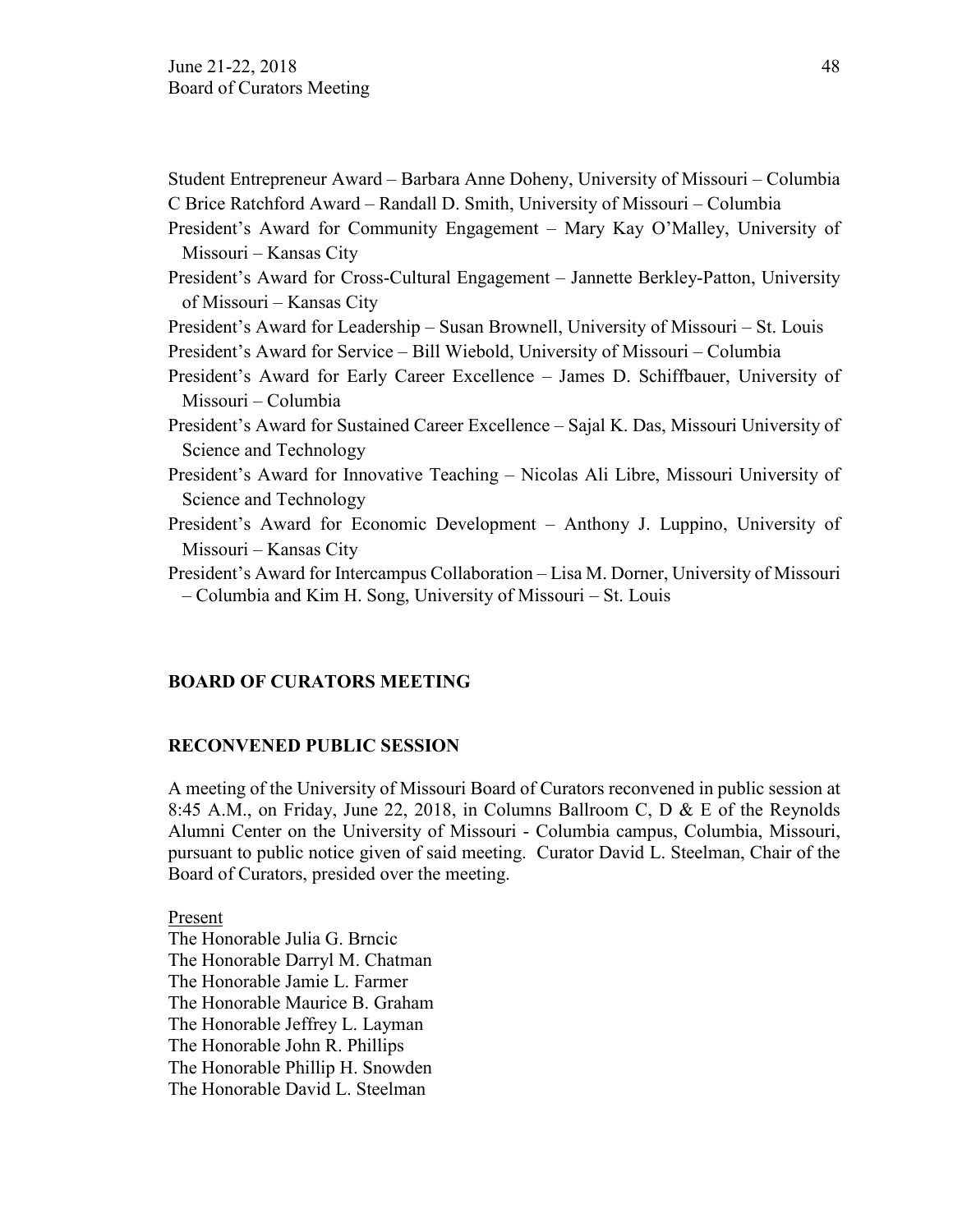June 21-22, 2018  $\frac{49}{2}$ Board of Curators Meeting

The Honorable Jon T. Sundvold

Also Present Also Present Dr. Mun Y. Choi, President Mr. Stephen J. Owens, General Counsel Ms. Cindy Harmon, Secretary of the Board of Curators Ms. Courtney Lauer, Student Representative to the Board of Curators Dr. C. Mauli Agrawal, Chancellor, University of Missouri – Kansas City Dr. Gary K. Allen, Vice President for Information Technology Dr. Alexander Cartwright, Chancellor for University of Missouri-Columbia Mr. Jonathan Curtright, Chief Executive Officer, MU Health Ms. Marsha Fisher, Chief Human Resources Officer Dr. Thomas F. George, Chancellor for University of Missouri-St. Louis Dr. Steven W. Graham, Senior Associate Vice President for Academic Affairs Dr. Chris Maples, Interim Chancellor for Missouri University of Science and Technology Dr. Mark McIntosh, Vice President for Research and Economic Development Dr. Kevin G. McDonald, Chief Diversity Officer Ms. Michelle M. Piranio, Interim Chief Audit Executive Mr. Ryan D. Rapp, Vice President for Finance Dr. Marshall Stewart, Vice Chancellor, Extension and Engagement Ms. Christine Holt, Chief of Staff, UM System Mr. Christian Basi, Director of Media Relations Media representatives

## **General Business**

University of Missouri Board Chair Report – presented by Chair Steelman

The Board Chair spoke about the importance of shared governance and the Curator's support of University leadership.

University of Missouri System President's Report – presented by President Choi (slides on file for this information item)

The President presented achieving excellence together.

Information Technology Annual Report – presented by Vice President Allen (slides on file for this information item)

Critical Issue Discussion – The University Task Force – discussion led by University Task Force Chair Chatman (slides on file)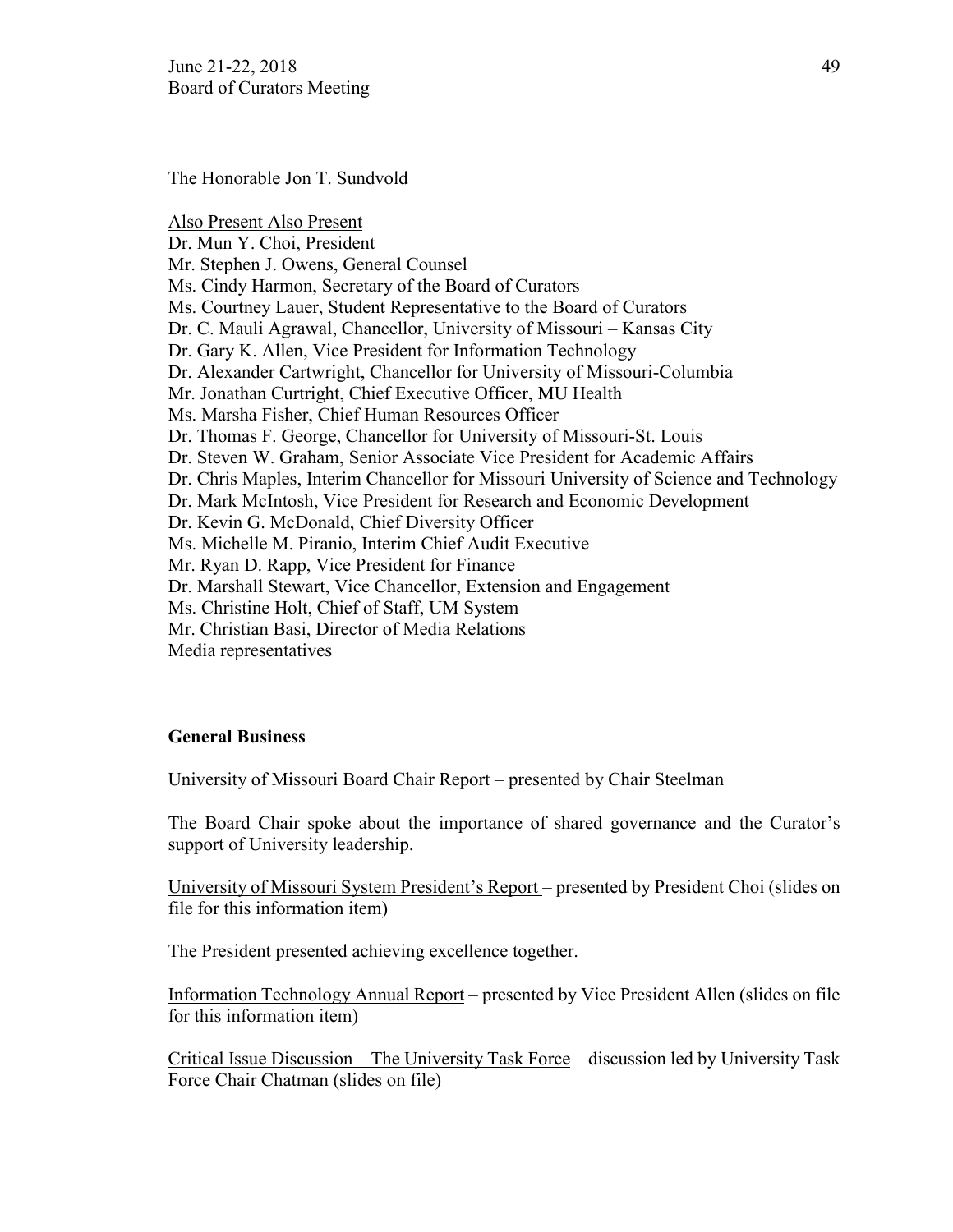Task Force Chair Chatman provided a report of accomplishments made and overview of proposed ideas developed since the April 2018 Board of Curators meeting. The University community was invited to participate in an input session during the meeting.

Further discussion is planned for the July 26-27, 2018 Board of Curators development session in Springfield, Missouri.

No action taken by the Board.

## **General Business**

Good and Welfare

Draft September 20-21, 2018 Board of Curators meeting agenda – no discussion (on file)

The public session of the Board of Curators meeting adjourned at 11:00 A.M. on Friday, June 22, 2018.

## **Executive Session**

A meeting of the University of Missouri Board of Curators was reconvened in executive session at 11:05 A.M., on Friday, June 22, 2018, in the Donrey Media Room 211 of the Reynolds Alumni Center on the University of Missouri – Columbia campus, Columbia, Missouri, pursuant to public notice given of said meeting. Curator David L. Steelman, Chair of the Board of Curators, presided over the meeting.

Present The Honorable Julia G. Brncic The Honorable Darryl M. Chatman The Honorable Jamie L. Farmer The Honorable Maurice B. Graham The Honorable Jeffrey L. Layman The Honorable John R. Phillips The Honorable Phillip H. Snowden The Honorable David L. Steelman The Honorable Jon T. Sundvold

Also Present Dr. Mun Y. Choi, President Mr. Stephen J. Owens, General Counsel Ms. Cindy Harmon, Secretary of the Board of Curators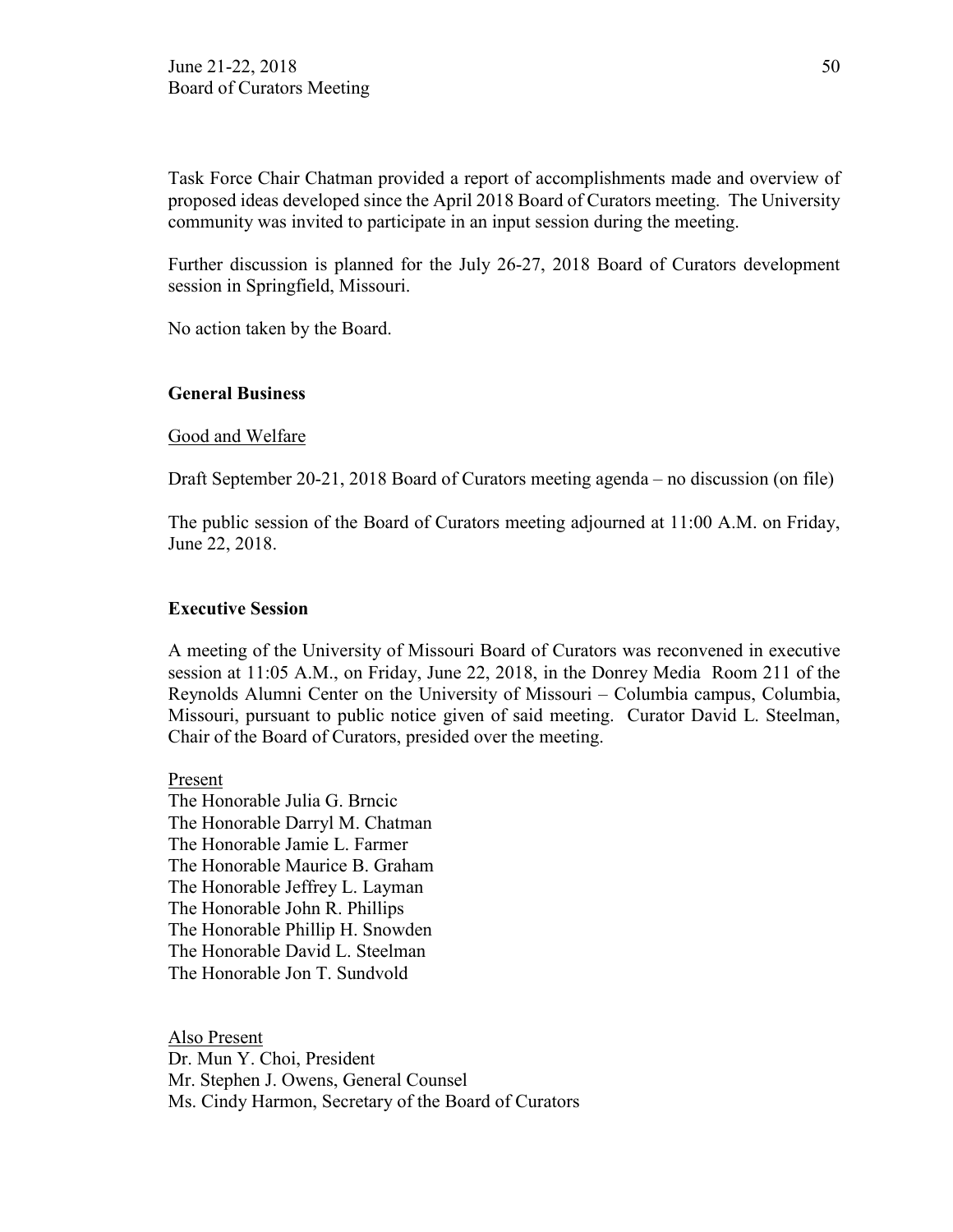Ms. Courtney Lauer, Student Representative to the Board of Curators

#### **Compensation and Human Resources Committee – Executive Session**

Vice President Rapp, Chief Human Resources Officer Fischer and Interim Chief Audit Executive Piranio joined the meeting.

Annual Performance Review, Interim Chief Audit Executive, Michelle Piranio – presented by Curator Phillips

It was recommended by the Compensation and Human Resources Committee, moved by Curator Phillips and seconded by Curator Brncic, that based on the review of the performance of Interim Chief Audit Executive, Michelle Piranio for the period July 1, 2017 through June 30, 2018, the Board of Curators approves that the base salary of Michelle Piranio be increased by **2%**, effective September 1, 2018.

Roll call vote of Board of Curators:

Curator Brncic voted yes. Curator Chatman voted yes. Curator Farmer voted yes. Curator Graham voted yes. Curator Layman voted yes. Curator Phillips voted yes. Curator Snowden voted yes. Curator Steelman voted yes. Curator Sundvold voted yes.

The motion carried.

## **General Business**

Report on Personnel and Contracts – presented by Chair Steelman

No action taken by the Board.

Chancellor Cartwright joined the meeting.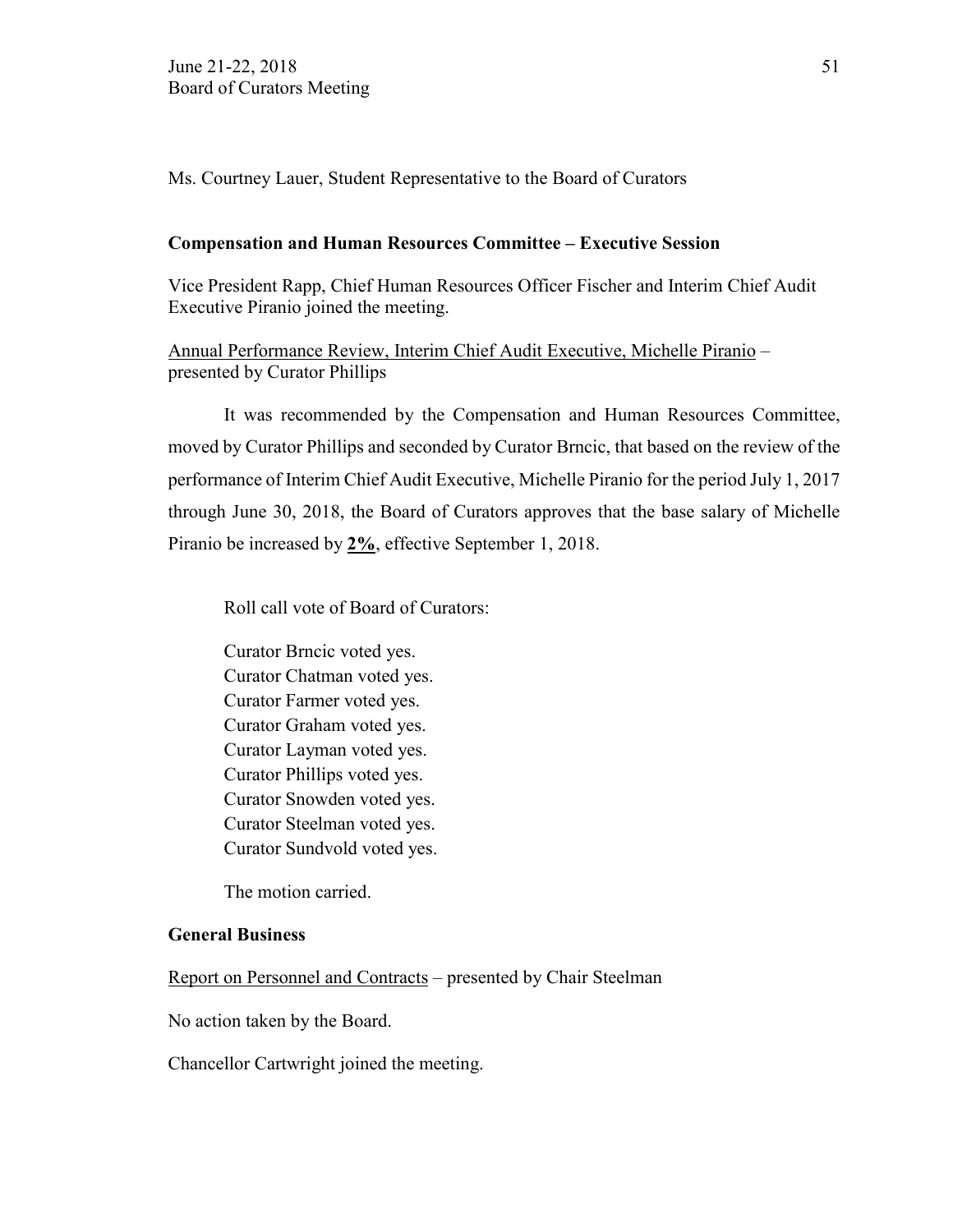President's Report on Personnel Matters, continued – presented by President Choi and Chancellor Cartwright.

No action taken by the Board.

## General Counsel's Report and Litigation Report – presented by General Counsel Owens

Legal Advice and Contracting with Husch Blackwell – presented by General Counsel Owens

General Counsel Owens reported on contracting with Curator Phillip' law firm, Husch Blackwell. At the Board's meeting on February 1, 2013, the Board discussed the effect of Curator Phillips joining the Board and whether the University could or should continue to enter into new contracts with the Husch firm. After reviewing state law and University rules, the Board concluded that no actual conflict of interest existed, but in an abundance of caution decided that the University should not enter into new contracts with Husch Blackwell while Curator Phillips was simultaneously a member of the firm and the Board of Curators. At the June 22, 2018 meeting, the Board discussed whether its previous restriction applies when Husch is a successful bidder in response to a University issued RFP.

The Board's Conflict of Interest rules provide a safe harbor for contracts that are awarded after competitive bidding. CRR 10.090.A.4 states "that such prohibition [on contracting] shall not apply if the goods or services are donated to the University or if the contract is entered into in conformity with the University's rules and regulations pertaining to acquisition of goods or services, the University's competitive bidding processes, if applicable, and after compliance with all applicable conflict of interest statutes and policies." Thus, the Board's conflict of interest rules permit otherwise conflicted parties to contract with the University when the contract goes through the competitive bid process. Based on this rule, the Board felt the Husch firm should be able to contract with the University while Curator Phillips is on the Board if the contract is entered into in conformity with the University's rules and regulations pertaining to acquisition of goods or services or the University's competitive bidding processes, if applicable.

Mr. Owens reminded the Board that since the time of the Board's decision in January 2013, his son has joined the Husch firm. After discussion, the Board agreed that if Mr. Owens or the Office of General Counsel wants to enter into a contract with the Hush firm while his son is employed there, Mr. Owens should obtain approval of the Board Chair or the Chair's designee before entering into the contract.